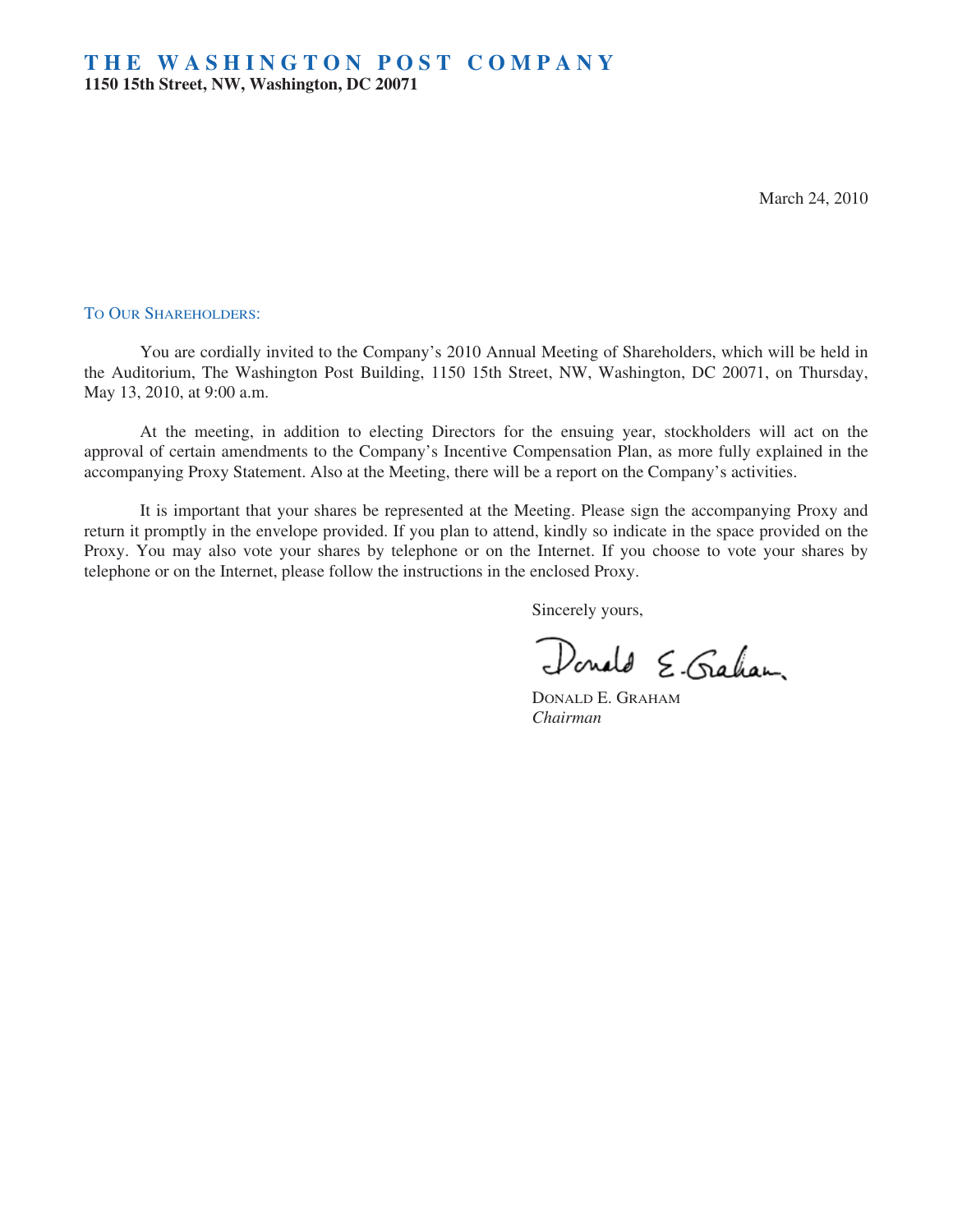# **THE WASHINGTON POST COMPANY**

# **Notice of Annual Meeting of Shareholders — May 13, 2010**

The Annual Meeting of Shareholders of The Washington Post Company will be held in the Auditorium, The Washington Post Building, 1150 15th Street, NW, Washington, DC 20071, on Thursday, May 13, 2010, at 9:00 a.m., Eastern Daylight Saving Time, for the following purposes:

- 1. To elect Directors for the ensuing year, as more fully described in the accompanying Proxy Statement.
- 2. To consider and act upon certain amendments to the Company's Incentive Compensation Plan.
- 3. To transact such other business as may properly come before the Meeting or any adjournment thereof.

The Board of Directors has fixed the close of business on March 8, 2010, as the record date for the determination of shareholders entitled to notice of and to vote at the Annual Meeting.

It is important that your shares be represented and voted at the Meeting. Please sign and return your Proxy at your earliest convenience. You may also vote your shares by telephone or on the Internet. If you choose to vote your shares by telephone or on the Internet, please follow the instructions in the enclosed Proxy. You may revoke your Proxy at any time before it has been voted at the Annual Meeting. You may vote in person at the Annual Meeting even if you returned a Proxy, provided that you first revoke your Proxy.

By Order of the Board of Directors,

VERONICA DILLON, Secretary

March 24, 2010 Washington, DC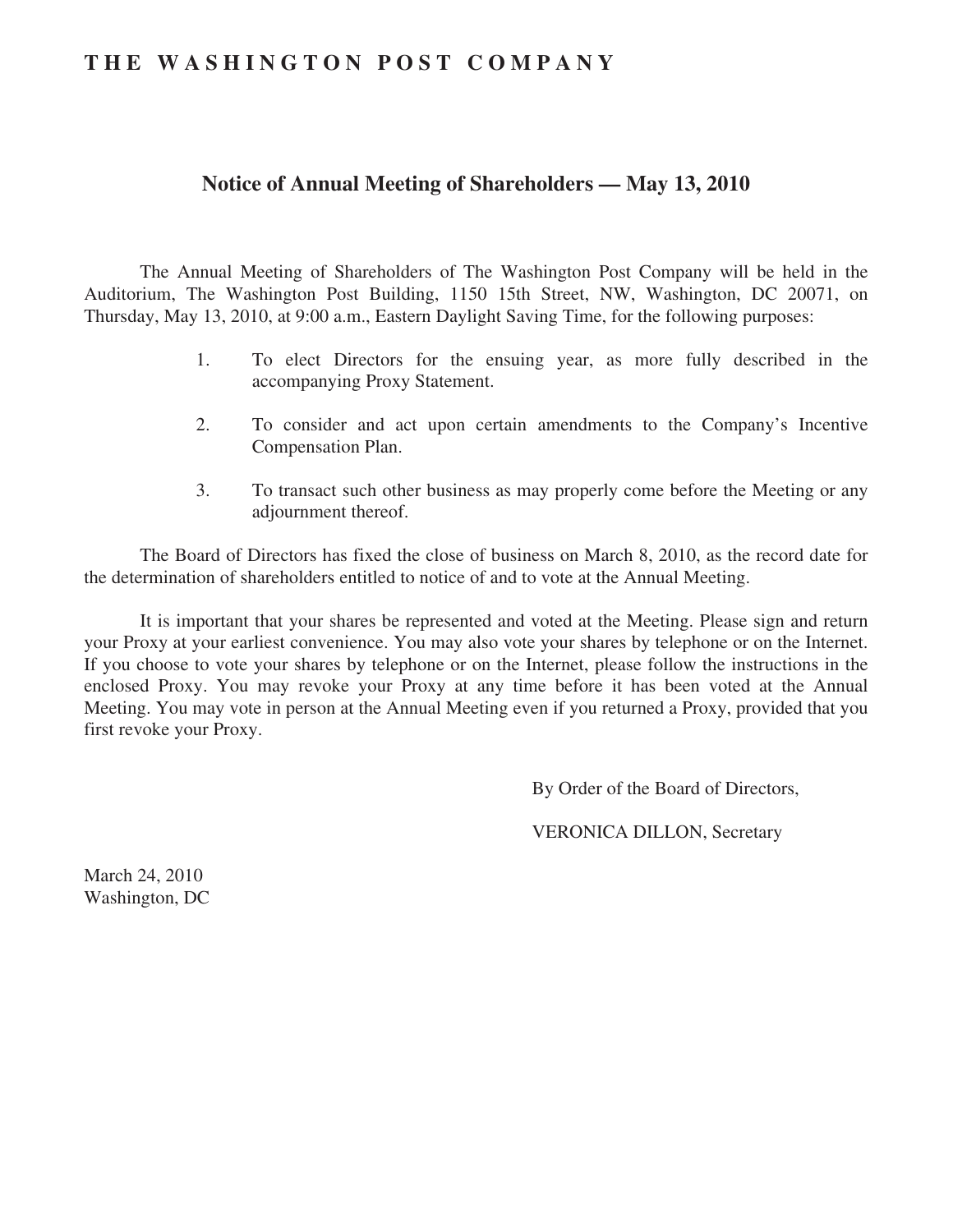## **THE WASHINGTON POST COMPANY 1150 15th Street, NW, Washington, DC 20071**

## March 24, 2010

This Proxy Statement contains information relating to the 2010 Annual Meeting of Shareholders of The Washington Post Company (the "Company") to be held at the Company's headquarters, 1150 15th Street, NW, Washington, DC 20071, on Thursday, May 13, 2010, at 9:00 a.m., Eastern Daylight Saving Time, or any adjournments thereof, for the purposes set forth in the accompanying Notice of the 2010 Annual Meeting of Shareholders. This Proxy Statement and the accompanying forms of Proxy and voting instructions are being delivered to shareholders on or about March 24, 2010. The Board of Directors of the Company is making this Proxy solicitation.

**Important notice regarding the availability of Proxy materials for the Annual Meeting of Shareholders to be held on May 13, 2010. This Proxy Statement and the Annual Report to Shareholders are available at www.washpostco.com.**

## **QUESTIONS AND ANSWERS**

## **Q: What am I voting on?**

A: You are voting on the election of Directors for a term of one year. A Board of ten Directors is to be elected, seven by the holders of Class A Stock voting separately as a class and three by the holders of Class B Stock voting separately as a class. All Directors will hold office until the next Annual Meeting and until their respective successors shall have been elected and shall have qualified or as otherwise provided in the bylaws of the Company.

In the event that any nominee withdraws or for any reason is not able to serve as a Director, Donald E. Graham, Hal S. Jones, Veronica Dillon and Gerald M. Rosberg, acting as your proxies, may vote for such other person as the Board of Directors may nominate.

In addition, you are voting on whether to approve certain amendments (as more fully described in this Proxy Statement) to the Company's Incentive Compensation Plan.

Each of your shares entitles you to one vote with respect to each matter on which you may vote.

#### **Q: What are the voting recommendations of the Board?**

A: The Board recommends voting for each of the nominated Directors listed on the Proxy card. The Board knows of no reason that would cause any nominee to be unable to act or to refuse to accept nomination or election.

The Board recommends voting for the approval of the amendments to the Company's Incentive Compensation Plan (as more fully described in this Proxy Statement).

#### **Q: Will any other matters be voted on?**

A: We are not aware of any matters other than the election of Directors and the approval of certain amendments to the Company's Incentive Compensation Plan that you will be asked to vote on at the Meeting. If any other matter is properly brought before the Meeting, Donald E. Graham, Hal S. Jones, Veronica Dillon and Gerald M. Rosberg, acting as your proxies, will vote for you at their discretion.

## **Q: How do I vote?**

A: There are four ways to vote:

- By Internet at www.investorvote.com. We encourage you to vote this way.
- By toll-free telephone at 1-800-652-8683.
- By completing and mailing your Proxy card.
- By written ballot at the Meeting.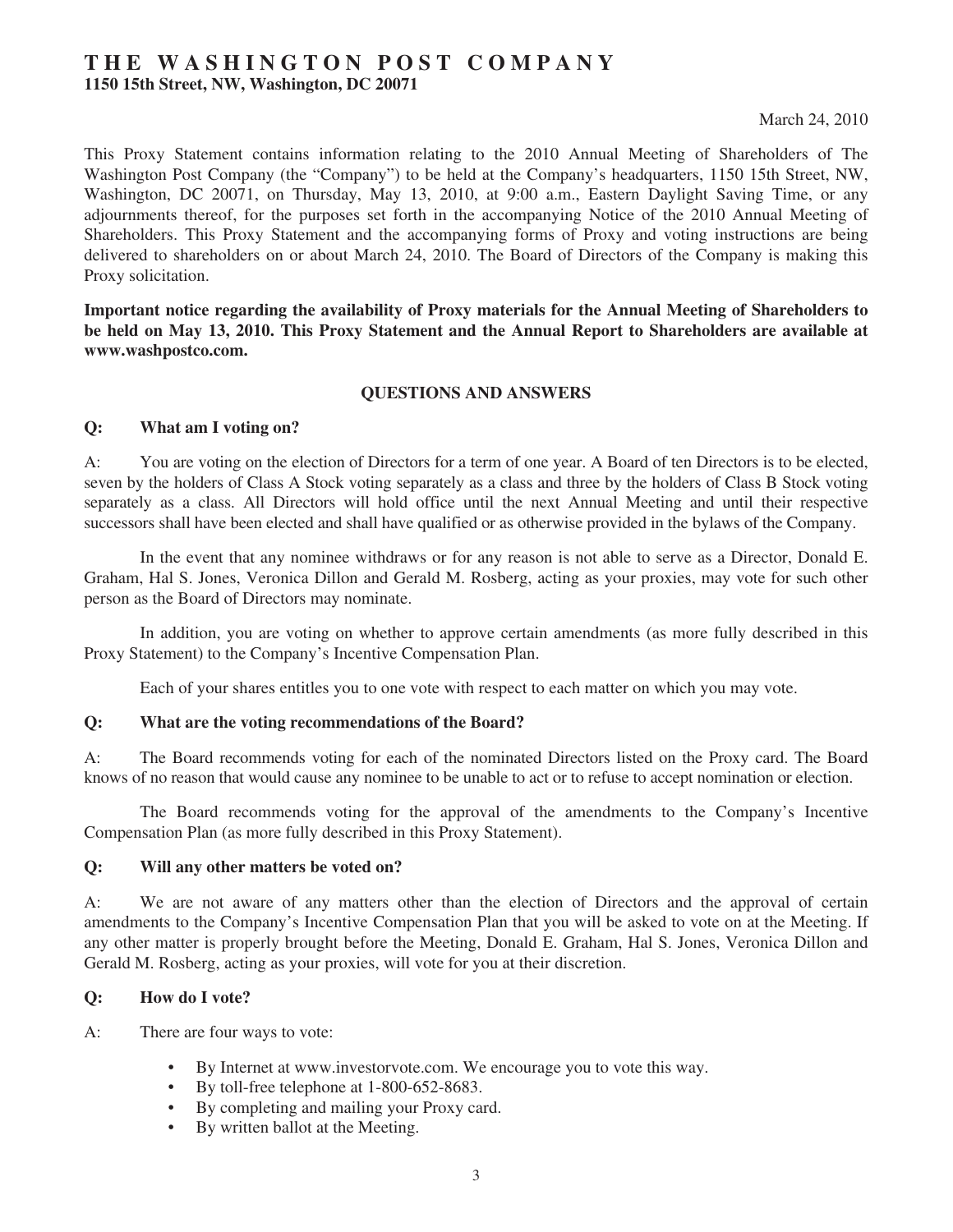If you vote by Internet or telephone, your vote must be received by 5:00 p.m., Eastern Daylight Saving Time, on the day before the Meeting. Your shares will be voted as you indicate. If you do not indicate your voting preferences, Donald E. Graham, Hal S. Jones, Veronica Dillon and Gerald M. Rosberg, acting as your proxies, will vote your shares in favor of the applicable nominated Directors and the approval of certain amendments to the Company's Incentive Compensation Plan.

## **Q: Who can vote?**

A: You can vote if you were a shareholder of record as of the close of business on March 8, 2010 (the "Record Date"). If you hold shares in street name, your broker, bank or other nominee will instruct you as to how your shares may be voted by proxy, including whether telephonic or Internet voting options are available. You may not vote shares held in street name in person at the Meeting unless you have a Proxy executed in your favor by your broker, bank or other nominee.

## **Q: Can I change my vote?**

A: Yes. You can change your vote or revoke your Proxy at any time before the Meeting by:

- Entering a new vote by Internet or telephone;
- Returning a later-dated Proxy card; or
- Voting in person at the Meeting, provided you first revoke your previously voted Proxy.

## **Q: What vote is required to approve a proposal?**

A: Directors will be elected by a plurality of the votes cast at the Meeting. This means that the seven Class A Shareholder nominees receiving the highest number of votes and the three Class B Shareholder nominees receiving the highest number of votes cast shall be elected. You do not have the right to cumulate votes in the election of Directors. A properly executed Proxy marked "WITHHELD" with respect to the election of one or more Directors will not be voted with respect to the Director or Directors indicated, although it will be counted for purposes of determining whether a quorum is present at the Meeting. Abstentions and broker non-votes will have no impact on the vote, but these shares will be counted for purposes of determining whether a quorum is present.

The effectiveness of the proposal to amend the Company's Incentive Compensation Plan is conditioned on the favorable vote of a majority of the holders of Class A Common Stock present or represented at the Meeting and a majority of the holders of Class B Common Stock present or represented at the Meeting, voting as separate classes. In addition, a minimum number of votes must be cast for this proposal to be approved. These rules, including the effect of abstentions and broker non-votes, are described more fully on page 20 below.

## **Q: Who will count the vote?**

A: Computershare, the Company's transfer agent and registrar, will count the vote. One of its representatives will be included among the persons authorized to certify the vote.

## **Q: Who can attend the Annual Meeting?**

A: All shareholders of record as of the close of business on March 8, 2010, can attend.

## **Q: What do I need to do to attend the Annual Meeting?**

- A: To attend the Meeting, please follow these instructions:
	- If you vote by using the enclosed Proxy card, check the appropriate box on the card.
	- If you vote by Internet or telephone, follow the instructions provided for attendance.
	- If a broker or other nominee holds your shares, bring proof of your ownership with you to the Meeting.

Seating at the Meeting will be on a first-come, first-served basis upon arrival at the Meeting.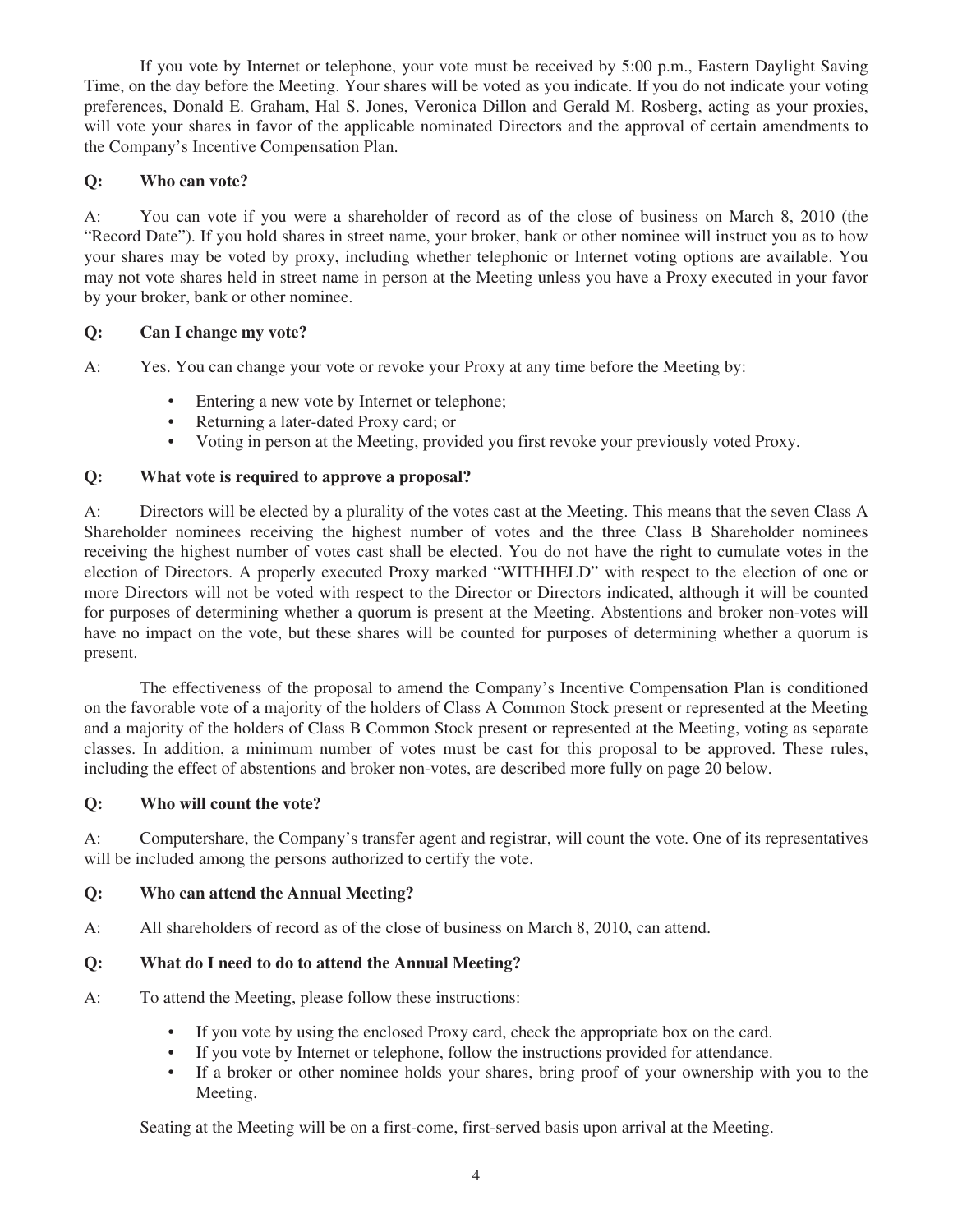## **Q: Can I bring a guest?**

A: No. The Meeting is for shareholders only.

## **Q: What is the quorum requirement of the Meeting?**

A: A majority of the outstanding shares on March 8, 2010, constitutes a quorum for voting at the Annual Meeting. If you vote, your shares will be part of the quorum. Abstentions and broker non-votes will be counted in determining the quorum. On March 8, 2010, there were 1,291,693 shares of Class A Common Stock and 7,924,603 shares of Class B Common Stock outstanding and entitled to vote.

## **Q: Who is soliciting Proxies?**

A: Solicitation of Proxies will be made by the Company's management through the mail, in person, on the Internet or by telephone, without any additional compensation being paid to such members of the Company's management. The cost of such solicitation will be borne by the Company. In addition, the Company has requested brokers and other custodians, nominees and fiduciaries to forward Proxy cards and Proxy soliciting material to shareholders, and the Company will pay their fees and reimburse them for their expenses in so doing.

## **Q: When are the shareholder proposals due for the 2011 Annual Meeting?**

A: Shareholder proposals submitted by shareholders entitled to vote on such matters, meeting the requirements of the Securities and Exchange Commission's proxy rules, must be in writing, received by November 21, 2010, and addressed to the Secretary of the Company at 1150 15th Street, NW, Washington, DC 20071.

Holders of Class B Stock are entitled to vote for the election of 30% of the members of the Board of Directors (and, if required by the rules of the New York Stock Exchange, on management proposals to reserve shares for stock options or to acquire the stock or assets of other companies under certain circumstances). In accordance with the rules of the Securities and Exchange Commission, proposals submitted on other matters by holders of Class B Stock have not been, and will not be, included in the Company's Proxy materials for the Annual Meeting.

## **Q: What other information about The Washington Post Company is available?**

- A: The following information is available:
	- The Company maintains on its Internet website, www.washpostco.com, copies of the Annual Report on Form 10-K, the Annual Report to Shareholders, the Company's Corporate Governance Guidelines, Statement of Ethical Principles, the Code of Business Conduct, the Audit Committee Charter, the Compensation Committee Charter and other information about the Company.
	- In addition, printed copies of the Company's Corporate Governance Guidelines, the Code of Business Conduct, Statement of Ethical Principles, the Audit Committee Charter, the Compensation Committee Charter and the Annual Report on Form 10-K will be furnished without charge (except exhibits) to any shareholder upon written request addressed to the Treasurer of the Company at 1150 15th Street, NW, Washington, DC 20071.

## **Q: Can I receive materials relating to the Annual Shareholder Meeting electronically?**

A: To assist the Company in reducing costs related to the Annual Meeting, shareholders who vote via the Internet may consent to electronic delivery of mailings related to future annual shareholder meetings. The Company also makes its Proxy Statements and Annual Reports available online and may eliminate mailing hard copies of these documents to those shareholders who consent in advance to electronic distribution. If you hold shares in your own name and you are voting via the Internet, you may consent online when you vote. If you hold shares through an intermediary, such as a bank or broker, please refer to the information provided by your bank or broker for instructions on how to consent to electronic distribution.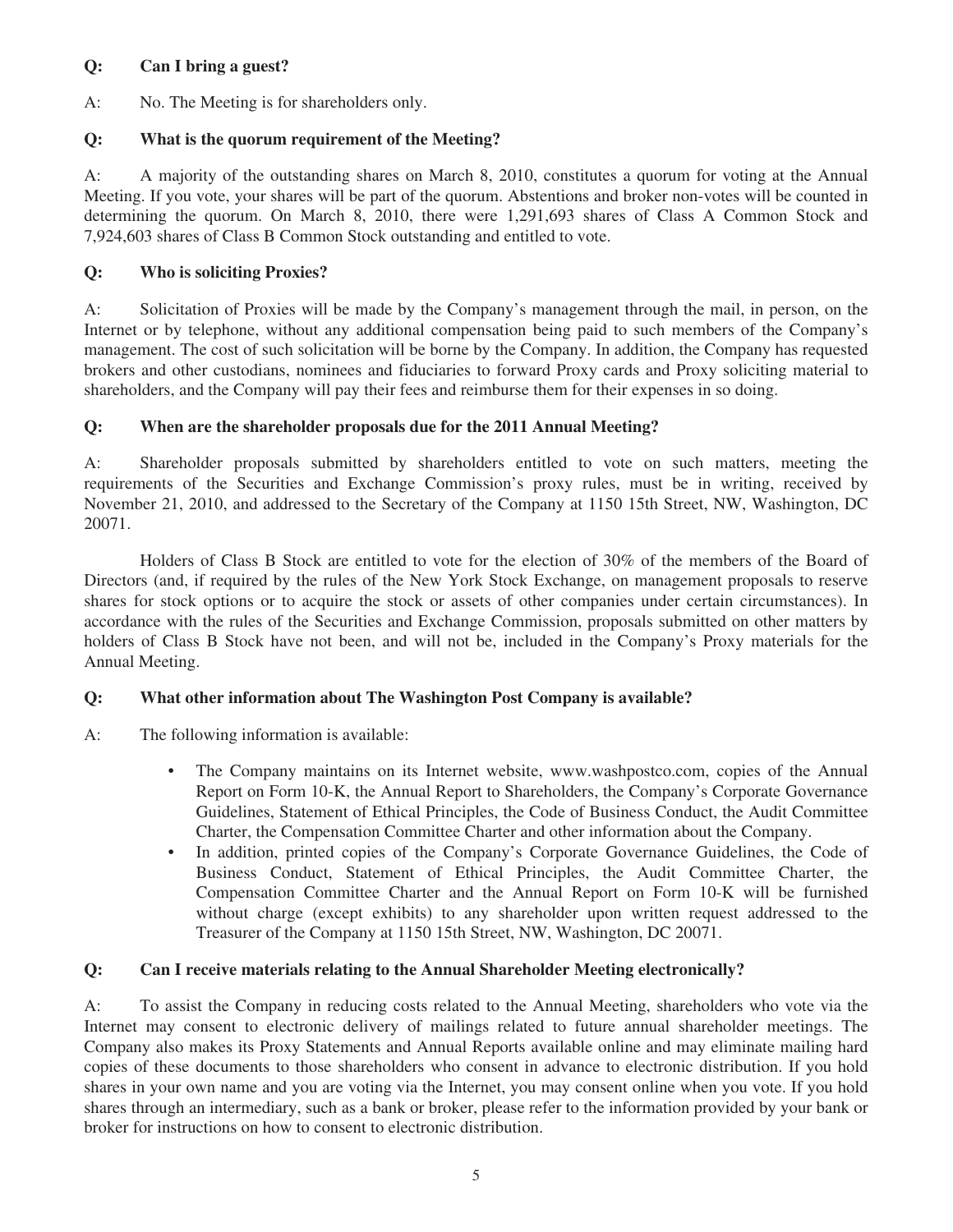#### **PROPOSAL 1: ELECTION OF DIRECTORS**

#### **NOMINEES FOR BOARD OF DIRECTORS**

The Company seeks Directors of the highest personal and professional ethics, integrity and business acumen who are committed to representing the long-term interests of the Company's shareholders. In considering its composition, the Board considers the skills and experience of prospective nominees in the context of the needs of the Board and seeks Directors who are "independent" under applicable law and listing standards, despite being exempt from such requirement as a "controlled company." The Company's Corporate Governance Guidelines do not prescribe specific standards regarding the diversity of the Board, but the Board considers as a matter of practice the diversity of prospective nominees (including incumbent Directors) both culturally and in terms of the range of perspectives that the Board as a whole brings to its work. The following nominees for Directors have established records of accomplishment in areas relevant to the Company's strategy and operations and share characteristics identified in the Company's Corporate Governance Guidelines and Statement of Ethical Principles as essential to a well-functioning deliberative body: honesty, integrity, independence, competence, diligence and commitment to the interests of all shareholders to build long-term shareholder value.

The Company is a diversified education and media company serving customers in a rapidly evolving and highly regulated competitive and technological environment. The Directors' experience encompasses the areas of education, media, technology, marketing, international business and finance, journalism, law and public policy. The Directors have each held senior positions as leaders of complex organizations (both for-profit and nonprofit) and gained expertise in core management skills, such as strategy and business development, innovation, line operations, brand management, finance, compensation and leadership development, compliance and risk management. They have significant experience in corporate governance and oversight through their positions as senior executives and as Directors (or Trustees) of public companies and other institutions, and many have served as members of audit, compensation and governance committees at these companies or institutions, as well as at The Washington Post Company. These skills and experiences are pertinent to the Company's current and evolving business strategies, as well as to the Board's oversight role, and enable the Company's Directors to provide diverse perspectives about the complex issues facing the Company.

The following biographies highlight specific qualifications, skills and experiences of the Directors.

#### **NOMINEES FOR ELECTION BY CLASS A SHAREHOLDERS**

#### **Warren E. Buffett**

Mr. Buffett, age 79, has been Chairman of the Board and Chief Executive Officer of Berkshire Hathaway Inc. (a diversified holding company) for more than 39 years. He was elected a Director of the Company in May 1996. Mr. Buffett is a member of the Executive Committee of the Board and serves as Chairman of the Finance Committee and as lead Director of the Board. Mr. Buffett also served as a Director of the Company between 1974 and 1986. Mr. Buffett's significant experience in corporate governance and oversight of risk management practices of a diversified public company and his value investment philosophy make him an ideal candidate for lead independent Director of the Board. His integrity, core management skills and independence are deeply valued by the Company in this role. Mr. Buffett also has significant investment experience, which is particularly relevant to the evaluation of the strategic opportunities and challenges of the Company's businesses and its competitive and financial position, as well as experience in public company financial reporting practices.

#### **Barry Diller**

Mr. Diller, age 68, is Chairman of the Board and Chief Executive Officer of IAC/ InterActiveCorp, and Chairman and Senior Executive of Expedia, Inc. He has also served as the non-executive Chairman of Live Nation Entertainment, Inc. since January 2010. He was elected a Director of the Company in September 2000 and is a member of the Finance and Compensation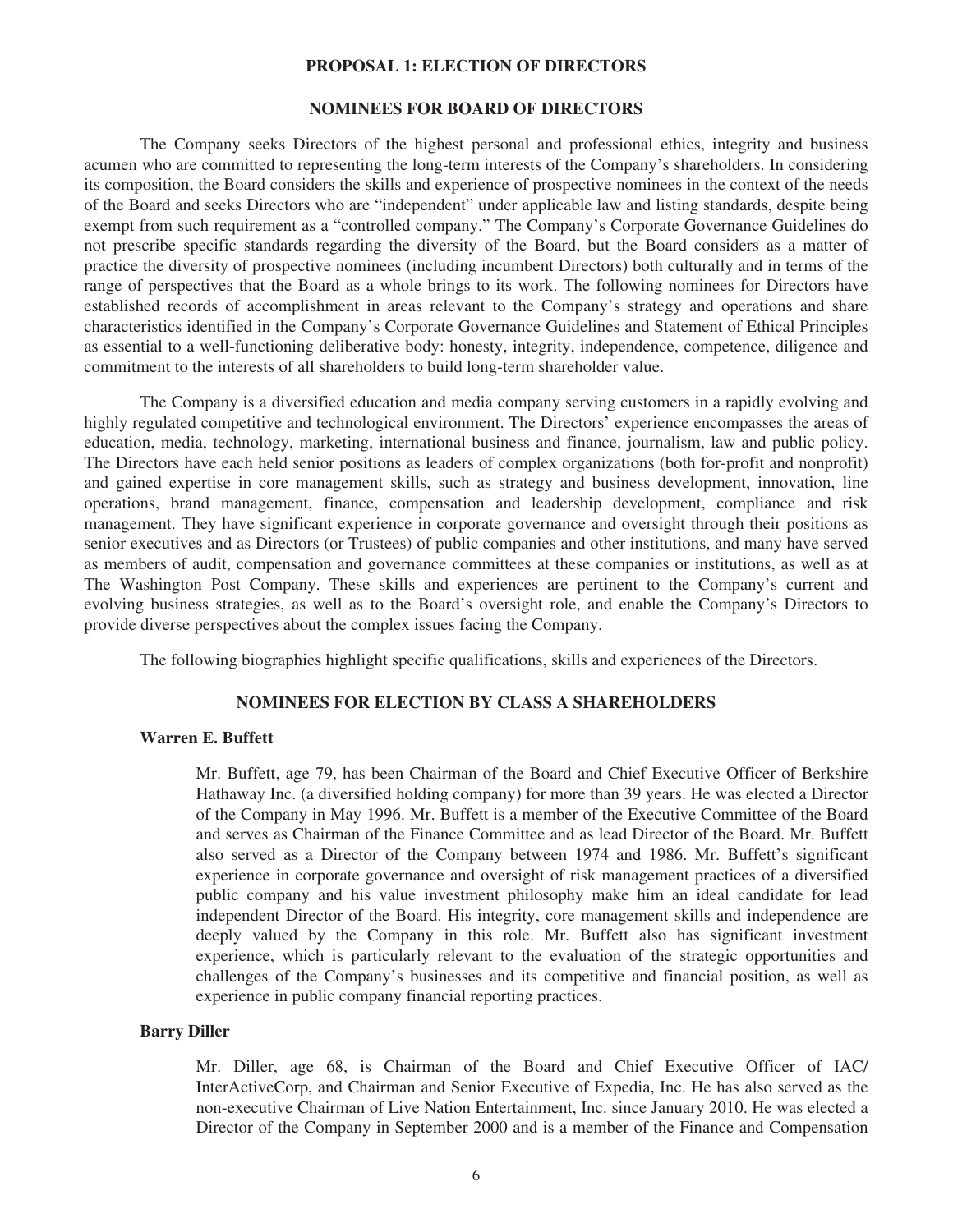Committees of the Board. Since December 1992, beginning with QVC, Mr. Diller has served as chief executive for a number of predecessor companies engaged in media and interactivity prior to the formation of IAC/InterActiveCorp. From October 1984 to April 1992, Mr. Diller served as Chairman and Chief Executive Officer of Fox, Inc. and was responsible for the creation of Fox Broadcasting Company, in addition to Fox's motion picture operations. Prior to joining Fox, Inc., he served for ten years as Chairman of the Board of Directors of Paramount Pictures Corporation. Before joining Paramount, Mr. Diller served as Vice President of Prime Time Television for ABC Entertainment. Mr. Diller previously served as the non-executive Chairman of the Board of Ticketmaster Entertainment, Inc., from August 2008 through January 2010, and is currently a Director of The Coca-Cola Company and Conservation International, as well as The Health Central Network, a private company. He also is a member of the Board of Trustees of New York University, a member of the Board of Councilors of the University of Southern California's School of Cinema-Television and a member of the Council on Foreign Relations. Mr. Diller's experience and leadership roles in the media and Internet sectors, including his experience with the challenges and opportunities associated with the digital transformation of the media industry, are of particular relevance to the Company's business strategy. Mr. Diller's significant experience across a variety of media and in the design, execution and oversight of new-media initiatives, as well as the distribution and monetization of Internet traffic across multiple advertising models, brings a vital perspective to the Board's deliberations about the Company's outlook and plans. As a director of other public companies, Mr. Diller also has experience in governance matters affecting organizations of comparable size and scope as the Company.

### **Melinda F. Gates**

Mrs. Gates, age 45, is Co-Chair of the Bill & Melinda Gates Foundation. She was elected a Director of the Company in September 2004. Mrs. Gates held a number of different positions after joining Microsoft Corporation in 1987; she retired from her position as Microsoft's General Manager of Information Products in 1996. Following her retirement, Mrs. Gates has directed her activities toward the nonprofit world, having served as a member of the Board of Trustees of Duke University and as Co-Chair of the Washington State Governor's Commission on Early Learning. Mrs. Gates has significant experience in the technology industry, including line operations experience. As Co-Chair of the Gates Foundation, Mrs. Gates also has experience in the analysis and oversight of investments across a wide range of business and charitable activities, as well as leadership and management experience creating and implementing scalable solutions on a global basis in the nonprofit sector. As a Trustee of Duke University, Mrs. Gates also has experience with the challenges and opportunities associated with higher education in the United States, which is of particular relevance to oversight of the Company's Higher Education business segment and other education-related initiatives.

## **Thomas S. Gayner**

Mr. Gayner, age 48, is Executive Vice President and Chief Investment Officer of Markel Corporation, a publicly traded insurance holding company headquartered in Glen Allen, Virginia. Mr. Gayner was elected a Director of the Company in January 2007 and is a member of the Audit and Finance Committees. Since 1990, he has served as President of Markel Gayner Asset Management; he served as a Director of Markel Corporation from 1998 to 2003. Previously, he had been a certified public accountant at PricewaterhouseCoopers LLP and a Vice President of Davenport & Company of Virginia. Mr. Gayner serves on the Board of Directors of Colfax Corporation, The Davis Funds and the Community Foundation of Richmond. Mr. Gayner brings to the Board the leadership, management oversight and financial skills gained in his role as a senior manager and Director of Markel Corporation. Through his educational background and experience as a senior officer of an asset management firm, Mr. Gayner has significant experience in public company financial reporting, accounting and financial control matters, as well as experience in the analysis of strategic investment opportunities.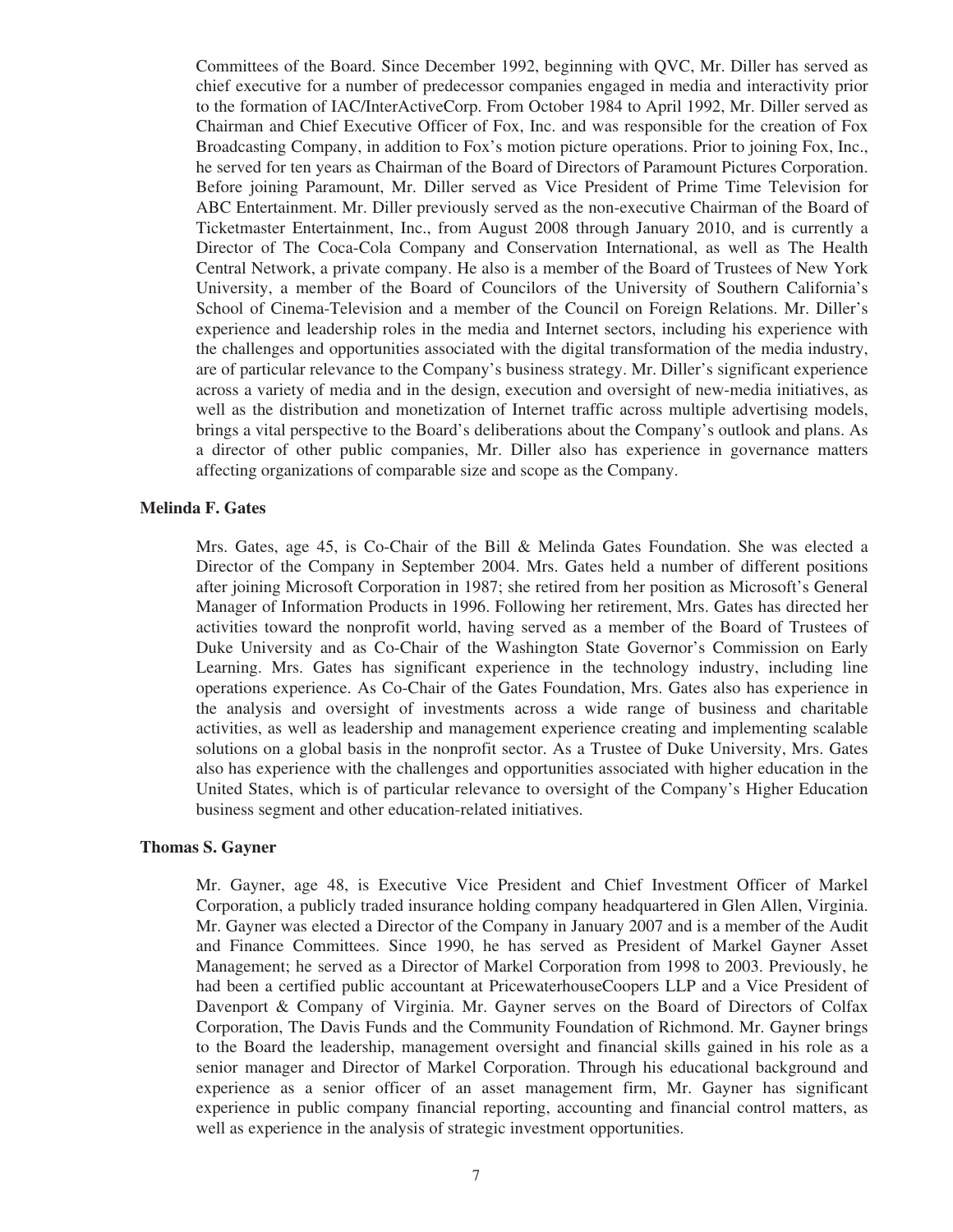### **Donald E. Graham**

Mr. Graham, age 64, has been Chairman of the Board of the Company since September 1993 and Chief Executive Officer of the Company since May 1991. Mr. Graham served as President of the Company between May 1991 and September 1993. He also was Publisher of The Washington Post for 21 years, a position he held between 1979 and 2000. Mr. Graham has been a Director of the Company since 1974 and is Chairman of the Executive Committee and a member of the Finance Committee of the Board. By virtue of his ownership of 49.7% of the outstanding Class A stock of the Company and his right to control the vote as a trustee of certain family trusts of an additional 24% of such stock, Mr. Graham effectively votes a total of 73.7% of the Class A shares. Mr. Graham is a Trustee of the Federal City Council and the Philip L. Graham Fund. He serves as Chairman and a Director of DC College Access Program and as a Director of The Summit Fund of Washington, the College Success Foundation, KIPP-DC and Facebook, where he is also a member of the Compensation Committee. As a result of his substantial and longstanding shareholdings in the Company and his tenure in various executive roles at the Company, Mr. Graham provides a unique perspective to the Board about the strategic and operational opportunities and challenges, economic and industry trends, and competitive and financial positioning of the Company and its businesses, as well as the Company's historic role in journalistic enterprise and the promotion of the core values of freedom of the press and journalistic integrity.

## **Anne M. Mulcahy**

Mrs. Mulcahy, age 57, has been Chairman of the Board of Xerox Corporation since 2002 and served as Chief Executive Officer from 2001 through June 2009. From May 2000 through July 2001, she was President and Chief Operating Officer of Xerox. Mrs. Mulcahy was elected a Director of the Company in January 2008. Mrs. Mulcahy began her Xerox career as a field sales representative and assumed positions with increasing responsibility in sales and senior management. She was Vice President for Human Resources before becoming Chief Staff Officer and later Corporate Senior Vice President. In addition to serving on the Xerox Board of Directors, she is a Director of Citigroup Inc., Target Corporation, Johnson & Johnson and the nonprofit organizations Save the Children and Catalyst, Inc. As a result of the various leadership roles in which she has served at Xerox Corporation, Mrs. Mulcahy has experience in the core management skills relevant to a global branded organization, including matters relating to strategic oversight and execution. Her experience in compensation, benefits, human resource strategy and management development provides an important perspective to the Board's deliberations about those matters, particularly given the significant size of the Company's workforce. As a Director of other public companies, Mrs. Mulcahy also has experience in governance matters affecting organizations of comparable size and scope as the Company.

## **Ronald L. Olson**

Mr. Olson, age 68, has been since 1970 a partner in the law firm of Munger, Tolles & Olson LLP, which is one of several law firms that were retained by a subsidiary of the Company in 2009 and which may again be retained in 2010. He became a Director of the Company in September 2003 and is Chairman of the Compensation Committee. Mr. Olson is a Director of Berkshire Hathaway Inc., Edison International, City National Corporation and Southern California Edison and is a Trustee for Western Asset Funds. He is a Director and serves on the Audit Committee of the nonprofit RAND Corporation and is a Director of a number of other nonprofit organizations, including the California Institute of Technology, the Council on Foreign Relations and the Mayo Clinic. As a partner of a major law firm specializing in corporate and financial matters, Mr. Olson has significant experience in transactional, litigation and compliance matters involving public companies in the United States, as well as public policy challenges facing companies with global operations. As a Director of other public companies, Mr. Olson also has experience in governance matters affecting organizations of comparable size and scope as the Company.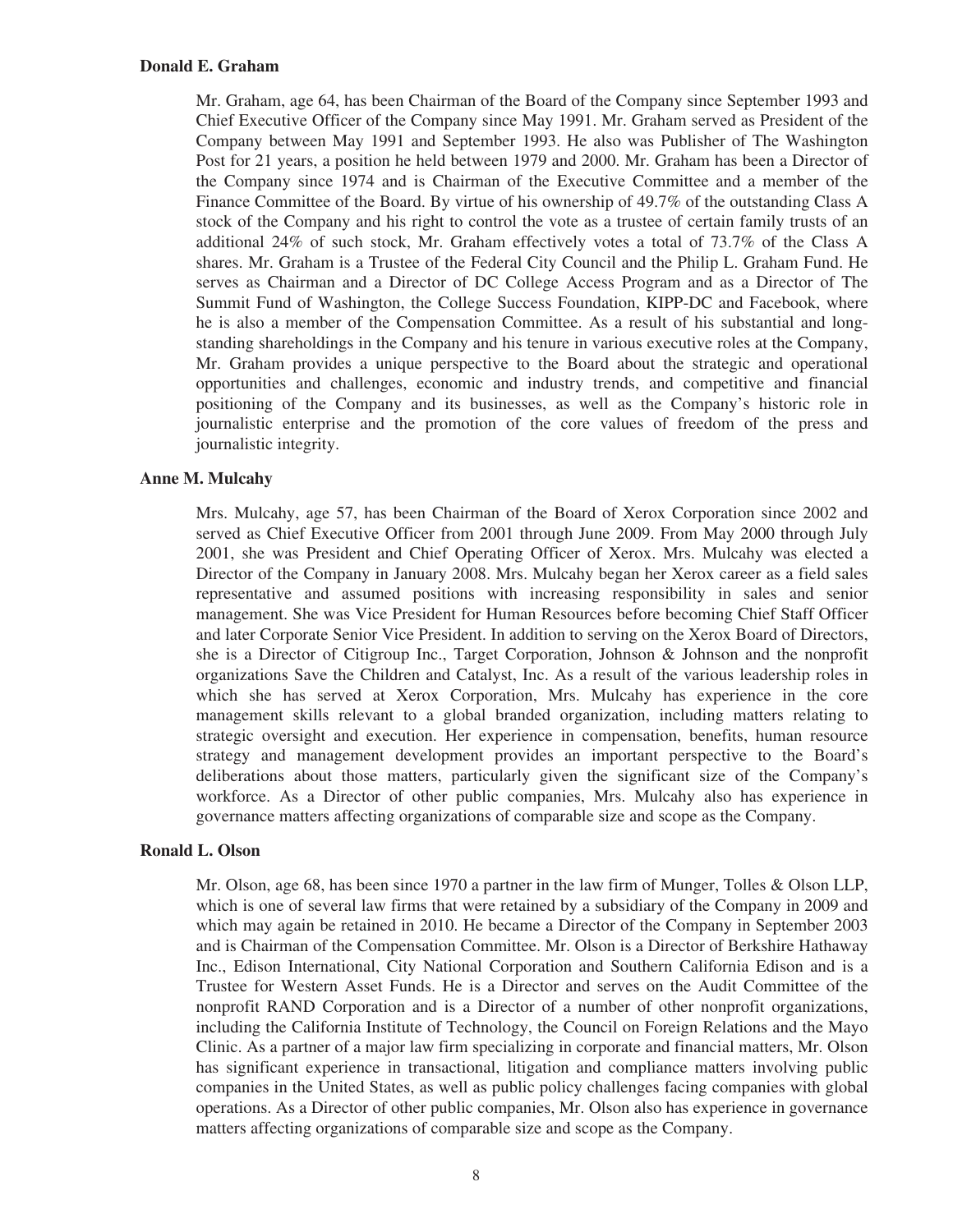#### **NOMINEES FOR ELECTION BY CLASS B SHAREHOLDERS**

#### **Lee C. Bollinger**

Mr. Bollinger, age 63, became the 19th President of Columbia University in June 2002. Prior to becoming President of Columbia University, where he also serves as a member of the Law School faculty, Mr. Bollinger served as President of the University of Michigan for five years and as Dean of the University of Michigan Law School for seven years. He is a Director of the Federal Reserve Bank of New York, a Trustee of the Kresge Foundation and a Trustee of the Institute of International Education. Mr. Bollinger is the recipient of numerous honorary degrees and awards, most notably for his national leadership in defending affirmative action, for his service in higher education and for his scholarship and leadership in defense of freedom of speech and press. Mr. Bollinger was elected a Director of the Company in May 2007 and is a member of the Compensation Committee of the Board. Mr. Bollinger's experience in higher education and at a variety of educational institutions facing differing challenges and opportunities is of particular relevance to the Company's Higher Education business segment and other education-related initiatives, but also reflects his commitment to principles — notably freedom of speech and press — that are the foundation of the Company's businesses. In his role as a Director of the Federal Reserve Bank of New York, Mr. Bollinger has also gained experience in financial matters, particularly those affecting national economies and financial and market systems.

#### **Christopher C. Davis**

Mr. Davis, age 44, is Chairman of Davis Selected Advisers, Inc., an investment counseling firm. He became a Director of the Company in January 2006 and is a member of the Audit and Finance Committees of the Board. Mr. Davis is also a Director and officer of a number of mutual funds advised by Davis Selected Advisers, L.P., as well as other entities controlled by Davis Selected Advisers, L.P. Mr. Davis is a Director of the Hudson Highland Land Trust and a Trustee of the American Museum of Natural History and the Shelby Cullom Davis Charitable Fund. Mr. Davis brings financial and investment experience to the work of the Board, including particular experience in evaluating strategic opportunities, transactions and investments. Mr. Davis also has experience in public company financial reporting, accounting and compliance matters, as well as significant leadership and institutional organizational experience from his service on the boards of several nonprofit organizations.

#### **John L. Dotson Jr.**

Mr. Dotson, age 73, is Publisher Emeritus of the Beacon Journal (Akron, Ohio) where, prior to his retirement in 2001, he had been President and Publisher. He became a Director of the Company in July 2001 and is a member of the Compensation and Audit Committees of the Board. Mr. Dotson is a Co-Founder of the Maynard Institute for Journalism Education and serves on the John Chancellor Awards Board, as well as the Board of the Journalism School at the University of North Carolina at Chapel Hill. Mr. Dotson's journalistic experience, which spans both operational and oversight roles, and his deep knowledge of media are directly relevant to the Company's newspaper and other media businesses. His experience, particularly his work at the Maynard Institute and on the Pulitzer Prize Board of Directors, reflects his commitment to expanding diversity in the newspaper industry and fostering quality journalism. Mr. Dotson also has finance and compliance experience.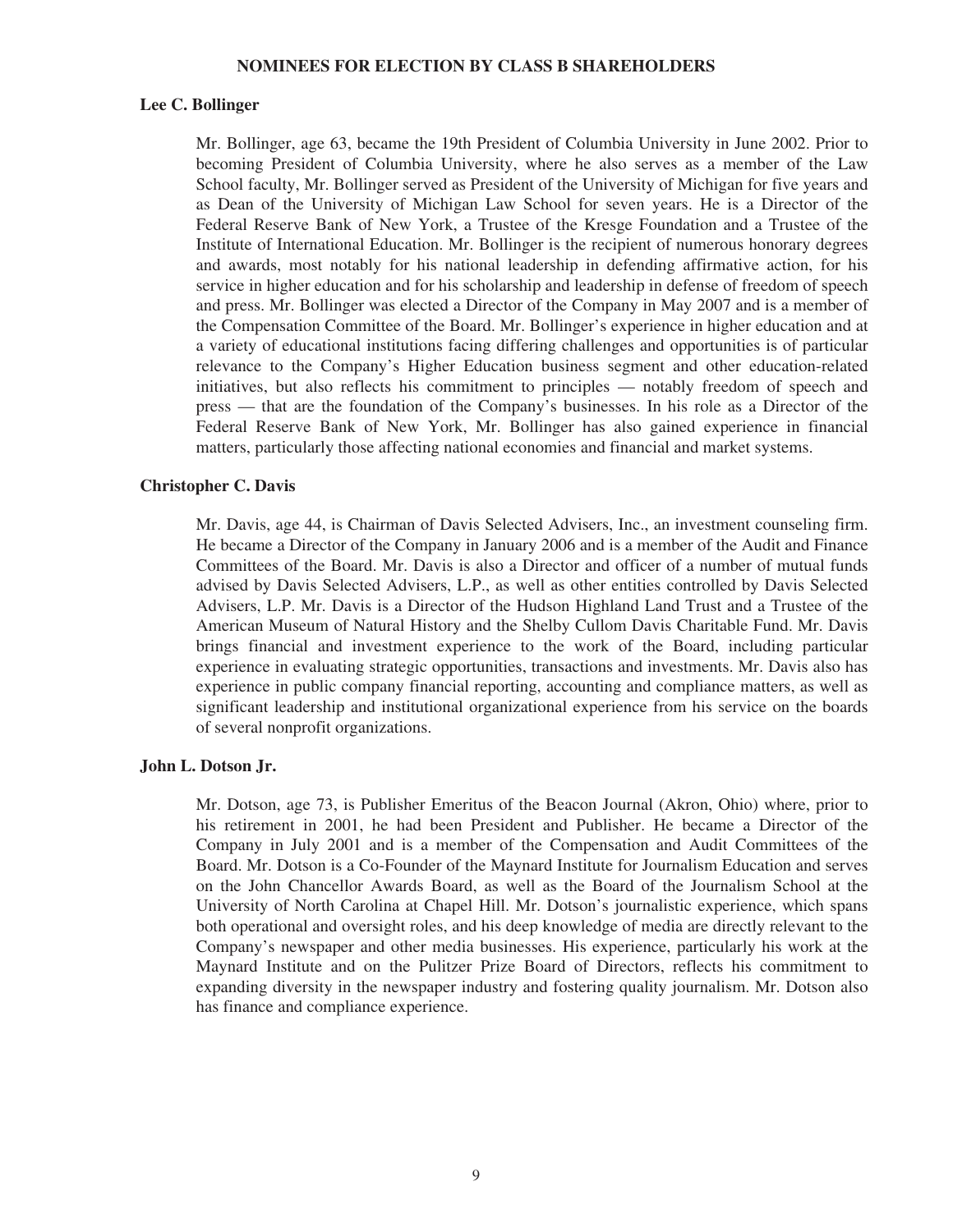#### **Board Committees**

The standing committees of the Board include an Audit Committee, a Compensation Committee, a Finance Committee and an Executive Committee.

Given the ownership structure of the Company and its status as a "controlled company" (see page 12), the Board does not have a Nominating Committee. Decisions on nominees to the Board are made through consultation between the Chairman of the Board and the other members of the Board. The Company has not utilized the services of any third party to assist in identifying and evaluating nominees.

#### *Audit Committee*

The functions of the Audit Committee include overseeing (i) management's conduct of the Company's financial reporting process (including the development and maintenance of systems of internal accounting and financial controls); (ii) the integrity of the Company's financial statements; (iii) the Company's compliance with legal and regulatory requirements; (iv) the qualifications and independence of the Company's outside auditor; (v) the performance of the Company's internal audit function; (vi) the outside auditor's annual audit of the Company's financial statements; and (vii) the preparation of certain reports required by the rules and regulations of the Securities and Exchange Commission. A current copy of the Audit Committee's Charter is available on the Company's website, www.washpostco.com; a copy of such Charter will be furnished without charge to any shareholder upon written request addressed to the Treasurer of the Company at 1150 15th Street, NW, Washington, DC 20071.

Christopher C. Davis, John L. Dotson Jr. and Thomas S. Gayner (Chairman) serve on the Audit Committee. The Board of Directors has determined that all members of the Audit Committee are non-employee, "financially literate," "independent" Directors within the meaning of the New York Stock Exchange listing standards. None of the members of the Audit Committee has accepted, other than in his capacity as a Committee or Board member, any consulting, advisory or other compensatory fee from the Company or its affiliates, and none of the members of the Audit Committee has a material relationship with the Company.

The Board has determined that Thomas S. Gayner has the requisite background and experience to be (and is) designated an "audit committee financial expert" within the meaning of Item 407(d)(5)(ii) of Regulation S-K. In addition, the Board has determined that all of the members of the Audit Committee are well-grounded in financial matters and are familiar with generally accepted accounting principles. All of the members of the Audit Committee have a general understanding of internal controls and procedures for financial reporting, as well as an understanding of audit committee functions. To the extent that matters come before the Audit Committee that involve accounting issues, the members of the Audit Committee consult with and rely on management, in addition to external experts, such as the Company's independent registered public accountants, PricewaterhouseCoopers LLP. In addition, the Audit Committee has authority to obtain advice from internal or external legal or other advisors.

The Audit Committee held seven meetings in 2009.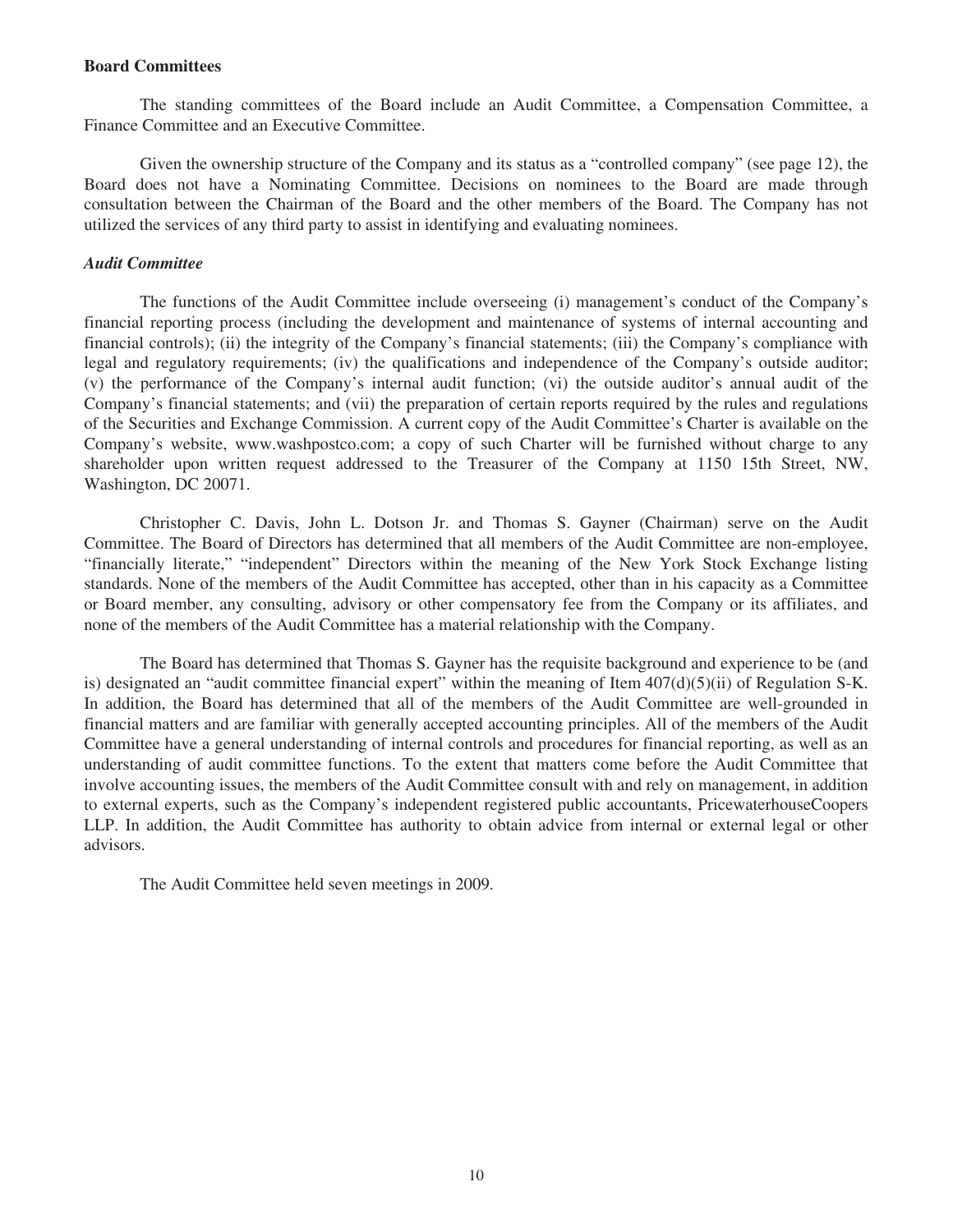### *Compensation Committee*

The functions of the Compensation Committee include (i) reviewing the compensation of the Company's Chief Executive Officer; (ii) consulting with the Chief Executive Officer with respect to the compensation of the Company's other executives (including, specifically, approving all salaries of \$300,000 or more per year; all incentive compensation awards and all other bonuses, other than sales bonuses, of \$75,000 or more for employees of all business units, including Corporate; and awards of restricted stock and stock options); (iii) overseeing the administration and determination of awards under the Company's compensation plans; and (iv) preparing any report on executive compensation required by the rules and regulations of the Securities and Exchange Commission.

Lee C. Bollinger, Barry Diller, John L. Dotson Jr. and Ronald L. Olson (Chairman) serve on the Compensation Committee. All members of the Compensation Committee are non-employee, "independent" Directors within the meaning of the listing requirements of the New York Stock Exchange.

The Compensation Committee held five meetings in 2009.

## *Finance Committee*

The functions of the Finance Committee include (i) reviewing with management the capital needs of the Company and (ii) considering and making recommendations to the Board related to dividend policy, major acquisitions and disposition of businesses, incurrence of indebtedness, selection of managers of defined benefit plan assets, stock repurchase programs and certain other financial matters.

Warren E. Buffett (Chairman), Christopher C. Davis, Barry Diller, Thomas S. Gayner and Donald E. Graham serve on the Finance Committee.

The Finance Committee held one meeting in 2009.

### *Executive Committee*

The Executive Committee has and may exercise all of the powers of the Board that may be delegated by law in the management of the business and affairs of the Company and exercises the authority of the Board between meetings.

Warren E. Buffett and Donald E. Graham (Chairman) serve on the Executive Committee.

The Executive Committee held six meetings in 2009.

#### **Meeting Attendance**

The Board held a total of five meetings in 2009. Each Director attended at least 75% of the meetings of the Board and the committees of the Board on which the Director served.

The Board does not have a policy of requiring Directors to attend annual meetings of shareholders and leaves it entirely at the discretion of each Director as to whether he or she will attend the meeting. Three Directors attended the 2009 Annual Meeting of Shareholders.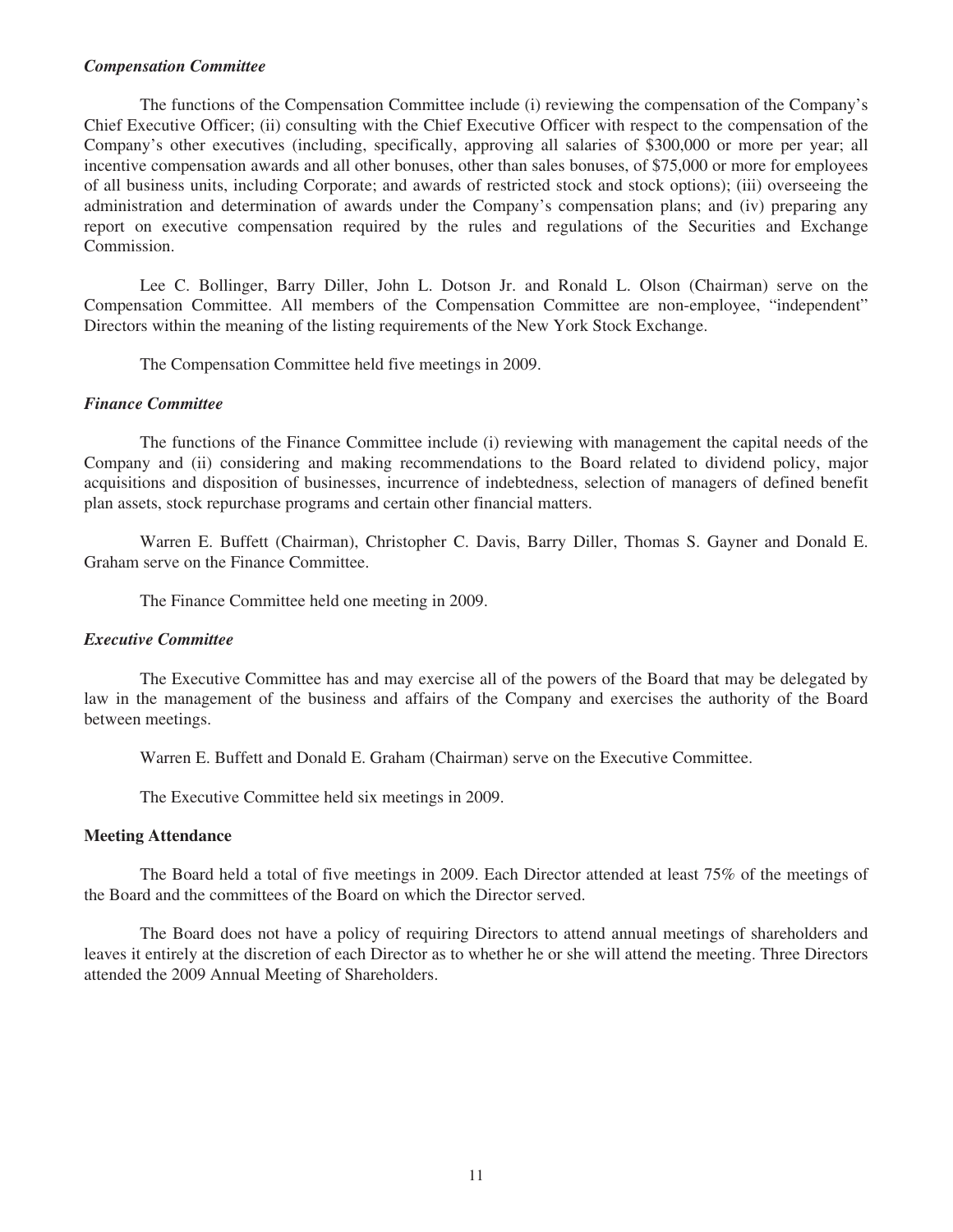## **Director Compensation**

Annual Payments. During 2009, non-employee Directors received the following:

- \$70,000 as a retainer and
- reimbursement of out-of-pocket expenses for the meetings they attended.

Each non-employee Chairman of a Board committee receives an additional \$5,000. Members of the Audit Committee also receive an additional \$10,000 annually for their service on that committee. Employee Directors receive no additional compensation for serving on the Board.

The total 2009 compensation of non-employee Directors is shown on the following table:

| Name (a)             | <b>Fees Earned or</b><br>Paid in Cash (\$)<br>(b) | Change in<br><b>Pension</b><br>Value and<br>Nonqualified<br><b>Deferred</b><br>Compensation<br>Earnings (\$)<br>(f) | <b>All Other</b><br>Compensation (\$)<br>(g) | Total $(\$)$<br>(h) |
|----------------------|---------------------------------------------------|---------------------------------------------------------------------------------------------------------------------|----------------------------------------------|---------------------|
| Lee C. Bollinger     | \$70,000                                          | -                                                                                                                   | $\overline{\phantom{m}}$                     | \$70,000            |
| Warren E. Buffett    | 75,000                                            | $\qquad \qquad$                                                                                                     | -                                            | 75,000              |
| Christopher C. Davis | 80,000                                            | $\hspace{0.05cm}$                                                                                                   |                                              | 80,000              |
| <b>Barry Diller</b>  | 70,000                                            | $\qquad \qquad$                                                                                                     |                                              | 70,000              |
| John L. Dotson Jr.   | 80,000                                            | $\hspace{0.05cm}$                                                                                                   | -                                            | 80,000              |
| Melinda F. Gates     | 70,000                                            | $\qquad \qquad$                                                                                                     |                                              | 70,000              |
| Thomas S. Gayner     | 85,000                                            | $\hspace{0.1mm}-\hspace{0.1mm}$                                                                                     | $\qquad \qquad$                              | 85,000              |
| Anne M. Mulcahy      | 70,000                                            |                                                                                                                     |                                              | 70,000              |
| Ronald L. Olson      | 75,000                                            | $\qquad \qquad$                                                                                                     |                                              | 75,000              |

## **DIRECTOR COMPENSATION**

The Company has in place a voluntary Deferred Compensation Plan for Directors of the Company. The Plan provides an opportunity for participants to elect to defer the receipt of either all or a portion of the fees received for service as a Director. Elections to defer must be filed in advance of earning such fees. Deferred amounts will earn investment credits in accordance with participant elections from a choice of investment funds (based on the funds available under the Company's 401(k) plan). None of the deferred amounts was credited with above-market interest. Deferred amounts will be payable at retirement or such other future date as specified by the participant at the time of election. The Company does not provide stock awards, option awards or other non-equity compensation to Directors.

## **"Controlled Company"**

The descendants of Katharine Graham (including the Company's Chief Executive Officer and Chairman of the Board) and trusts for the benefit of those descendants own the majority of the shares of Class A Common Stock and have the right to vote for 70% of the Board of Directors; thus the Company is a "controlled company" for purposes of Section 303A.00 of the New York Stock Exchange Listed Company Manual. As a "controlled company," the Company is exempt from certain governance requirements, including the requirement that it have a nominating/corporate governance committee, and the Company does not deem it necessary to have such a committee. The Company does not have a procedure by which shareholders may recommend nominees to the Board. Notwithstanding the fact that as a "controlled company" the Company is not required to have a Board of Directors comprised of a majority of "independent" directors, the Board has determined that current members Lee C. Bollinger, Warren E. Buffett, Christopher C. Davis, Barry Diller, John L. Dotson Jr., Melinda F. Gates, Thomas S. Gayner, Anne M. Mulcahy and Ronald L. Olson (who together constitute a majority of the Board) are "independent" within the meaning of Section 303A.02 of the New York Stock Exchange Listed Company Manual.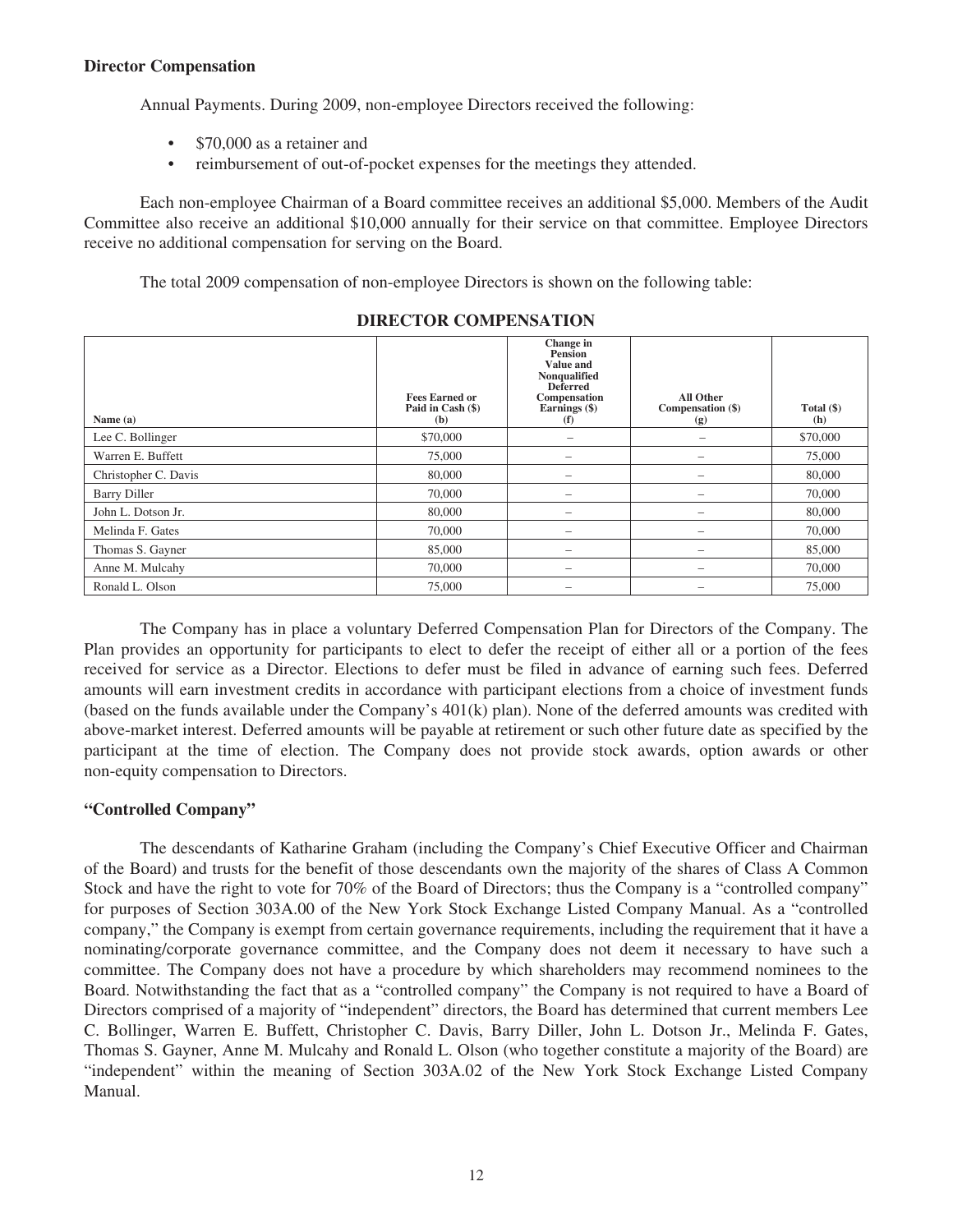#### **Meetings of the Non-Management Directors**

The listing requirements of the New York Stock Exchange call for the non-management Directors of the Company to meet regularly in executive session without management. The Board has appointed Warren E. Buffett as lead Director and has authorized him to preside at the executive sessions. The non-management Directors met in executive session in November 2009 and expect to meet in executive session in 2010 as appropriate.

#### **Compensation Committee Interlocks and Insider Participation**

Lee C. Bollinger, Barry Diller, John L. Dotson Jr. and Ronald L. Olson served as members of the Compensation Committee in 2009. No member of the Compensation Committee has ever been an employee of the Company. Ronald L. Olson, Chairman of the Compensation Committee, is a partner in the law firm of Munger, Tolles & Olson LLP ("Munger, Tolles"). Munger, Tolles provides legal services to Kaplan, Inc. ("Kaplan"). In 2009, Kaplan paid approximately \$74,000 to Munger, Tolles in legal fees and associated costs.

#### **Board Leadership Structure and Role in Risk Oversight**

Donald E. Graham serves as Chairman of the Board of the Company as well as Chief Executive Officer of the Company, and together with the lead Director, Warren E. Buffett, forms the Executive Committee of the Board of Directors of the Company. The Board of Directors believes that Mr. Graham's service as both Chairman of the Board and Chief Executive Officer is in the best interests of the Company. This structure is appropriate, given the significant shareholdings in the Company of Mr. Graham and the Graham family, and also serves other purposes. Mr. Graham possesses in-depth strategic and operational knowledge of the opportunities and challenges facing the Company and is best positioned to develop agendas that focus on matters that merit Board attention. At his request, Mr. Graham has not received a raise in his annual salary nor received an annual bonus in 19 years in his current non-Board roles and receives no compensation as a member of the Board. Because his shareholdings represent his main financial interest in the Company, the Board believes that Mr. Graham's interests are well aligned with those of shareholders and that his dual role promotes decisive leadership, accountability and clarity in the overall direction of the Company's business strategy. The Board also believes that this approach facilitates clear and consistent communication of the Company's strategy to all stakeholders.

While as a "controlled company," the Company is not legally required to have a majority of independent Directors, the majority of the Board is in fact comprised of independent Directors who act as an effective counterbalance to Mr. Graham in his dual role. Mr. Buffett, as lead independent Director, typically chairs executive sessions of Board meetings and consults with Mr. Graham and senior management regarding issues to be included in Board meeting agendas. Mr. Buffett collaborates with Mr. Graham in reviewing key operational and other matters in his role as a member of the Executive Committee of the Board and acts as liaison between Mr. Graham and the independent Directors. The Board as a whole actively considers strategic decisions proposed by management, including matters affecting the business strategy and competitive and financial positions of the Company, and monitors the Company's risk profile. Board meetings are focused on strategic matters affecting major areas of the Company's business, including operational, execution and competitive risks and risk management initiatives. The Board fulfills certain risk oversight functions through its standing committees. For example, the Finance Committee reviews and makes recommendations to the Board related to major acquisitions or dispositions, including with respect to attendant risks, and the Compensation Committee addresses the risk profile of the Company's compensation program and arrangements. The Audit Committee also plays a key role in risk oversight, particularly with respect to financial reporting, accounting and compliance matters.

Risk oversight activities are supported by internal reporting structures that aim to surface directly to the Board key matters that can affect the Company's risk exposures. For example, the head of the Company's internal audit function reports directly to the Audit Committee. The Company has also established a management-level compliance committee that reports periodically to the Audit Committee about regulatory risks affecting the Company's education businesses, as well as a Disclosure Controls Committee, chaired by the General Counsel, that reports periodically on certain matters relating to the Company's public disclosures directly to the Audit Committee.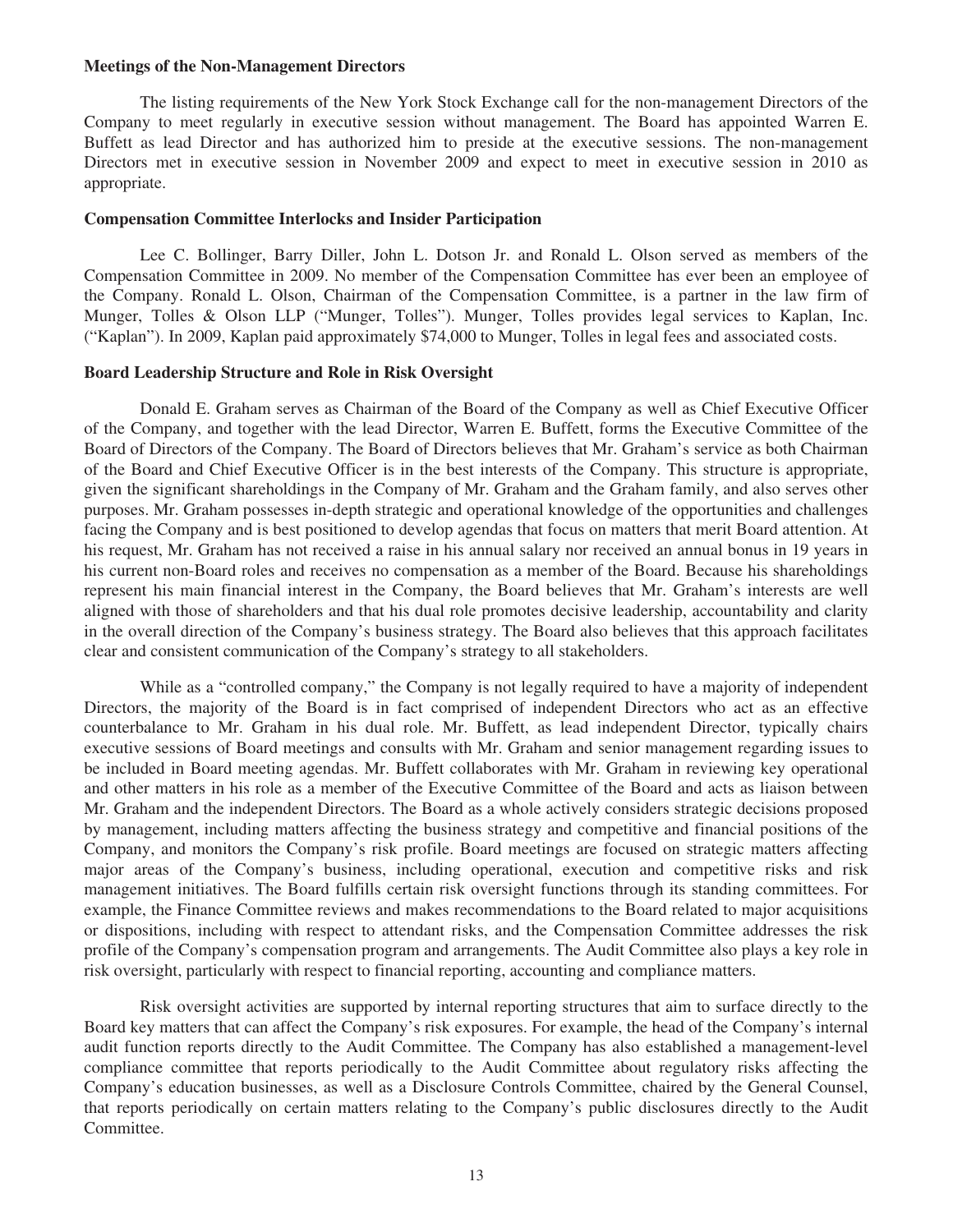#### **Communicating With Directors**

Interested parties may communicate concerns to the lead Director or to the other Directors of the Company through Global Compliance Services, the Company's third-party-managed hotline, via telephone at 1-866-687-8972 or online at www.compliance-helpline.com/WashPostCo.jsp.

## **STOCK HOLDINGS OF CERTAIN BENEFICIAL OWNERS AND MANAGEMENT**

The information in the following two tables relates to each person who, on February 1, 2010, was a "beneficial owner" (as defined under the proxy rules of the Securities and Exchange Commission) of more than  $5\%$ of the Company's Class A or Class B Stock. Under the proxy rules, a person is deemed to be the "beneficial owner" of stock if such person has (or shares) either investment power or voting power over such stock or has (or shares) the right to acquire such stock within 60 days by any of a number of means, including the conversion of another security that is convertible into such stock. A substantial number of shares of the Company's Class A and Class B Stock are held in trusts or subject to other agreements that provide for the sharing of investment power, voting power or both among several persons, each of whom is deemed by the Securities and Exchange Commission to be a "beneficial owner" of the shares so held. Furthermore, in many cases such persons do not include the beneficiary of the trust who, although not deemed to be a "beneficial owner" in the absence of voting or investment power over the shares, is nevertheless shown below as a "beneficial owner" because of the beneficiary's economic interest in the shares. In addition, since all of the shares of Class A Stock are convertible at the option of the holder into Class B Stock on a share-for-share basis, each "beneficial owner" of shares of Class A Stock is deemed by the Securities and Exchange Commission to be a "beneficial owner" of the same number of shares of Class B Stock. In indicating below a person's "beneficial ownership" of shares of Class B Stock, it has been assumed that such person has converted into Class B Stock all shares of Class A Stock of which such person is a "beneficial owner." For these reasons, there is very substantial duplication in the numbers of shares and percentages shown in the following table.

| <b>Principal Holders of Stock</b> |  |  |
|-----------------------------------|--|--|
|-----------------------------------|--|--|

| <b>Name and Address of Beneficial Owner</b>               | <b>Class A Stock</b><br>$1,221,260 (94.5\%)$ $3,109,279 (33.6\%)$ | Class B Stock*                      |
|-----------------------------------------------------------|-------------------------------------------------------------------|-------------------------------------|
|                                                           |                                                                   |                                     |
| 1150 15th Street, NW                                      |                                                                   |                                     |
| Washington, DC<br>11661 San Vincente Boulevard, Suite 401 | 222,187 (17.2%)                                                   | $***$                               |
| Los Angeles, CA<br>18 East 78th Street                    | $208,255(16.1\%)$                                                 | $**$                                |
| New York, NY<br>395 Hudson Street                         | 425,711 (33.0%)                                                   | 473,927 (5.1%)                      |
| New York, NY<br>825 Eighth Avenue                         | $311,135(24.1\%)$                                                 | $**$                                |
| New York, NY<br>825 Eighth Avenue                         |                                                                   | $934,345(72.3\%)$ 1,074,620 (11.6%) |
| New York, NY<br>1440 Kiewit Plaza                         |                                                                   | 1,727,765(18.7%)                    |
| Omaha, NE<br>6410 Poplar Avenue, Suite 900<br>Memphis, TN |                                                                   | 439,156 (5.4%)                      |

The calculations set forth in this table relating to percentage ownership of Class B Stock include 1,291,693 shares of Class B Stock issuable upon conversion of shares of Class A Stock beneficially owned, with the exception of Southeastern Asset Management. The percentage calculation for Southeastern Asset Management does not include the conversion of Class A shares to Class B shares.

\*\* Less than 5%.

*(Footnotes continued on following page.)*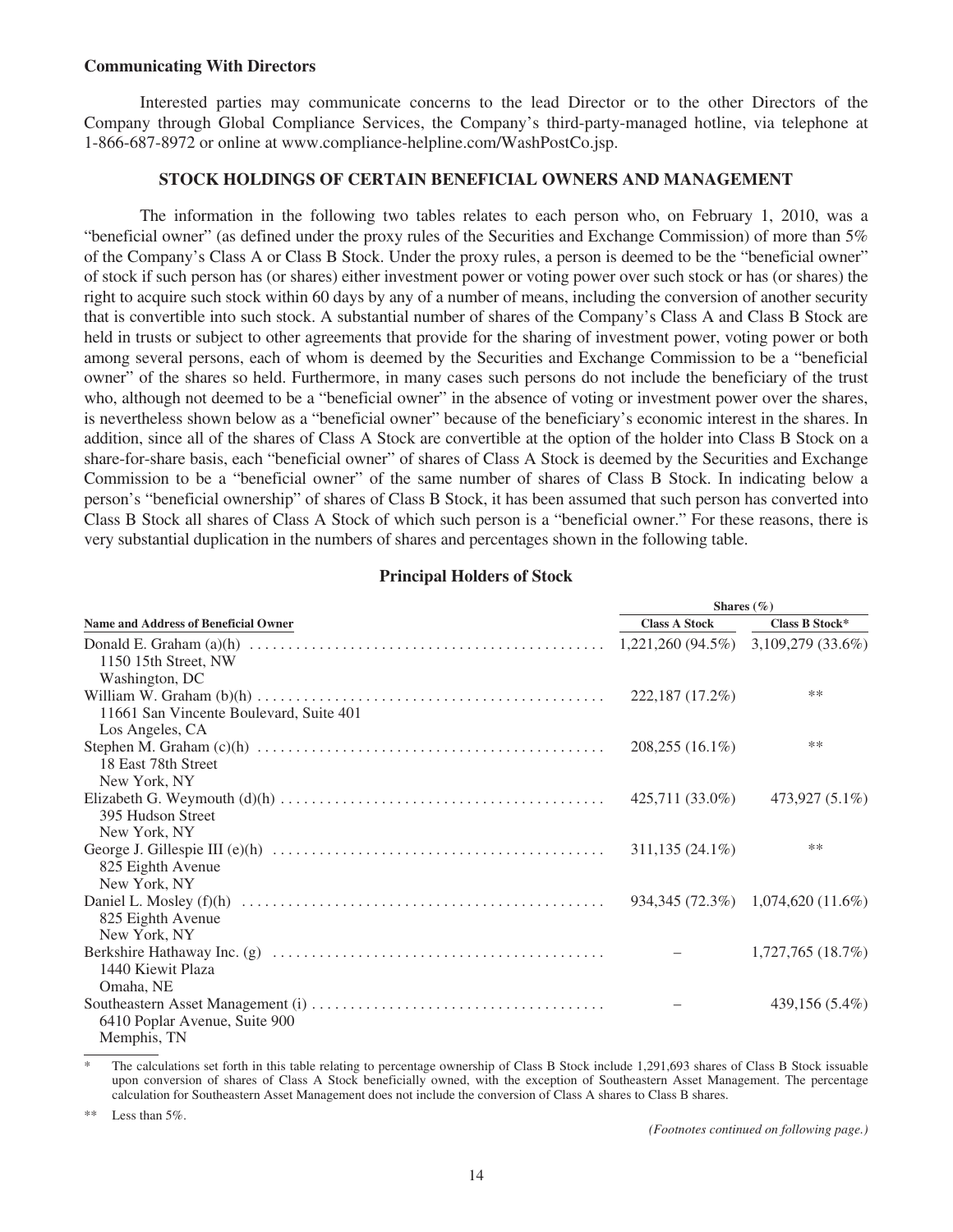(a) According to information as of February 1, 2010, and available to the Company, Mr. Donald Graham has voting and investment power with respect to shares of Class A Stock as follows: shared voting power, 1,221,260 (94.5%) shares; and shared investment power, 1,221,260 (94.5%) shares.

Mr. Graham also has voting and investment power with respect to shares of Class B Stock as follows: sole voting power, 1,734,165 (18.7%) shares; shared voting power 154,454 (1.7%) shares; and shared investment power, 154,454 (1.7%) shares; and 1,221,260 (13.2%) shares issuable upon conversion of shares of Class A Stock deemed to be beneficially owned by Mr. Graham. The holdings of Class B Stock recorded for Mr. Graham also include shares of Class B Stock owned by subsidiaries of Berkshire Hathaway Inc. ("Berkshire"), which have the sole investment power of the shares; sole voting power is held by Mr. Donald Graham under an agreement dated February 25, 1977, and amended and extended on September 13, 1985, May 15, 1996 and July 6, 2006, which has a termination date (which may be extended) of February 24, 2017.

- (b) According to information as of February 1, 2010, and available to the Company, Mr. William Graham has voting and investment power with respect to shares of Class A Stock as follows: shared voting power, 47,252 (3.7%) shares; and shared investment power, 47,252 (3.7%) shares. In addition, Mr. William Graham, as the beneficiary of trusts (even though he has no voting or investment power with respect thereto) is deemed to be the beneficial owner of 222,187 (17.2%) shares of Class A Stock. The holdings of Class B Stock recorded for Mr. William Graham, including shares issuable upon conversion of shares of Class A Stock deemed to be beneficially owned by Mr. Graham, are less than 5%.
- (c) According to information as of February 1, 2010, and available to the Company, Mr. Stephen Graham has voting and investment power with respect to shares of Class A Stock as follows: sole voting power, 10,687 (<1%) shares; sole investment power, 10,687 (<1%) shares; shared voting power, 74,068 (5.7%) shares; and shared investment power, 74,068 (5.7%) shares. In addition, Mr. Stephen Graham, as the beneficiary of trusts (even though he has no voting or investment power with respect thereto) is deemed to be the beneficial owner of 123,500 (9.6%) shares of Class A Stock. The holdings of Class B Stock recorded for Mr. Stephen Graham, including shares issuable upon conversion of shares of Class A Stock deemed to be beneficially owned by Mr. Graham, are less than 5%.
- (d) According to information as of February 1, 2010, and available to the Company, Mrs. Elizabeth Weymouth has voting and investment power with respect to shares of Class A Stock as follows: sole voting power, 30,126 (2.3%) shares; sole investment power, 30,126 (2.3%) shares; shared voting power, 325,960 (25.2%) shares; and shared investment power, 325,960 (25.2%) shares. In addition, Mrs. Weymouth, as the beneficiary of a trust (even though she has no voting or investment power with respect thereto) is deemed to be the beneficial owner of 69,625 (5.4%) shares of Class A Stock.

Mrs. Weymouth also has voting and investment power with respect to shares of Class B Stock as follows: sole voting and investment power, 10,500 (<1%) shares; shared voting and investment power, 34,341 (<1%) shares; and 425,711 (4.6%) shares issuable upon conversion of shares of Class A Stock deemed to be beneficially owned by Mrs. Weymouth.

- (e) According to information as of February 1, 2010, and available to the Company, Mr. George J. Gillespie III, as a Trustee of various trusts, has voting and investment power with respect to shares of Class A Stock as follows: shared voting power, 311,135 (24.1%) shares; and shared investment power, 311,135 (24.1%) shares. In addition, Mr. Gillespie has voting and investment power with respect to shares of Class B Stock as follows: shared voting and investment power, 34,870 (<1%) shares. The holdings of Class B Stock recorded for Mr. Gillespie include 311,135 (3.4%) shares issuable upon conversion of shares of Class A Stock deemed to be beneficially owned by Mr. Gillespie as a Trustee of various trusts.
- (f) According to information as of February 1, 2010, and available to the Company, Mr. Daniel Mosley, as a Trustee of various trusts, has voting and investment power with respect to shares of Class A Stock as follows: shared voting power, 934,345 (72.3%) shares; and shared investment power, 934,345 (72.3%) shares. In addition, Mr. Mosley has voting and investment power with respect to shares of Class B Stock as follows: shared voting and investment power, 140,275 (1.5%) shares. The holdings of Class B Stock recorded for Mr. Mosley include 934,345 (10.1%) shares issuable upon conversion of shares of Class A Stock deemed to be beneficially owned by Mr. Mosley as a Trustee of various trusts.
- (g) According to information as of February 1, 2010, and available to the Company, Berkshire is the beneficial owner of 1,727,765 (18.7%) shares of Class B Stock. The ownership of these shares is through several subsidiaries of Berkshire. Mr. Warren Buffett is Chairman of the Board of Berkshire. Mr. Buffett owns approximately 25.8% of the aggregate economic interest of Berkshire Class A and Class B common stock, and Mr. Buffett may be deemed to be in control of Berkshire under federal securities laws. With respect to shares of Class B Stock owned by subsidiaries of Berkshire, Mr. Buffett, Berkshire and such subsidiaries may be considered to share investment power. Pursuant to an agreement dated February 25, 1977, and amended and extended on September 13, 1985, May 15, 1996, and July 6, 2006, which has a termination date (which may be extended) of February 24, 2017, Mr. Buffett, Berkshire and such subsidiaries have granted Mr. Donald Graham a proxy to vote such shares at his discretion.
- (h) According to information as of February 1, 2010, and available to the Company, Mr. Donald Graham, Mrs. Weymouth and Mr. Gillespie share voting and investment power over 294,935 (22.8%) shares of Class A Stock; Mr. Gillespie and Mr. William Graham share voting and investment power over 10,800 (<1%) shares of Class A Stock; Mr. Donald Graham and Mr. Daniel L. Mosley share voting and investment power over 792,800 (61.4%) shares of Class A Stock; Mr. Donald Graham, Mr. Mosley and Mr. William Graham share voting and investment power over 36,452 (2.8%) shares of Class A Stock; Mr. Donald Graham, Mr. Mosley and Mr. Stephen Graham share voting and investment power over 60,648 (4.7%) shares of Class A Stock; Mr. Stephen Graham and Mr. Mosley share voting and investment power over 13,420 (1.0%) shares of Class A Stock.
- (i) According to information based on an amended Schedule 13G filing by Southeastern Asset Management on February 5, 2010, Southeastern Asset Management ("Southeastern Asset") was deemed to be the beneficial owner of 439,156 (5.4%) shares of Class B Stock. Southeastern Asset has sole voting power over 96,115 (1.2%) shares of Class B Stock and sole dispositive power over 101,301 (1.2%) shares of Class B Stock.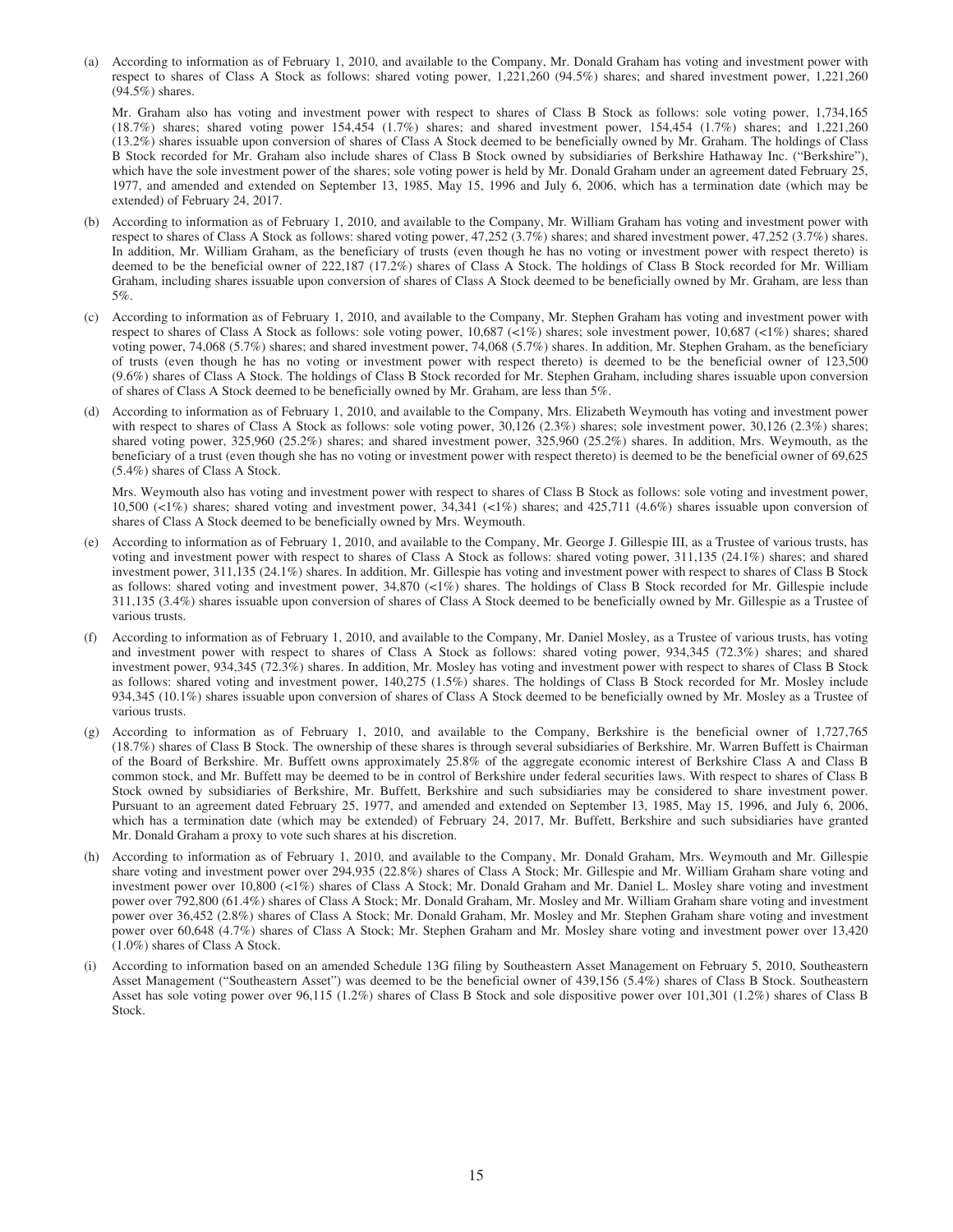The table below, which is based on information furnished to the Company by its Directors and officers, shows as of February 1, 2010, for each person nominated for election as a Director, each named executive officer and for all Directors and executive officers of the Company as a group, the number of shares of each class of Common Stock "beneficially owned" (as defined in the Securities and Exchange Commission's proxy rules) and, in the case of each nominee for election as a Director, the nature of such "beneficial ownership." For the reasons set forth in the first paragraph of this section of the Proxy Statement, there is very substantial duplication in the numbers of shares and percentages shown in the following table.

#### **Holdings of Directors and Officers\***

|                                                                                                                            | Shares $(\% )$ |                      |  |
|----------------------------------------------------------------------------------------------------------------------------|----------------|----------------------|--|
|                                                                                                                            | <b>Class A</b> | Class $B(a)$         |  |
|                                                                                                                            |                |                      |  |
|                                                                                                                            |                | 1,727,765(18.7%)     |  |
|                                                                                                                            |                | 5,000(c)             |  |
| Barry Diller $\circ \dots \circ \dots \circ \dots \circ \dots \circ \dots \circ \dots \circ \dots \circ \dots \dots \dots$ |                | $1,000^{(c)}$        |  |
|                                                                                                                            |                | 100 <sup>(c)</sup>   |  |
| Melinda F. Gates $\circ \dots \dots \dots \dots \dots \dots \dots \dots \dots \dots \dots \dots \dots$                     |                | 1,100(c)             |  |
|                                                                                                                            |                | $5,300^{(c)}$        |  |
|                                                                                                                            |                | $3,109,279(33.6\%)$  |  |
|                                                                                                                            |                | 6.990(c)             |  |
|                                                                                                                            |                | 2,425 <sup>(c)</sup> |  |
|                                                                                                                            |                | 5,431(c)             |  |
|                                                                                                                            |                |                      |  |
|                                                                                                                            |                | 300 <sup>(c)</sup>   |  |
|                                                                                                                            |                | 7,225(c)             |  |
| All Directors and executive officers as a group,                                                                           |                |                      |  |
|                                                                                                                            |                |                      |  |

Unless otherwise indicated, the Directors and officers listed have sole voting and investment power with respect to such securities. None of the securities has been pledged as security.

(a) Includes 1,291,693 shares of Class B Stock issuable upon conversion of shares of Class A Stock beneficially owned.

(b) With respect to voting securities which may be beneficially owned by Mr. Buffett, see footnote (g) on page 15.

(c) Less than  $1\%$ .

(d) Includes 5,200 shares of Class B Stock held for the account of a number of beneficial owners in which Mr. Gayner disclaims beneficial ownership.

(e) See Table of "Principal Holders of Stock" on page 14.

(f) Includes 2,000 shares Mr. B. Jones has the right to purchase, pursuant to stock options, and 3,920 shares held indirectly through a revocable trust.

(g) Includes 1,750 shares Mr. H. Jones has the right to purchase, pursuant to stock options.

(h) Includes 2,750 shares Ms. McDaniel has the right to purchase, pursuant to stock options, and 100 shares held in a trust for the benefit of relatives.

(i) Includes 2,250 shares Mr. Rosberg has the right to purchase, pursuant to stock options.

(j) Includes 10,250 shares of Class B Stock, which Directors and executive officers have the right to purchase, pursuant to stock options, and shares of restricted stock awarded to executive officers in accordance with The Washington Post Company Incentive Compensation Plan. It does not include 43,534 shares of Class B Stock held as of February 1, 2010, by the trustee of various savings plans maintained by the Company and its business units over which the trustee has voting and investment powers.

 $\Diamond$  Director

Executive Officer.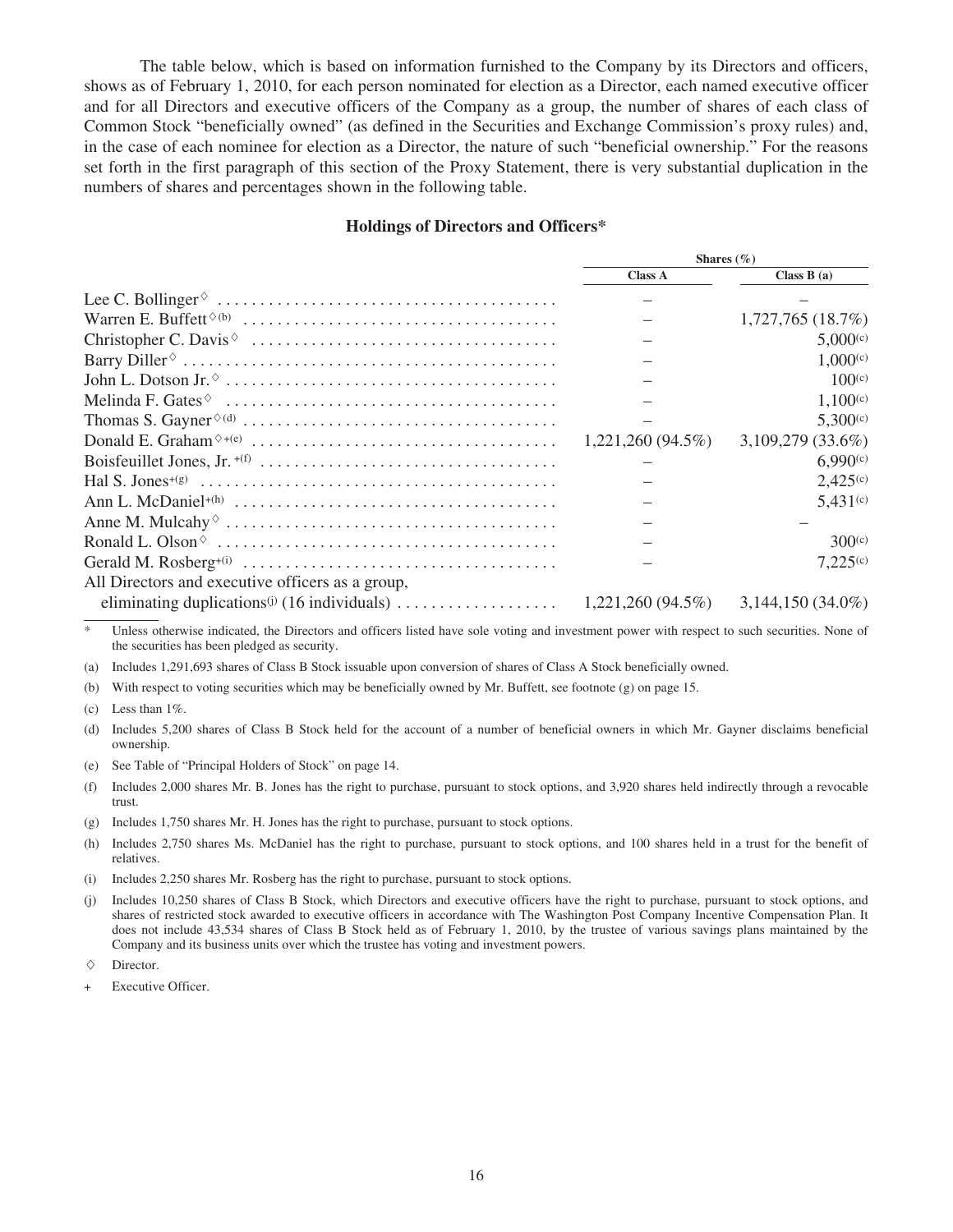#### **Section 16(a) Beneficial Ownership Reporting Compliance**

Section 16(a) of the Securities Exchange Act of 1934 requires the Company's Directors, executive officers and persons who own more than 10% of a registered class of the Company's equity securities to file with the Securities and Exchange Commission and the New York Stock Exchange initial reports of ownership and reports of changes in ownership of Class B Stock.

During the fiscal year ended January 3, 2010, the Company reports two deficiencies in its Section 16(a) reporting requirements. Ann L. McDaniel, Senior Vice President, sold 150 shares of Class B Common Stock of the Company on January 7, 2009 and reported the transaction on January 23, 2009. Boisfeuillet Jones, Jr., Vice Chairman, acquired shares through a broker sponsored dividend reinvestment program, and reported the acquisition of such shares on March 5, 2010. To the Company's knowledge, based solely on a review of such reports and on information furnished to the Company and written representations that no other reports were required, all other applicable Section 16(a) filing requirements were met.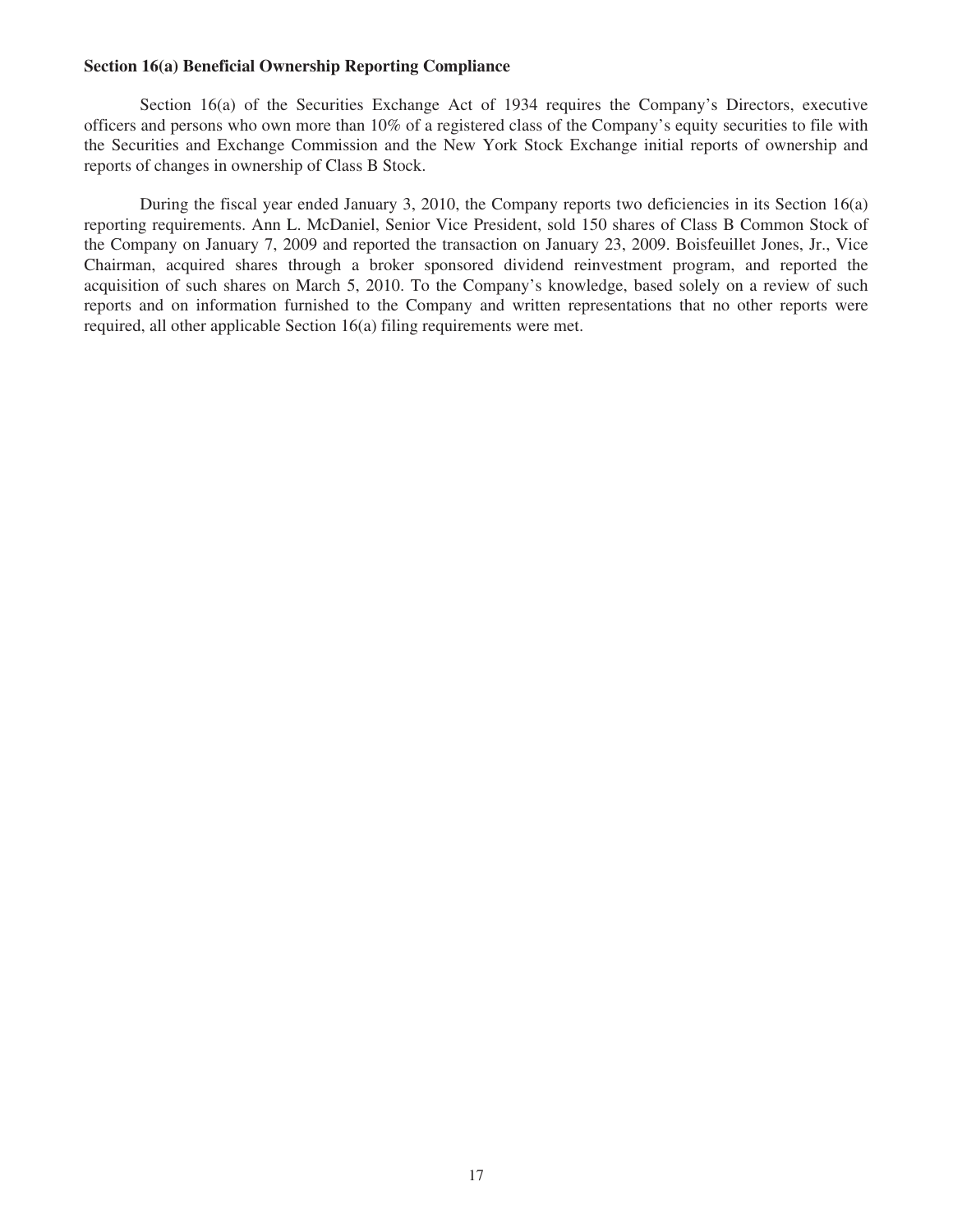## **PROPOSAL 2: APPROVAL OF CERTAIN AMENDMENTS TO THE COMPANY'S INCENTIVE COMPENSATION PLAN**

The Company maintains The Washington Post Company Incentive Compensation Plan, as amended and restated, and last approved by shareholders of the Company on May 14, 2009 (the "Plan"). The purpose of the Plan is to provide greater incentives to those employees who have been or will be responsible for the Company's future growth, profitability and continued success, and to strengthen the ability of the Company and its subsidiaries to attract, motivate and retain such employees. Participation in the Plan is extended to senior executives, key managers and key personnel of the Company and its subsidiaries who are mainly responsible for the management of the operations of the Company and its subsidiaries or who are otherwise in a position to make substantial contributions to the management, growth and/or success of the business of the Company. Non-employee Directors do not participate in the Plan. There are at present approximately 205 employees who are participants under the Plan and who receive annual bonus awards, hold restricted stock grants and/or hold grants of Performance Units (a number of whom, in the case of Restricted Stock and Performance Unit grants, have received more than one grant). Awards are granted at the discretion of the Compensation Committee of the Board of Directors, consisting of not less than three members of the Board, each of whom must be a "disinterested" person within the meaning of Rule 16b-3 of the Securities Exchange Act of 1934, as amended. Members of the Compensation Committee are appointed by the Board of Directors of the Company, serve at the pleasure of the Board and are ineligible to receive awards of any kind. The Committee shall have complete authority to establish rules and regulations for the administration of the Plan. The current members of the Compensation Committee are Lee C. Bollinger, Barry Diller, John L. Dotson Jr. and Ronald L. Olson.

The Company's Board of Directors desires to reserve an additional 200,000 shares of Class B Common Stock of the Company to be made available for future grants of Restricted Stock under the Plan, thereby preserving the ability of the Company to continue to make Restricted Stock grants when such action is deemed appropriate in order to attract or retain employees. The Board of Directors has approved the reservation of an additional 200,000 shares and unanimously voted to submit and recommend such action to the stockholders of the Company for adoption.

The Plan represents an important use of stockholder and Company resources, and the Company's Board of Directors believes that it is in the best interests of the Company to reserve an additional 200,000 shares as described above. The Compensation Committee will continue to use shares available under the Plan at appropriate rates that do not result in excessive dilution of shareowner equity. In that regard, from 2005 through 2009, the Company repurchased 444,488 shares of its common stock, further mitigating any dilution of stockholder equity attributable to shares awarded under the Plan. Over the past five years, the Company's annual "run rate" (*i.e.*, Restricted Stock and stock option awards granted annually under the Company's equity compensation plans as a percentage of diluted weighted average shares outstanding) has ranged between approximately 0.1% and 0.8%. The Compensation Committee remains committed to the appropriate use of equity incentives and expects that the Company's annual run rate under the Plan will be generally consistent with past practice.

The Plan also provides that, at any time, not more than 10,000 shares of Restricted Stock may be awarded to any participant under all outstanding awards of Restricted Stock. The Board of Directors has amended the Plan, subject to shareholder approval, to provide for an increased maximum number of shares that may be awarded to any individual under all outstanding awards of Restricted Stock. Under the proposed amendment, this cap would be increased to 20,000 shares. The Board of Directors believes that increasing this cap is in keeping with the purpose of the Plan to provide participants with appropriate incentives to be responsible for the Company's future growth, profitability and continued success and will provide the Company and its subsidiaries with increased flexibility to attract, motivate and retain such employees. The following brief summary of the Plan is qualified in its entirety by the full text of the Plan.

## **ANNUAL INCENTIVE BONUSES**

The Plan provides for the payment of regular and special annual awards. Annual incentive awards that are intended to qualify as "qualified performance-based compensation" under Section 162(m) can be based on achievement of the performance goals related to the following: operating income, cash flow, shareholder return,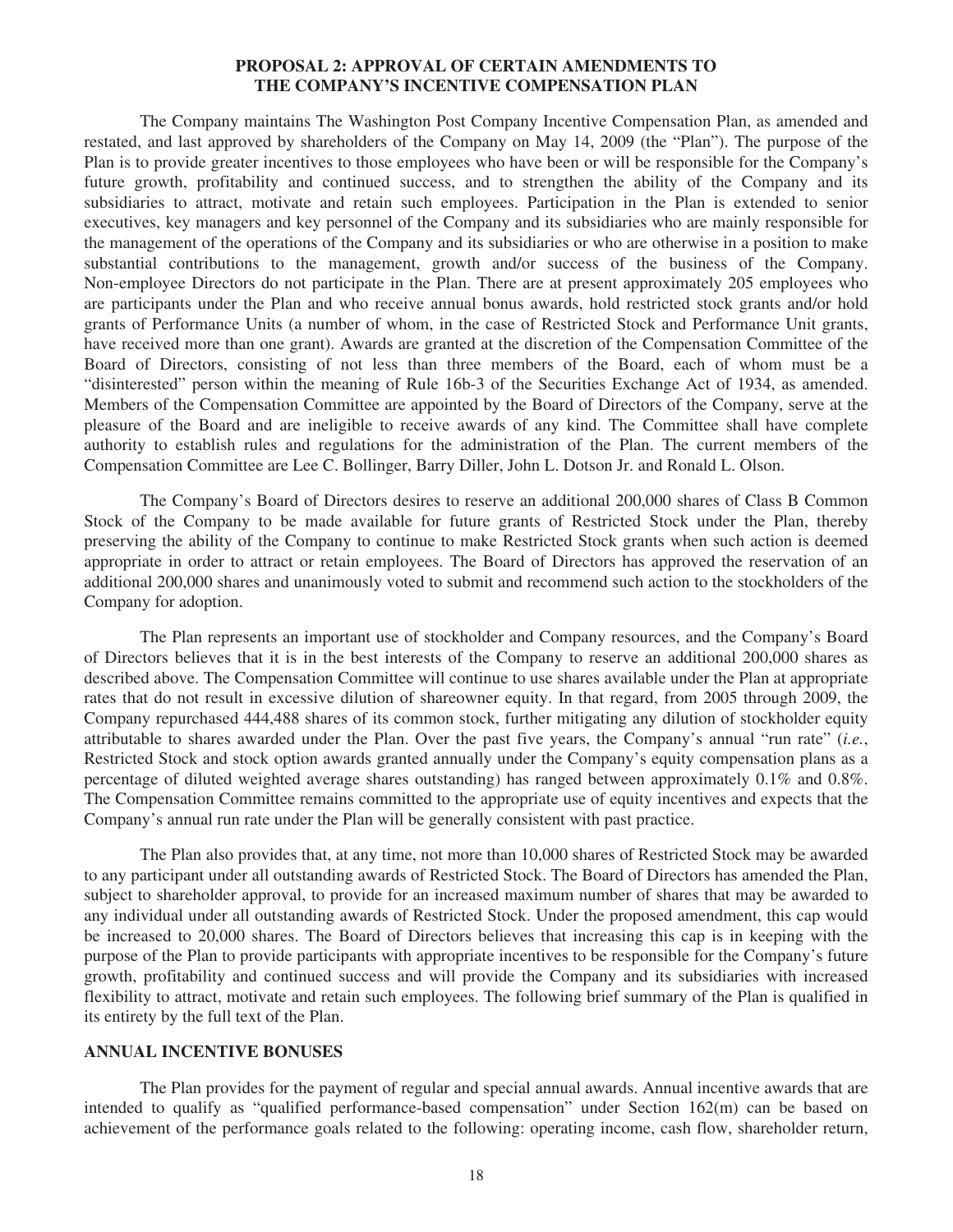earnings per share, return on assets, return on equity, operating and/or cash flow margins, cost control, measures of economic value added and/or quantitative revenue, growth measurements, which may be in respect of the Company as a whole or of any subsidiary or business unit thereof.

#### **LONG-TERM INCENTIVES**

To balance the annual awards, which are intended to reward short-term financial performance, the Plan currently also provides incentives for improved financial performance over longer periods. The Plan authorizes the Compensation Committee to make awards in the form of Performance Units, Restricted Stock and Special Long-Term Incentive Awards.

#### *Performance Units*

Performance Units are awards payable in cash that are subject to four-year performance cycles. The performance-based goals for Performance Units are to be based on operating income, cash flow, shareholder return, earnings per share, return on assets, return on equity, operating and/or cash flow margins, cost control, customer satisfaction, measures of economic value added and/or quantitative revenue, growth or profitability measurements, which may be with respect to the Company as a whole or to any business unit thereof, either absolute or relative to an industry peer group. At the start of each cycle, Performance Units have a nominal value of \$100, and the Compensation Committee establishes a valuation formula to be used to determine the value of the Performance Units at the end of the cycle. At the end of each cycle, the value of the Performance Units is calculated based on application of the valuation formula established by the Compensation Committee at the start of the cycle, and payments are made as soon as practicable following the end of the cycle.

#### *Restricted Stock*

Restricted Stock awards are shares that are subject to certain transfer restrictions. Restricted Stock vests, and the transfer restrictions lapse, at the end of the restriction period, which may be no less than one year and no more than six years from the grant date. Initially, 275,000 shares were reserved for Restricted Stock awards under the Long-Term Incentive Compensation Plan, a predecessor plan to the Plan. In 2005, an additional 150,000 shares were reserved for awards under the Plan. Under the proposed amendment to the Plan, an additional 200,000 shares would be reserved for Restricted Stock awards under the Plan. As of January 3, 2010, there were 151,395 shares reserved for Restricted Stock awards under the Plan. Of that number, 66,020 shares were subject to awards outstanding and 85,375 shares were available for future awards.

### *Special Long-Term Incentive Awards*

The Committee also has the ability to grant Special Long-Term Incentive Awards, including special longterm bonuses, with the vesting dates for such awards being not less than one year or more than six years from the date of the award to which they relate. Not later than the beginning of the applicable vesting period of a Special Long-Term Incentive Award, the Compensation Committee establishes a method for determining the earned value of a Special Long-Term Incentive Award, which will be based on written goals relating to one or more of the following factors: operating income, cash flow, shareholder return, earnings per share, return on assets, return on equity, operating and/or cash flow margins, cost control, measures of economic value added and/or quantitative revenue, growth or profitability measurements, which may be with respect to the Company as a whole or to any business unit thereof, either absolute or relative to an industry peer group.

#### *Limit on Amounts Payable for Long-Term Incentive Awards*

Under the proposed amendment to the Plan, the maximum number of shares that, at any time, may be awarded to any individual under all outstanding Restricted Stock awards shall not exceed 20,000. The maximum payout with respect to Performance Units is \$200 per unit, and the payment of a total award to any individual at the end of an award cycle shall not exceed \$5 million. The payment of each Special Long-Term Incentive Award shall not exceed \$5 million. The aggregate value of Performance Units and Special Long-Term Incentive Awards payable to any participant with respect to any fiscal year shall not exceed \$10 million in the aggregate, except the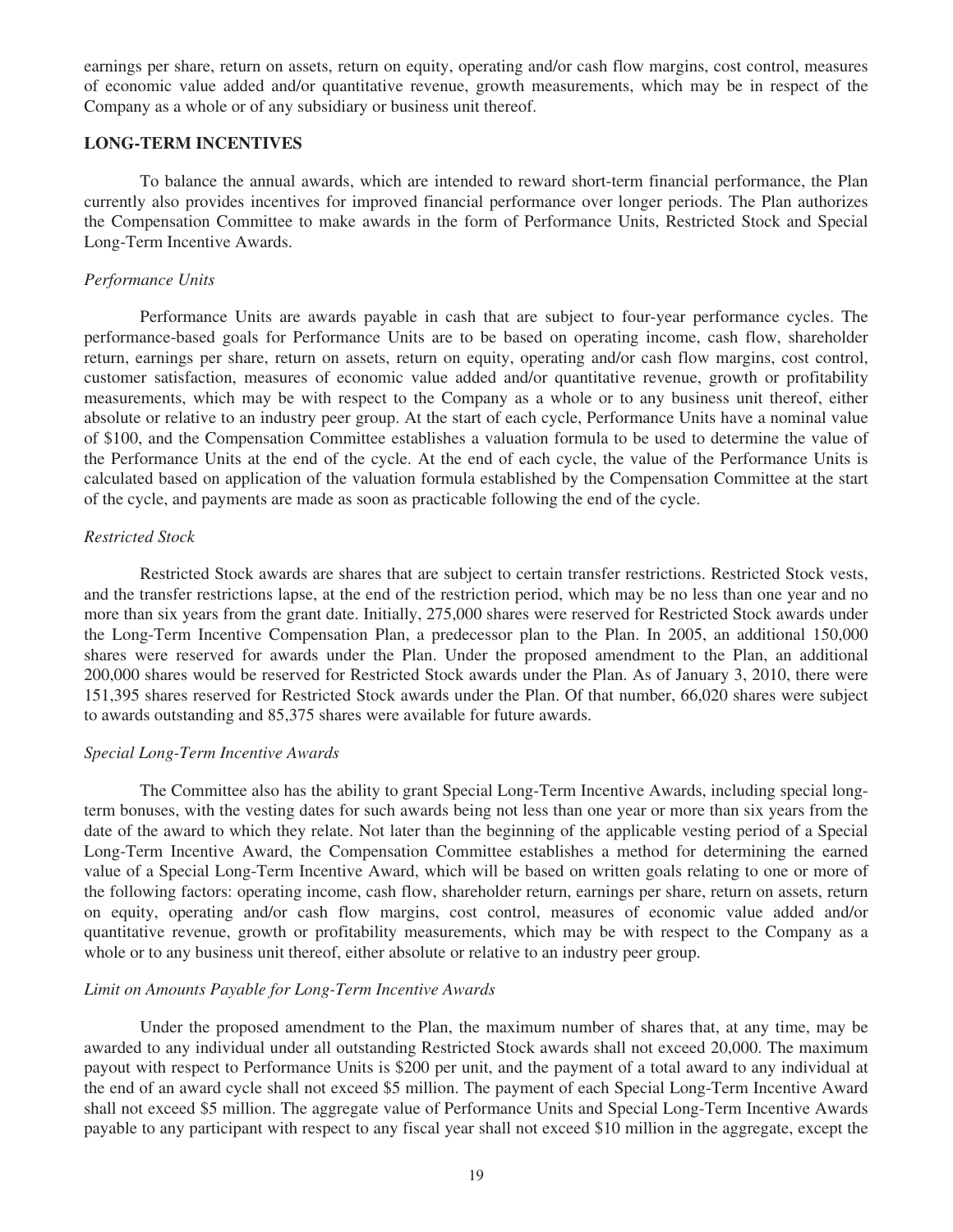aggregate value of such awards to a participant who is the president or chief executive officer of one of the Company's business units (but not including the President or Chief Executive Officer of the Company) with respect to any fiscal year shall not exceed the greater of \$10 million or 1% of such business unit's revenue for the fiscal year with respect to which the award is to be paid. In addition, at the end of each Performance Unit performance cycle, the Compensation Committee has the discretion to pay cash bonuses to other managers of the Company and its subsidiaries in an aggregate amount equal to or less than 10% of the aggregate payout of all Performance Units that vest and become payable with respect to such performance cycle.

### **SECTION 162(M) OF THE INTERNAL REVENUE CODE**

Under Section 162(m) of the Internal Revenue Code (the "Code"), the Company must satisfy certain conditions in order to retain its federal income tax deduction for compensation in excess of \$1 million per year to its chief executive officer and the three other executive officers, not including the chief financial officer, who are employed by the Company at the end of the year and whose compensation is required to be disclosed in its annual Proxy Statement, unless such compensation qualifies as performance-based compensation. The Plan provides for, among other things, annual incentive awards that are intended to qualify as "qualified performance-based compensation" under Section 162(m) of the Code.

Accordingly, the Plan sets forth a cap on the maximum amount of annual incentive awards that may be paid to "covered employees" within the meaning of Section 162(m). In particular, the Plan provides that the amount that can be paid to any executive officer of the Company (as determined at the beginning of the applicable year) for any year cannot exceed \$10 million in the aggregate or, in the case of an executive who is the president or chief executive officer of one of the Company's business units, the greater of \$10 million or 1% of such business unit's revenue for the fiscal year with respect to which the award is to be paid. The Plan also provides that annual incentive compensation awards for any year will not exceed 20% of Adjusted Operating Income for such year. The term "Adjusted Operating Income," as used in the Plan, means an amount equal to the earnings of the Company before deduction for interest, taxes, depreciation and amortization and is exclusive of special credits and charges and extraordinary items, all as determined by the Compensation Committee in its absolute discretion. In addition to regular annual incentive awards, the Compensation Committee may, in the case of individuals who have made or have the potential to make extraordinary contributions to the growth and profitability of the Company, grant special annual incentive awards. Special annual incentive awards are not subject to these limits.

### **AMENDMENT OF THE PLAN**

The Plan may be amended by the Board of Directors of the Company. However, approval of stockholders in accordance with the requirements of the law of the State of Delaware must be obtained for any amendment that (A) increases (i) the maximum number of shares of Restricted Stock that may be awarded under the Plan; (ii) the maximum number of shares of Restricted Stock or Performance Units that may be awarded to a participant; (iii) the maximum payout value of a Performance Unit or a Special Long-Term Incentive Award; or (iv) the percentage ceiling on the aggregate amount of long-term bonuses that may be awarded or (B) changes the Section 162(m) limit on the amount of annual incentive awards.

The effectiveness of this Proposal requires only the favorable vote of a majority of the holders of Class A Common Stock present or represented at the Meeting. Nevertheless, the Board of Directors of the Company has determined to condition the effectiveness of the proposal on the favorable vote of a majority of the holders of Class A Common Stock present or represented at the meeting and a majority of the holders of Class B Common Stock present or represented at the Meeting, voting as separate classes. Each Class A Stock Proxy and each Class B Stock Proxy executed and returned by a shareholder will be voted for Proposal 2, unless otherwise indicated on such Proxy. For this purpose, abstentions have the effect of a negative vote, and broker non-votes do not have an impact on the outcome of the vote. In addition, for purposes of the listing requirements of the New York Stock Exchange, effectiveness of this proposal is conditioned on the total votes cast on the Proposal exceeding 50% of the combined voting power of the holders of the Company's Class A Common Stock and Class B Common Stock. For purposes of this requirement, abstentions will be considered to be votes cast. Broker non-votes in respect of shares of the Company's Class A Common Stock will not be deemed to be votes cast, and broker non-votes in respect of shares of the Company's Class B Common Stock will not have any impact on the outcome of the vote.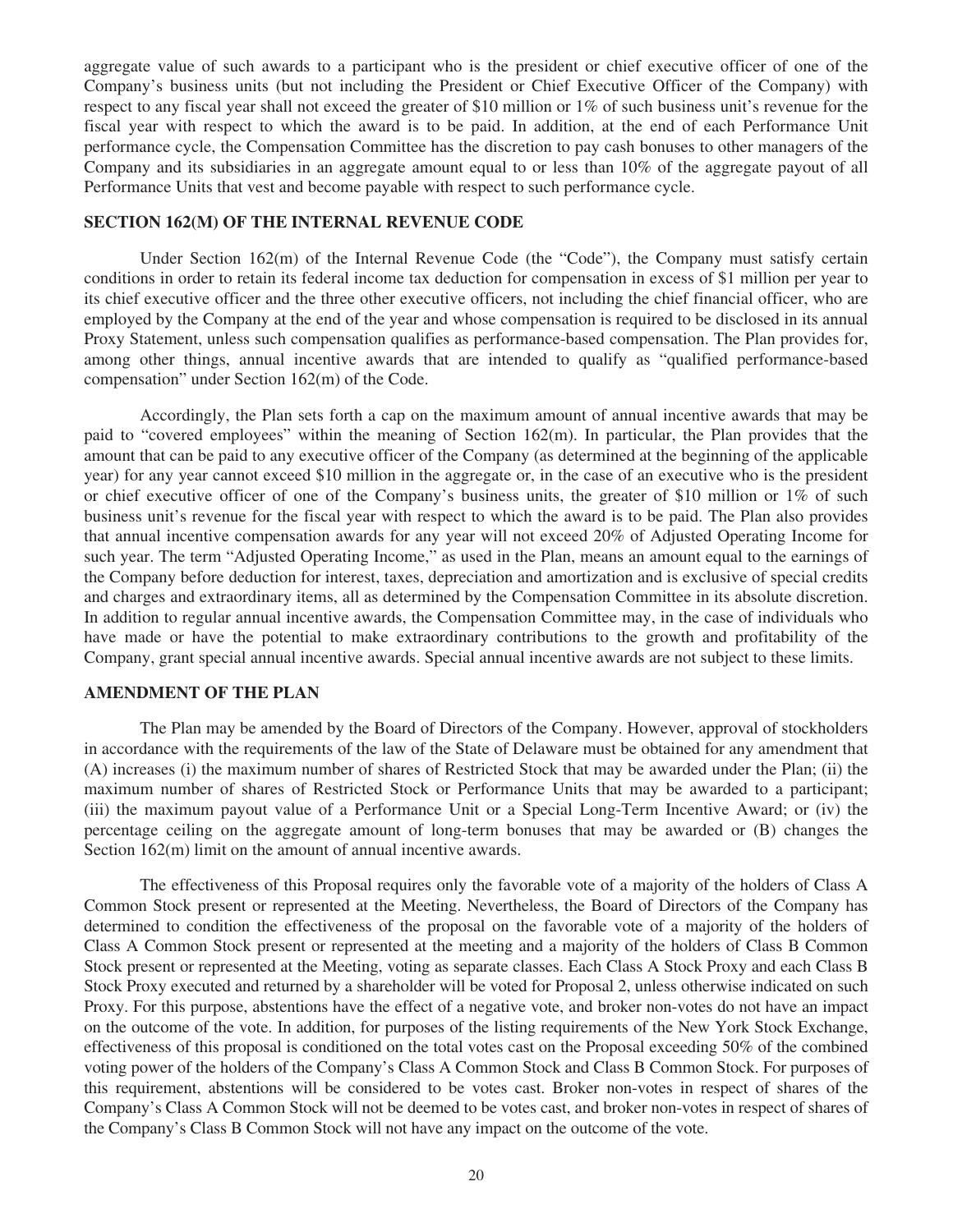## **Equity Compensation Plan Information**

The following table and the note thereafter set forth certain information as of January 3, 2010, concerning compensation plans of the Company under which equity securities of the Company are authorized to be issued.

| <b>Plan category</b>                                          | Number of<br>Securities to be<br><b>Issued Upon Exercise of</b><br><b>Outstanding Options,</b><br><b>Warrants and Rights</b><br>(a) | <b>Weighted-Average</b><br><b>Exercise Price of</b><br><b>Outstanding Options,</b><br><b>Warrants and Rights (\$)</b><br>(b) | Number of<br><b>Securities Remaining</b><br><b>Available for Future</b><br><b>Issuance Under Equity</b><br><b>Compensation Plans</b><br>[Excluding securities]<br>reflected in Column (a)]<br>(c) |
|---------------------------------------------------------------|-------------------------------------------------------------------------------------------------------------------------------------|------------------------------------------------------------------------------------------------------------------------------|---------------------------------------------------------------------------------------------------------------------------------------------------------------------------------------------------|
| Equity compensation plans approved by<br>security holders     | 90.569                                                                                                                              | 525.44                                                                                                                       | 357,3311                                                                                                                                                                                          |
| Equity compensation plans not approved<br>by security holders |                                                                                                                                     |                                                                                                                              |                                                                                                                                                                                                   |
| <b>Total</b>                                                  | 90.569                                                                                                                              | 525.44                                                                                                                       | 357.331                                                                                                                                                                                           |

(1) This figure comprises 271,956 shares available for future grants under The Washington Post Company Stock Option Plan and 85,375 shares available for future restricted stock awards under the Plan.

## **THE BOARD OF DIRECTORS RECOMMENDS A VOTE "FOR" PROPOSAL 2.**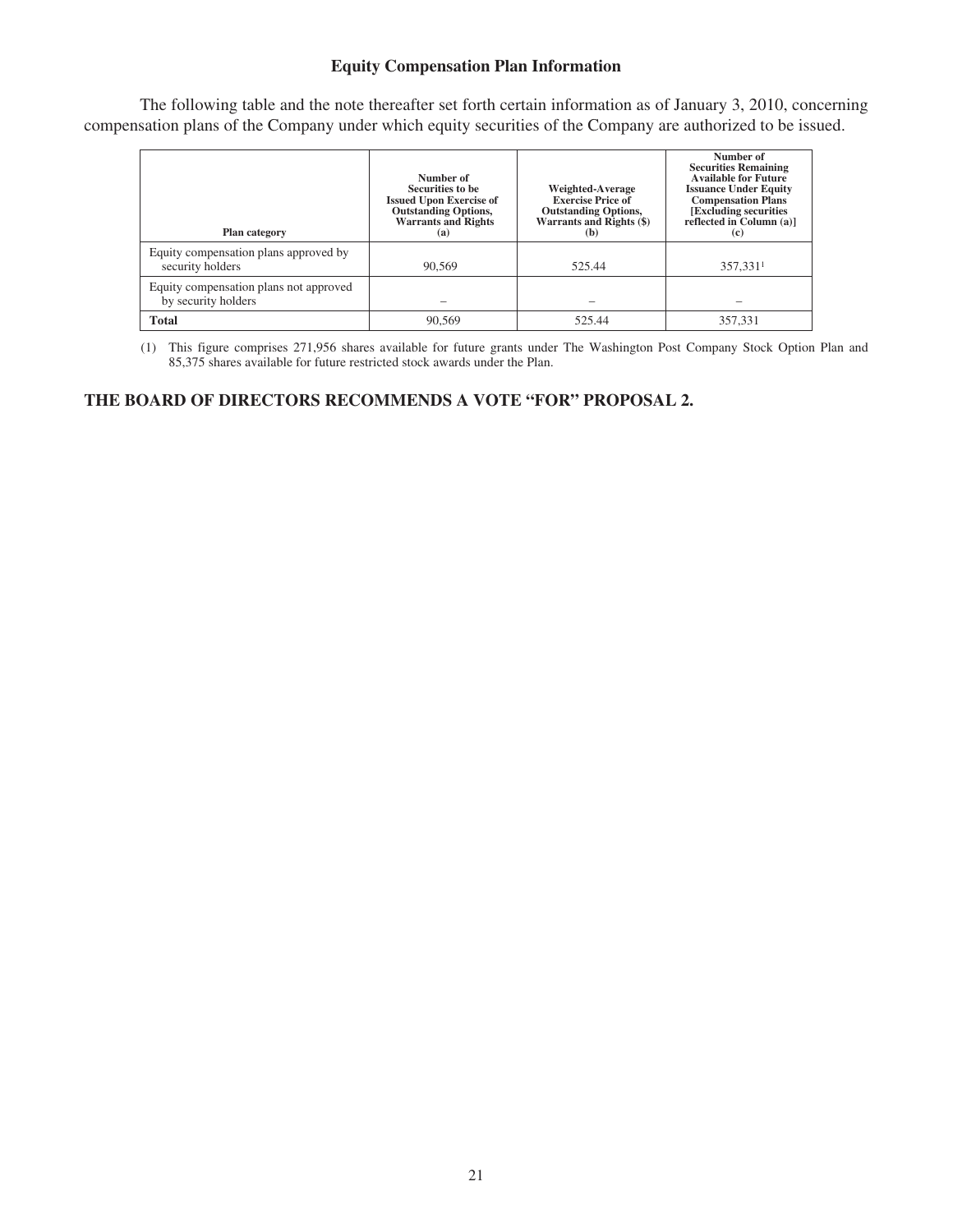## **EXECUTIVE COMPENSATION Compensation Discussion and Analysis**

#### **Overview of Compensation Program**

The Compensation Committee (the "Committee") of the Board of Directors has responsibility for establishing and continually monitoring adherence to the Company's compensation philosophy — a philosophy designed to attract, retain and motivate qualified and talented employees who are enthusiastic about the Company's mission and culture. The Committee, which is chaired by Ronald L. Olson and includes Lee C. Bollinger, Barry Diller and John L. Dotson Jr., seeks to establish total compensation packages that are attractive to employees and comparable to, but not dramatically different from, those offered by peer companies in the education and media industries with comparable revenue. Through regular meetings and discussions with management, the Committee ensures that the total compensation paid to all executives, including named executive officers of the Company, and all employees earning more than \$300,000 in salary, is fair, reasonable and based on performance goals established to increase value for shareholders by facilitating the long-term growth of the Company. The Committee considers both short-term and long-term plans in determining compensation. Annual plans are used to motivate and reward management for hitting specific yearly goals. Longterm plans, typically three or four years in duration, are designed to reward cumulative long-term growth. All performance criteria, however, even those in annual or relatively short-term plans, are designed to reward executives for making decisions that will enhance the long-term value of the Company. No targets are based on quarterly or partial-year results. Some of these plans reward with cash, and others reward with stock-based compensation. The Company has no specific formula for allocating between cash and non-cash compensation or between long-term and current compensation. Management and the Committee select the method of compensation thought most likely to lead to achievement of the particular goal; however, the Company has historically favored cash compensation over non-cash compensation. Management and the Committee believe that cash incentives provide more targeted rewards for specific performance.

All named executive officers, except Donald E. Graham, Chairman of the Board and Chief Executive Officer, receive an annual salary and Restricted Stock awards every other year and participate in performancebased annual bonus plans and four-year cash-based Performance Unit Plans. Named executive officers and others occasionally receive restricted stock or stock option grants in off-cycle years as a reward for past performance and incentive for future performance. They also receive the benefits of the Supplemental Executive Retirement Plan (the "SERP"). Mr. Graham receives an annual salary and participates in the Performance Unit Plans and the defined benefit portion of the SERP as described below.

#### **Compensation Committee Charter**

The Board has delegated to the Committee the responsibility of overseeing the administration of the Company's compensation plans and the preparation of all reports and documents required by the rules and regulations of the Securities and Exchange Commission. To meet this responsibility, the Committee is required to meet at least once a year. The Committee annually reviews and approves the corporate goals and objectives upon which the compensation of the Chief Executive Officer and senior management, including the named executive officers, is based. The Committee evaluates the Chief Executive Officer's performance in light of these goals and objectives. Furthermore, the Committee reviews and makes recommendations to the Board with respect to any incentive compensation plans and equity-based plans for the Company to be adopted or submitted to shareholders for approval. The Committee reviews the Company's succession plans, including (i) the Chairman and Chief Executive Officer's recommendations as to a successor should he be disabled or unable to perform his duties for an extended period of time and, annually, (ii) the Company's efforts at management development.

The Committee may request that any officer or employee of the Company, including its affiliates, or the Company's outside counsel or an independent auditor, attend meetings of the Committee or meet with any members of, or consultants to, the Committee. The Committee has authority to retain or terminate any compensation consultant used to assist in the evaluation of Director, chief executive officer or senior management compensation and has sole authority to approve the consultant's fees and other retention terms. The Committee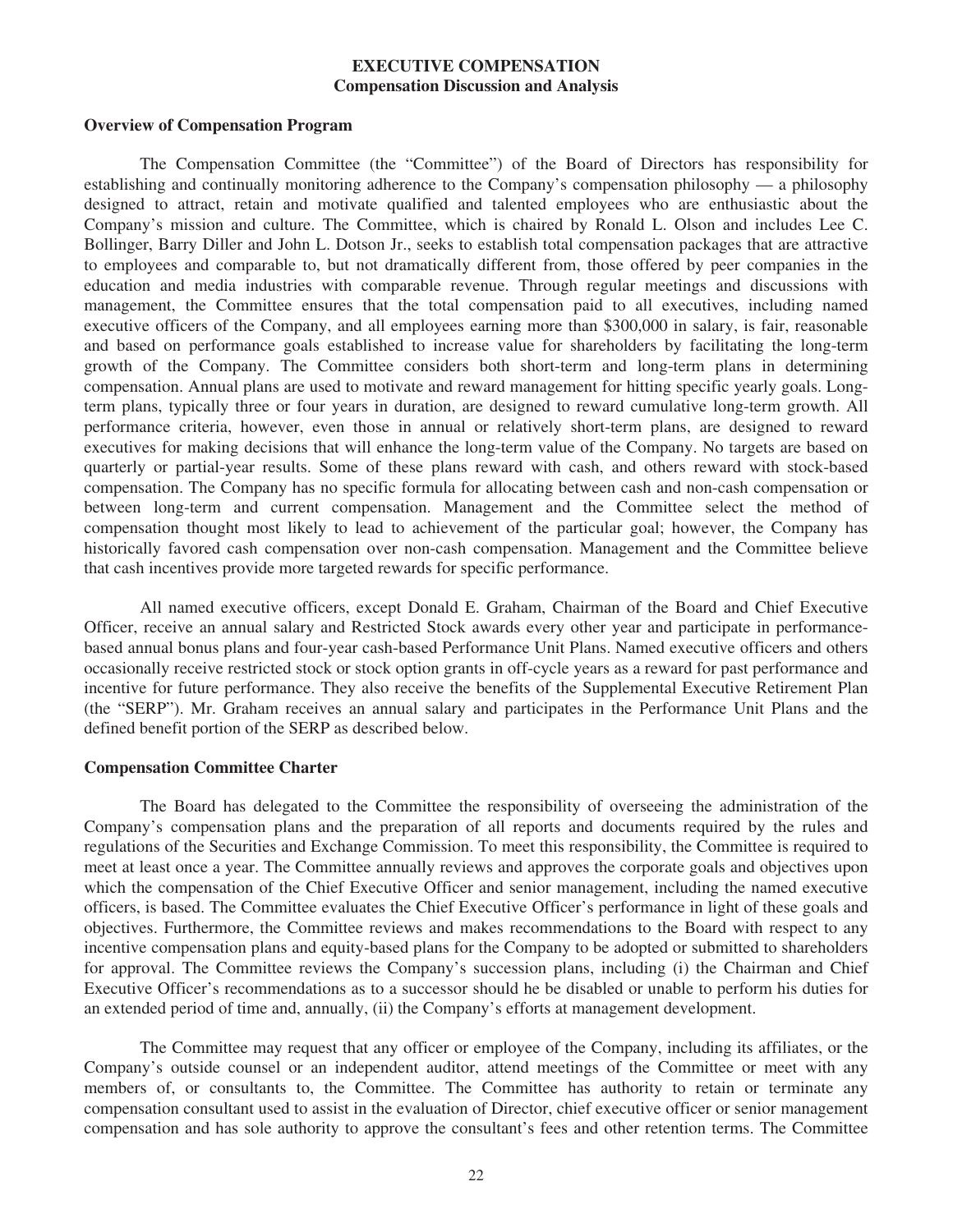did not retain any consultant for such purpose in 2009 and does not intend to do so in 2010. The Committee also has authority to obtain advice and assistance from internal or external legal, accounting or other advisors.

During 2009, the Committee met five times. Mr. Graham, the Chief Executive Officer, and Ms. McDaniel, Senior Vice President and the secretary of the Committee (also a named executive officer), attended all Committee meetings. Andrew Rosen attended two meetings to answer detailed questions from the Compensation Committee regarding Kaplan compensation plans. Representatives of Goldman, Sachs & Co. joined another session to assist the Committee in estimating the fair value of Kaplan. A copy of the Company's Compensation Committee Charter is available under the "Investor Relations" tab at www.washpostco.com.

### **Role of Executive Officers in Compensation Decisions**

The Committee makes all compensation decisions for the named executive officers of the Company, except those perquisites under \$200,000 per named executive officer that may be approved by the Chief Executive Officer. The Committee also approves the compensation of all employees earning annual salaries of \$300,000 or more and bonuses of \$75,000 or more.

Except for awards involving themselves, Mr. Graham and Ms. McDaniel recommend to the Committee the size of each component of compensation, based on a discussion with the head of the division where the employee works, a review of his or her performance and a comparison of available compensation survey data for that job and geographic area. The Committee examines each of the suggested compensation actions and, in its sole discretion, modifies the awards when appropriate to better reflect the goals of the Company.

At his request, Mr. Graham has not received a raise in his annual salary in 19 years, nor has he received an annual bonus. He stopped accepting grants of Restricted Stock in the Company in 2004. All compensation for Ms. McDaniel is determined solely by the Chief Executive Officer and the Committee. The Chief Executive Officer and the Committee use the same performance-based criteria to set Ms. McDaniel's compensation as they do for all other named executive officers and other senior staff.

#### **Setting Executive Compensation**

To meet its objectives, the Committee asks the Chief Executive Officer and the secretary of the Committee to draft annual and long-term incentive-based cash and non-cash executive compensation plans. The Committee reviews and, in its sole discretion, modifies the formula and goals established for various awards under the plans before the plans take effect, which is no later than the end of the first quarter of the first year covered by the plan.

Through the programs described below, a significant portion of the Company's executive compensation is linked directly to business unit and corporate performance and stock price appreciation. The Committee intends to continue the policy of linking executive compensation to corporate performance and returns to shareholders and deems it desirable that compensation paid under the Incentive Compensation Plan and the Stock Option Plan meet the requirements of Section 162(m) of the Internal Revenue Code concerning deductibility of executive compensation. However, the Committee reserves the right to put in place compensation programs that do not meet those requirements, which may result in compensation payments that are not deductible to the Company, if such programs are otherwise in the best interests of the Company.

#### **Elements of Compensation**

The compensation package offered by the Company to its executive officers consists of the following components:

- Competitive base salary;
- Short-term incentive compensation in the form of performance-based annual bonuses;
- Long-term incentive compensation, typically based on performance over three to four years;
- Long-term equity-based incentive compensation in the form of restricted stock, performance units and stock options;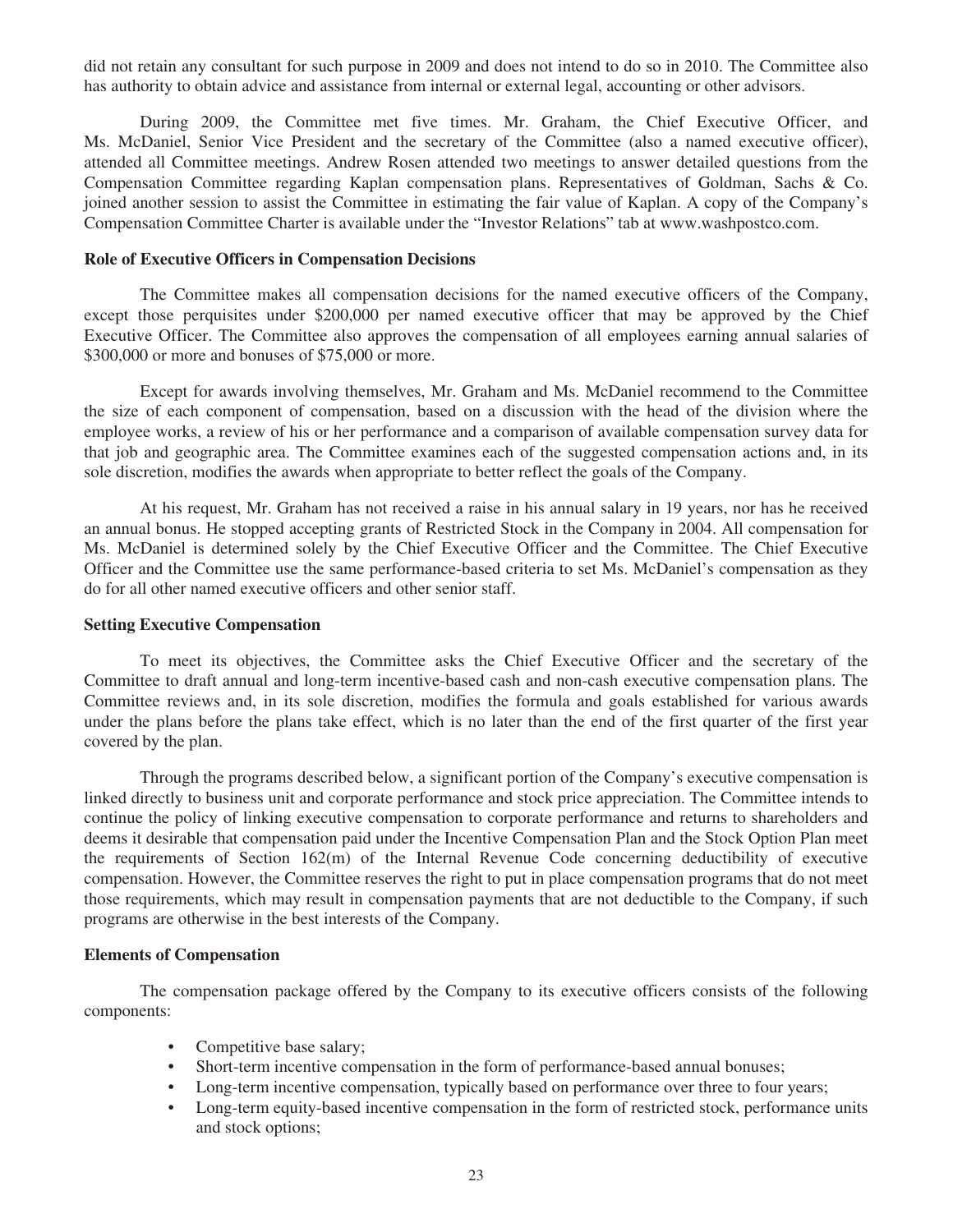- Perquisites; and
- Retirement benefits.

## **Base Salary**

The Company pays named executive officers base salaries to compensate them for services rendered during the fiscal year. Salaries for named executive officers are based on their responsibilities, their prior experience and their recent performance and are evaluated against market data provided by outside surveys. In 2009, the Committee reviewed data from Towers Perrin surveys of the U.S. and for Media Executives. The Company compares its management salaries to those of companies in similar industries and with comparable revenues in order to get a general understanding of the compensation structures maintained by similarly situated companies, but does not target its executives' compensation at a certain level or percentage based upon other companies' arrangements. Salaries are typically reviewed on a 12-month or longer cycle, except when there is a significant change in the executive's responsibilities during a shorter period of time. Such adjustments are determined by evaluating (i) the scope of the new responsibilities, (ii) the competitive market value of that role, (iii) the performance of the individual and (iv) the performance of the Company. There were no raises for the named executive officers in 2009.

With respect to the base salary paid to Mr. Graham in 2009, the Committee took into account a comparison of base salaries paid to chief executive officers of peer education and media companies, the Company's results in 2008 and Mr. Graham's performance since 1979, when he became publisher of The Washington Post. The Committee noted that Mr. Graham's base salary was, and has long been, significantly below the median of base salaries paid to chief executive officers of these peer companies, including other prominent media companies such as The New York Times Company and Gannett Co., Inc.; and publicly held education companies, including Apollo Group, Inc., DeVry, Inc., Strayer Education, Inc., and Corinthian Colleges, Inc. However, at Mr. Graham's request, the Committee left his salary at \$400,000. The Committee does not give significance to Mr. Graham's below-market salary when reviewing and establishing salaries for other named executive officers.

## **Performance-Based Incentive Compensation**

To supplement base salaries and to reward management (including named executive officers and other employees key to the long-term success of the Company) for meeting specific individual and financial goals, the Class A Shareholders of the Company adopted in December 1981 the Long-Term Incentive Compensation Plan, the predecessor plan to the Incentive Compensation Plan now in place. In 2001, the Annual Compensation Plan, originally approved by the Class A Shareholders in February 1974, was combined with the Long-Term Incentive Compensation Plan to create the Incentive Compensation Plan (the "Plan"). The purpose of these plans was and is to provide greater incentives to those employees who have been or will be responsible for the Company's future growth, profitability and continued success and to strengthen the ability of the Company to attract, motivate and retain such employees. There are at present approximately 205 employees of the Company who are participants under the Plan and receive annual bonus awards, hold restricted stock and/or hold grants of Performance Units. In addition, the Company has a Stock Option Plan. Each named executive officer, except Mr. Graham (who only participates in the Performance Units portion of the Plan), participates in each of these programs.

## *Annual Bonuses*

The Plan calls for annual incentive compensation awards based on the Company and its business units' financial performance compared to goals set immediately prior to or at the beginning of the year in which the award is to be earned. The payout upon the achievement of such goals is equal to a percentage of base salary, which is also set at the beginning of the year. Those percentages are determined on an individual basis, taking into account the responsibilities, prior experience and recent performance of the relevant employee. The target percentage for each of the named executive officers is as follows: Mr. B. Jones, 50%; Mr. H. Jones, 70%; Mr. Rosberg, 100% (to reflect additional responsibilities relating to strategic planning at Kaplan); and Ms. McDaniel, 60%. Mr. Graham has asked the Committee not to grant him an annual bonus award.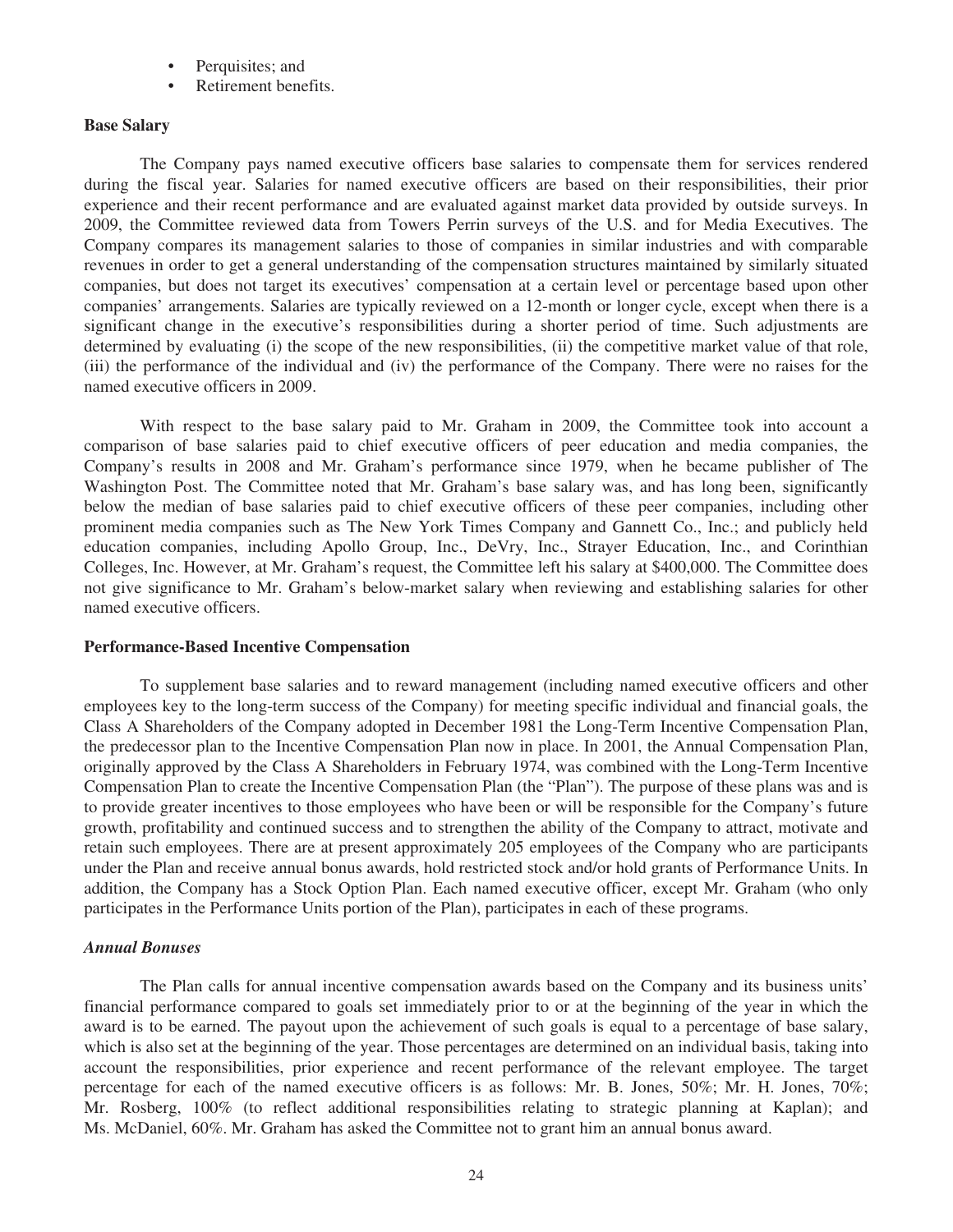In 2009, the annual bonus formula for the named executive officers was based on an earnings per share target because the Committee believed that such a goal would align the interests of shareholders and the named executive officers in growing the value of the Company. Mr. Rosberg's annual bonus formula also contained an achievement target tied to the performance of Kaplan. Management and the Committee believe that they have designed the targets to be challenging, but achievable. Over the past five years, the Company has achieved its financial goals and paid out at target or above in the bonus portion of the Plan, except for 2007 and 2008. In 2007 and 2008, the Company achieved less than 100% of its earnings per share goal, as adjusted to exclude certain unusual items. In 2009, the Company exceeded 100% of its earnings per share goal of \$18.16, as adjusted to exclude certain unusual items based upon the annual formula, and taking into account Compensation Committee discretion to exclude certain gains and losses and other unusual items. For 2009, the maximum amount that could have been awarded under the Plan was \$127.9 million; the amount actually awarded was \$16.2 million to 75 executives throughout the Company, including the named executive officers.

In 2009, the Company achieved approximately 104.7% of the earnings per share goal of \$18.16, as adjusted. In setting that goal, the Compensation Committee established a formula for bonus purposes that included adjustments for certain items, to the extent that actual amounts varied from those in the 2009 annual budget, which was used as the basis for determining the per share goal of \$18.16. Specifically, these adjustments included additions to exclude charges related to early retirement programs (primarily at the Washington Post and Newsweek) and deductions to exclude foreign exchange gains. In making its final bonus determinations for the named executive officers, the Compensation Committee also exercised its discretion to exclude certain unusual items, in addition to the adjustments included in the formula, from its calculation of the earnings per share goal. The primary adjustments included unbudgeted restructuring charges and operating losses related to Kaplan's Score operations, and goodwill and other long-lived asset impairments and write-downs related to Kaplan Ventures and two of the Company's affiliates. The Compensation Committee adjusted for these items as they do not relate to the regular operating results that are customarily considered by the Committee in determining bonus amounts. The exhibit to the Company's Form 8-K filed on February 24, 2010 details these items, as does page 39 of the Company's Annual Report on Form 10-K filed on March 2, 2010. These items collectively amounted to \$9.30 in earnings per share adjustments, compared to the total adjustments made of \$9.23. The remaining \$0.07 in earnings per share net deductions were attributable to the following items: (i) a deduction due to pension credits and (ii) an addition due to unbudgeted acquisitions, both adjustments made pursuant to the established annual formula.

Taking into account all of these adjustments, the Company's diluted earnings per share as adjusted for purposes of the bonus determination was \$19.01, compared to diluted earnings per share of \$9.78. Although the adjusted earnings per share of \$19.01 exceeded the \$18.16 earnings per share goal, the Compensation Committee exercised negative discretion to limit the bonus amounts to target with respect to Mr. Rosberg and below target for the other named executive officers.

#### *Restricted Stock*

No target stock ownership level exists for the named executive officers, but to align the interests of shareholders and management and to ensure that the full potential of an executive's compensation package cannot be realized unless stock appreciation occurs over a number of years, the Plan also provides for grants of restricted stock in the Company. To determine the number of shares to be granted, the Committee considers on an individual basis the likely value of shares already held, the level of contribution the employee has previously made and the potential of the employee to bring additional value to the Company. The shares are vested at the end of the restriction period, usually four years, and vesting does not accelerate under their terms, except at the discretion of the Committee. For her expanded role in Newsweek, Inc. ("Newsweek"), Ms. McDaniel received an award of 2,750 shares tied to long-term performance goals of Newsweek, as further detailed in footnote (2) to the Summary Compensation Table.

## *Performance Units*

To highlight specific long-term financial goals, the Plan provides for Performance Unit Plans. All named executive officers participate in these plans, in which performance-based goals are determined at the beginning of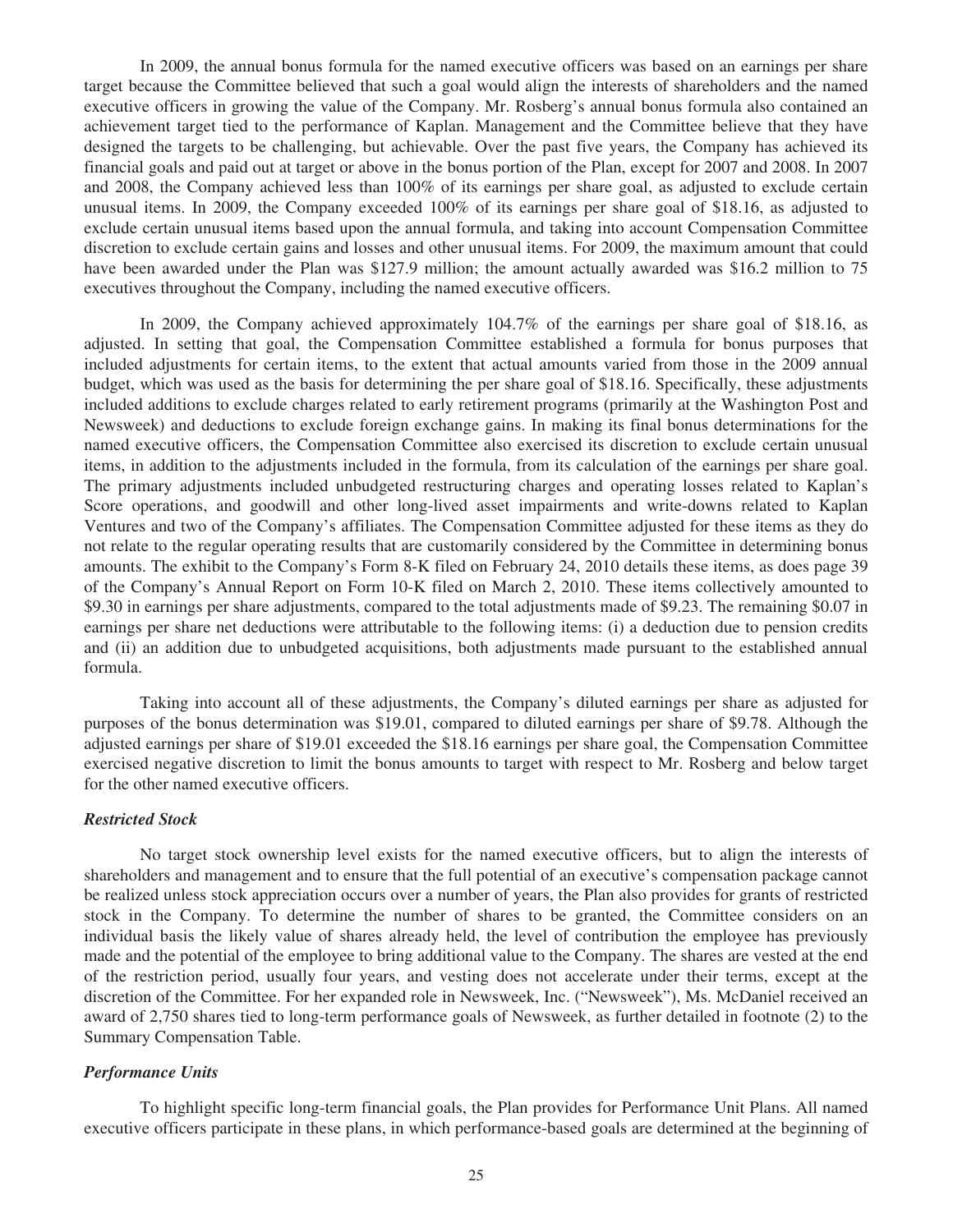each four-year award cycle. The goals consider operating income, peer company performance, cash flow, earnings per share, measures of economic value added, print product circulation and/or quantitative revenue growth or profitability measurements of the Company as a whole or of individual business units. Management and the Committee believe that they have designed the performance-based goals to be challenging but achievable. In two of the past three award cycles, the Company exceeded its goals and paid out above target. In the 2001–2004 award cycle, the targeted performance goals were not met, and the plan paid out below target. Each performance unit has a nominal value of \$100. The maximum payout of performance units is \$200 per unit, and the payment of a total award to any individual at the end of an award cycle may not exceed \$5 million.

For each cycle under a Performance Unit Plan, the Committee establishes a valuation formula at the start of the cycle. At the end of the cycle, the unit value is calculated based on application of the formula, and payments are made to named executive officers in the year following the end of the cycle. The formula used to calculate the payouts is determined by (i) a weighted combination of factors that relate to individual business unit performance of the Company's operating divisions and (ii) the discretion of the Compensation Committee. A new four-year cycle commences every two years, with the result that there are always two overlapping cycles in progress.

Awards under the 2007–2010 and the 2009–2012 cycles are based on a two-pronged formula. The formula consists of an average of the value of the performance units allocable to performance of Washington Post Media (the "Post"), Newsweek, Cable ONE, Inc. ("Cable ONE") and Post–Newsweek Stations, Inc. ("PNS") (65%) plus an amount based on Kaplan's achievement of operating income goals (35%). Washington Post Media is comprised of several of the Company's publishing operations, including: The Washington Post; *washingtonpost.com*; Express, a free weekday tabloid newspaper; and El Tiempo Latino, a weekly Spanishlanguage newspaper. The Committee selected these targets because they reflected the key priorities for the Company on the grant date for the applicable time periods. The value of Performance Units in the 2007–2010 and 2009–2012 cycles will be determined at the conclusion of those cycles based on the performance criteria described below.

The performance measures used in the formula at the Post under the 2007–2010 cycle are an absolute dollar improvement in operating income and circulation, as compared with a five-member peer group for the fouryear period. If the Post's dollar improvement and circulation exceeds that of all of its peers, the maximum payout value of \$200 per unit would be attained. If the Post is in second place relative to its peers, the value of a performance unit would be \$150 per unit. If the Post performed better than average (*i.e.*, better than two of the five peer newspapers and roughly in the middle of its peer group) the value of a performance unit would be \$50 per unit. The performance measures used in the formula at the Post under the 2009–2012 cycle are based on operating results and, under certain circumstances, the financial performance relative to its peer group. If the Post breaks even or shows a profit in operating income in 2011 and 2012, the value of each Performance Unit will be \$200 per unit. If the Post breaks even or shows a profit in one of the two years 2011 or 2012, the value of each Performance Unit will be \$100 per unit. If the Post fails to break even but shows material improvement in operating income in 2010, 2011 and 2012 and outperforms its peer group in each of those years, the payout will be \$50 per unit. In all cases, the performance measure of operating income excludes pension expense.

The performance measure used in the formula for Cable ONE for both the 2007–2010 and 2009–2012 cycles is cumulative free cash flow relative to a target amount. Free cash flow is defined as operating income, plus depreciation and amortization, less capital expenditures. Valuation of performance units, based on this measure, is as follows:

| Performance | <b>Unit Value</b> |
|-------------|-------------------|
|             |                   |
|             |                   |
|             |                   |
|             |                   |
|             |                   |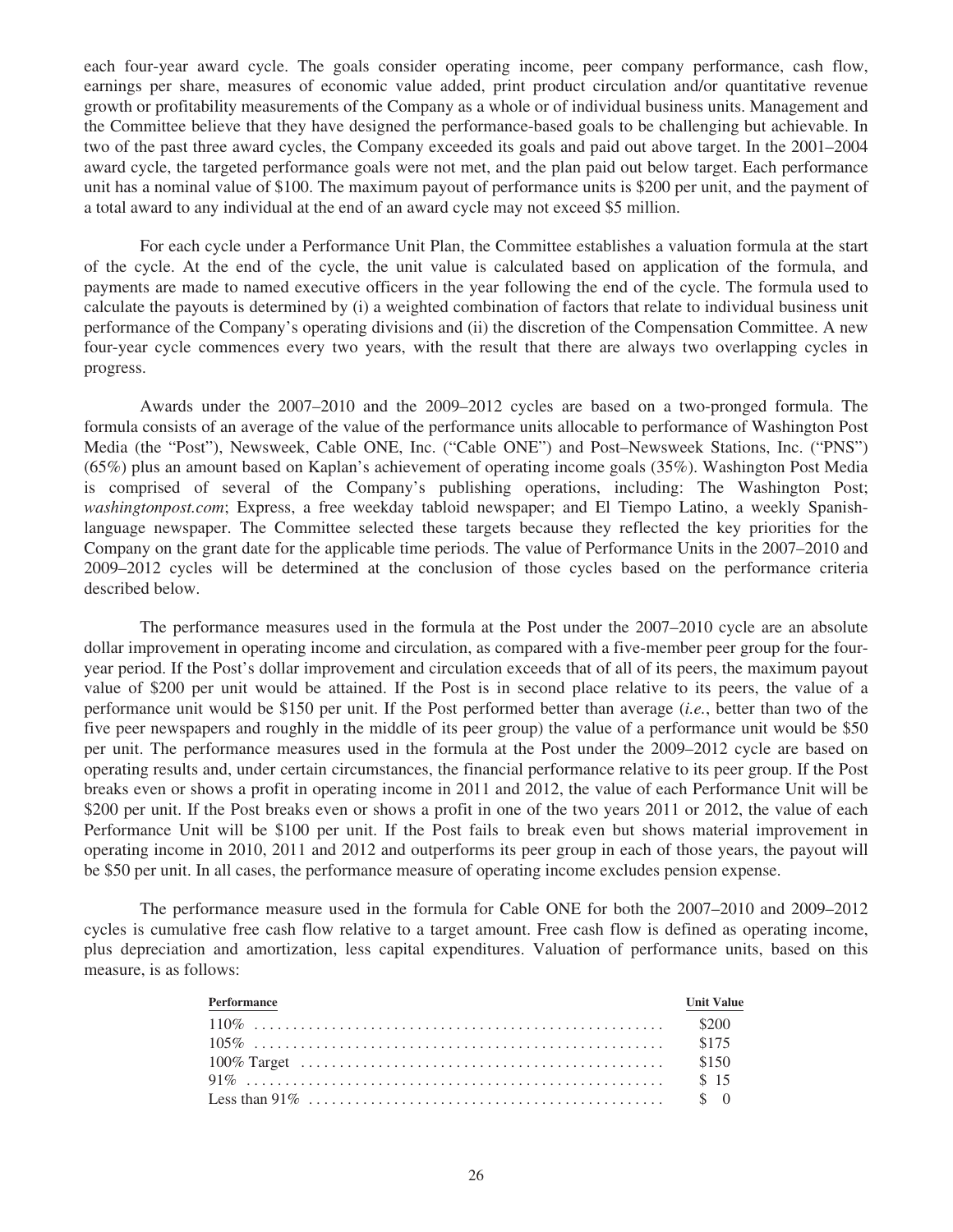The performance measure used for Newsweek is achievement of adjusted operating income targets for each year during the 2007–2010 and 2009–2012 award cycles (adjusted operating income excludes pension credit). Newsweek's operating income results for 2007 were within the range set for a performance unit payout amount in the bottom range of possible payouts. Newsweek did not achieve operating income results in the established range for an award amount in 2008 or 2009.

The performance measure used for PNS is PNS's cumulative cash flow margin ranking compared to the cash flow margins of selected peer companies at the end of the award cycle. Cash flow margin is computed based on operating income plus depreciation and amortization, as a percentage of revenue. As soon as practical after the award cycle, the Committee determines PNS's cash flow margin rank among the cash flow margins of the peer companies and determines the payout value of each performance unit. The value of each performance unit is determined as set forth in the following table:

| <b>PNS Cash Flow Margin Rank</b> | <b>Unit Value</b> |
|----------------------------------|-------------------|
|                                  |                   |
|                                  |                   |
|                                  |                   |
|                                  |                   |

For the 2007–2010 and 2009–2012 award cycles, the PNS formula provides that payout value will be increased by \$12.50 for each of the four years during the award cycle in which PNS's actual cash flow margin is not only number one among peer companies, but is also 2% higher than the nearest competitor among the peer companies. The formula for 2009-2012 also provides that the payout value will be reduced by 50% if PNS does not produce operating income in one of the four years during the award cycle. If PNS does not produce operating income for two years in the cycle, there will be no payout under the plan.

The performance measure used for Kaplan under the 2007–2010 cycle is cumulative operating income during the four-year period, excluding Kaplan stock compensation expense. The performance measure used for Kaplan under the 2009–2012 cycle is operating income in 2011 and 2012, excluding Kaplan stock compensation expense.

Because the performance measures that compose the valuation formula for performance units are cumulative for the measures applicable to Kaplan, the Post, Cable ONE and PNS, it is not possible to calculate with certainty any interim performance unit values mid-cycle**.** Newsweek's operating income results for the first three years of the cycle would result in a payout in the low end of the targeted performance range for 2007 and no payout for 2008 or 2009 if the results were calculated midway through the ongoing cycle, resulting in a payout value of approximately \$15 per unit for the Newsweek component of the per-unit value in the 2007–2010 cycle. Because of the nature of the Performance Unit Plan, it is not possible to ascertain an interim performance unit value, and no named executive officer is entitled to any payout until the Performance Units vest and the Committee approves the valuation at the conclusion of the cycle.

Mr. Graham holds 9,750 units in the 2007–2010 cycle and 9,750 units in the 2009–2012 cycle. Mr. B. Jones holds 8,000 units in the 2007-2010 cycle and 3,000 units in the 2009–2012 cycle. Mr. H. Jones holds 3,000 units in the 2007–2010 cycle and 5,500 units in the 2009–2012 cycle. Mr. Rosberg holds 6,500 units in the 2007– 2010 cycle and 5,500 units in the 2009–2012 cycle. Ms. McDaniel holds 5,200 units in the 2007–2010 cycle and 5,500 units in the 2009–2012 cycle. Mr. Graham has requested that his payout be no more than \$400,000 for the open cycles of the Performance Unit Plan.

## *Stock Options*

Although the Company grants stock options sparingly, the Company's Stock Option Plan, which was reauthorized by shareholders as recently as 2003 and is separate from the Plan, provides that shares of Class B Stock can be issued upon the exercise of stock options that have been granted to key employees of the Company. The Committee grants options only when a key employee has made a significant contribution to the Company and demonstrates the ability to contribute more. The options generally vest 25% per year over four years and are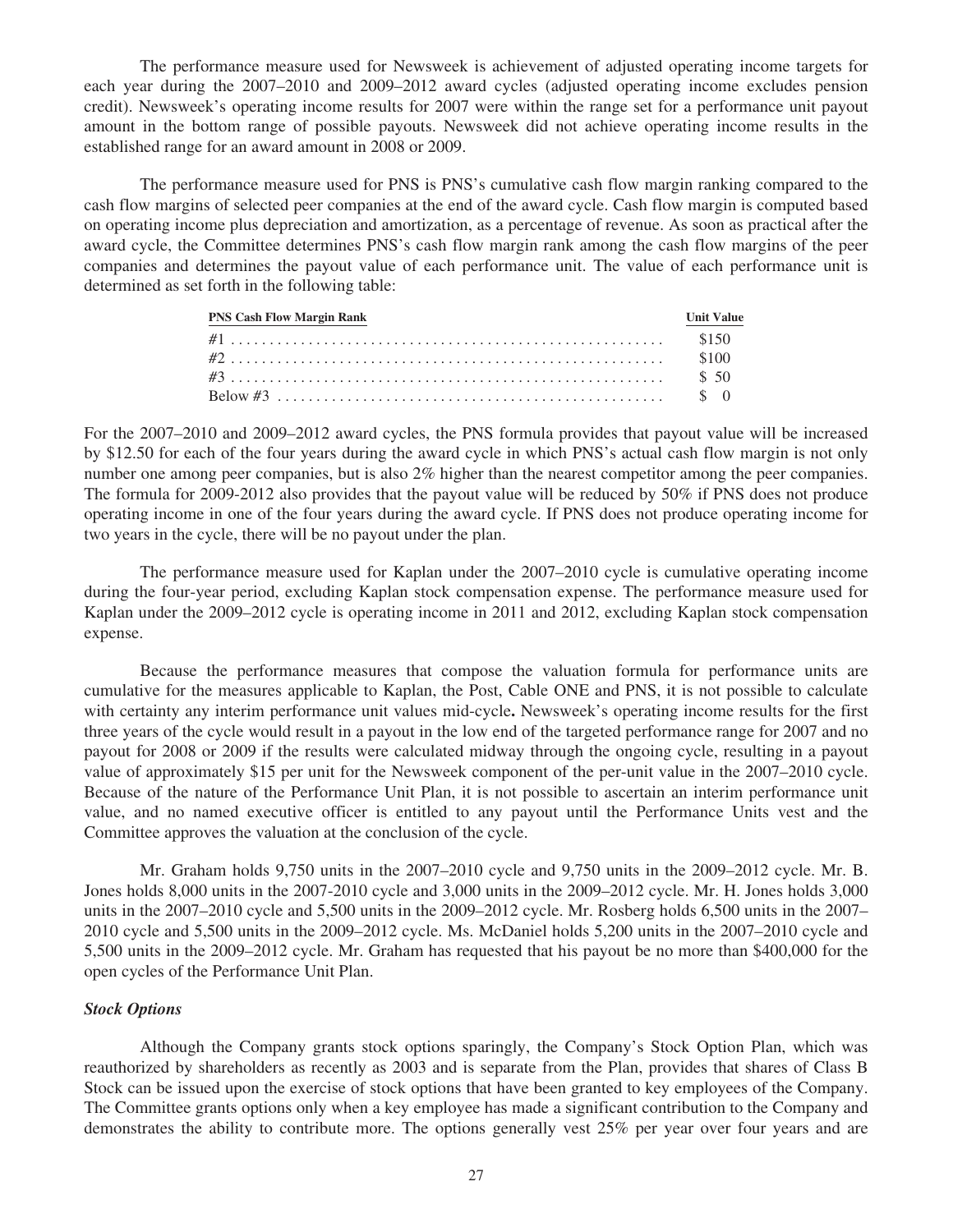exercisable for ten years from the grant date. As of the end of the Company's 2009 fiscal year, Mr. B. Jones held options to acquire 2,000 shares of Class B Stock (1,000 granted in 2001 and 1,000 granted in 2002). Mr. H. Jones held options to acquire 4,000 shares of Class B Stock (1,000 granted in 2002 and 3,000 granted in 2008). Mr. Rosberg held options to acquire 3,000 shares of Class B Stock (2,000 granted in 2000 and 1,000 granted in 2008). Ms. McDaniel held options to acquire 3,500 shares of Class B Stock (500 granted in 2001; 1,000 granted in 2003; 1,000 granted in 2004; and 1,000 granted in 2008). Given Mr. Graham's significant ownership in the Company, the Committee has not granted any stock options to Mr. Graham.

### **Perquisites**

The Company provides few perquisites for the named executive officers. In 2009, Ms. McDaniel received financial and tax advice valued at \$18,065.

#### **Retirement Benefits**

Most employees in the Company, including named executive officers, are eligible to participate in the Company's retirement benefit programs. Benefits under these basic plans are determined on the basis of base salary only, exclusive of all bonuses, deferred compensation and other forms of remuneration. The Company also maintains 401(k) savings plans in which most employees are eligible to participate.

Corporate employees hired on or after September 1, 2009, and who are vested in the Cash Balance benefit can take their account balance in lump sum or in annuity form. Corporate employees hired prior to September 1, 2009, including all named executive officers who are vested and who begin to take their pension benefit at age 65 or whose age and years of service when added together equal 90, receive an annual pension equal to 1.75% of their highest average 60-month compensation annualized up to the limits permitted by the Internal Revenue Code, minus covered compensation multiplied by the appropriate Social Security offset percentage, multiplied by the number of years of credited service under The TWPC Retirement Benefits Schedule, with credited service limited to 30 years. An annual cash pension supplement is also provided to assist in payment of retiree medical coverage equal to \$200 multiplied by the number of years of credited service under The TWPC Retirement Benefits Schedule. An additional cash pension supplement of \$3,000 per year is provided to participants who retire and commence benefit payment after age 55, but prior to age 65, and who had ten years of service at retirement. The pre-age 65 supplement is discontinued when the retiree qualifies for Medicare (the month prior to the 65th birthday).

The Company matches dollar for dollar up to 3% on compensation permitted by the Internal Revenue Service for corporate employees hired on or after September 1, 2009, and who participate in the 401(k) plan. The Company matches \$1.30 on the dollar up to 4% on compensation permitted by the Internal Revenue Service for all corporate employees who were hired prior to September 1, 2009, and who participate in the 401(k) plan.

Effective January 1, 1989, the Company adopted an unfunded SERP, which was designed to retain and recruit key executives. Participants in the SERP, including named executive officers, are selected by management as employees whom management most wants to retain, because of their superior performance, and approved by the Committee.

To offset limitations placed on the income that can be considered in the formulas of retirement plans by the IRS, the SERP provides a "supplemental normal retirement benefit." This benefit is calculated under the rules of the qualified benefit retirement plan, but without reference to the IRS-imposed income limitations, and includes in the calculation earnings from annual bonuses in the case of certain key executives (including the named executive officers). In any instance in which a retiring executive's supplemented normal retirement benefit exceeds the benefit payable by the qualified benefit plan or plans (\$195,000 in 2010), the Company will pay the excess to him or her as a supplemental retirement benefit.

The SERP also provides key executives, including the named executive officers, with tax-deferred accruals of amounts proportionate to the benefits available to non-highly compensated participants in the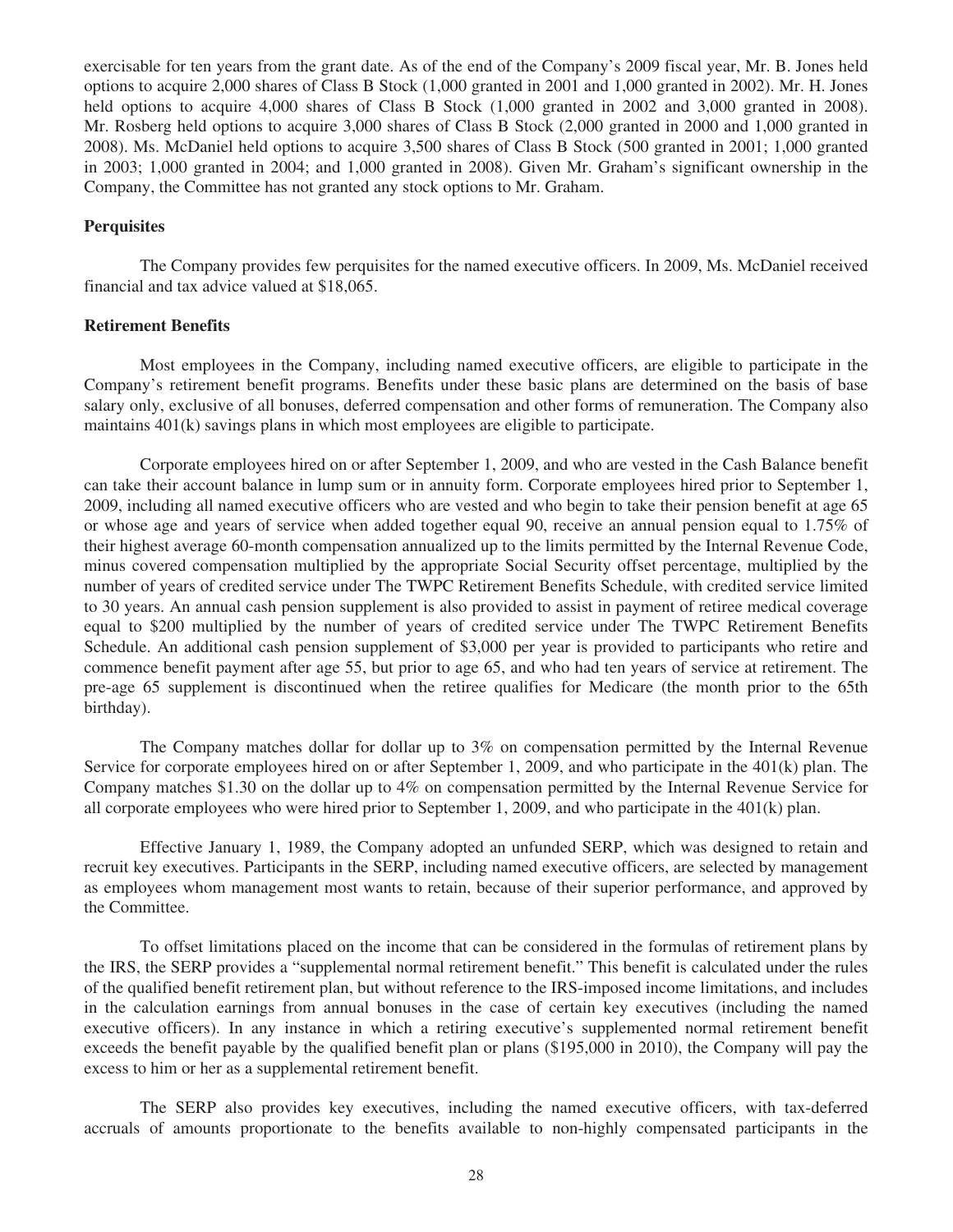Company's 401(k) savings plan, to the extent that benefits exceed those under the Company's basic plans because of the tax law limitations (\$49,000 in 2010). The executive is required to defer compensation to the SERP savings plan in order to receive the applicable matching company credit each year. In 2006, Mr. Graham waived his right to maintain a separate unfunded savings plan account under the SERP.

The Company also has a Deferred Compensation Plan for senior executives (including the named executive officers) comparable to similar plans at peer companies, including those in the same industries with comparable revenues. This plan provides an opportunity for participants to elect to defer the receipt of all or a portion of cash awards under the annual and/or long-term components of the Plan. Elections to defer must be filed in the year prior to the year(s) such awards are earned. Deferred amounts earn investment credits in accordance with participant elections from a choice of investment indexes. Deferred amounts will be payable at retirement or such other future date as specified by the participant at the time of election. At the end of 2009, Mr. B. Jones had a balance of \$2,783,231 in deferred compensation; Mr. H. Jones had a balance of \$1,036,942 in deferred compensation; Mr. Rosberg had a balance of \$2,489,896 in deferred compensation; and Ms. McDaniel had a balance of \$105,329 in deferred compensation. Mr. Graham does not participate in the Deferred Compensation Plan.

The retirement plans are more fully described under "Pension Benefits," beginning on page 33.

## **Employment Agreements and Severance Packages**

Consistent with its policy, the Company has not entered into any employment agreements with or guaranteed severance packages to any of the named executive officers.

## **COMPENSATION COMMITTEE REPORT**

The Committee has reviewed and discussed the Compensation Discussion and Analysis required by Item 402(b) of Regulation S-K with management and, based on such review and discussions, the Committee recommended to the Board that the Compensation Discussion and Analysis be included in this Proxy Statement.

> Ronald L. Olson, Chairman Lee C. Bollinger Barry Diller John L. Dotson Jr.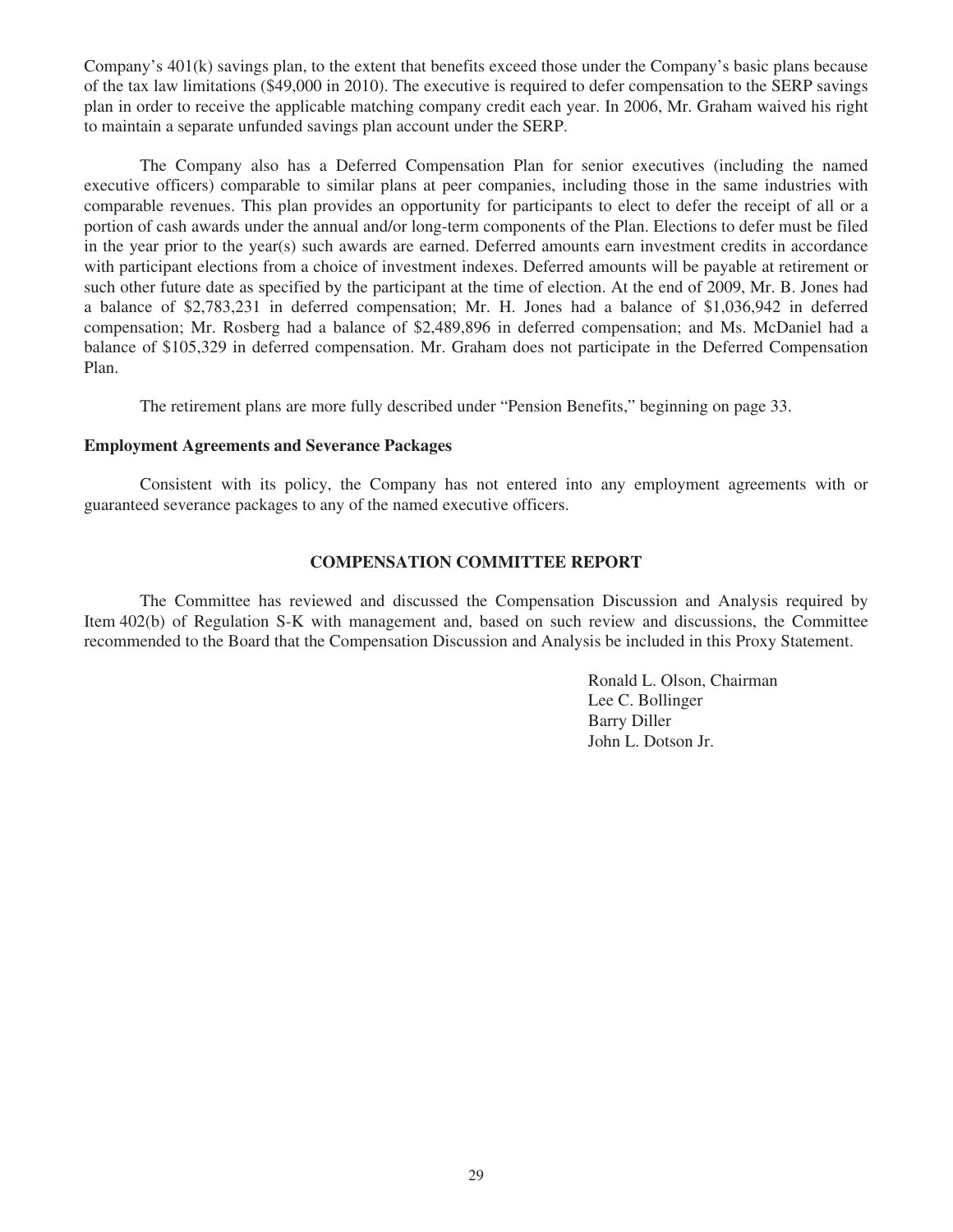The following table shows the compensation paid by the Company during 2009 to the principal executive officer, the principal financial officer and the three most highly compensated executive officers of the Company.

| <b>Name and Principal Position</b><br>(a)                                                   | Year<br>(b)          | Salary (\$)<br>$\left( \mathbf{c} \right)$ | <b>Stock</b><br>Awards (\$)<br>$(d)^{1,2}$ | Option<br>Awards $(\$)$<br>(e) <sup>1</sup> | <b>Non-Equity</b><br><b>Incentive</b><br><b>Plan Com-</b><br>pensation (\$)<br>(f) <sup>3</sup> | Change in<br>Pension Value and<br>Non-qualified<br><b>Deferred Compen-</b><br>sation Earnings (\$)<br>$(g)^4$ | All<br>Other<br>Compen-<br>sation $(\$)$<br>$(h)^6$ | Total $(\$)$<br>(i)                 |
|---------------------------------------------------------------------------------------------|----------------------|--------------------------------------------|--------------------------------------------|---------------------------------------------|-------------------------------------------------------------------------------------------------|---------------------------------------------------------------------------------------------------------------|-----------------------------------------------------|-------------------------------------|
| Donald E. Graham<br>Chairman of the Board and<br><b>Chief Executive Officer</b>             | 2009<br>2008<br>2007 | \$400,000<br>400,000<br>400,000            |                                            |                                             | \$400,000                                                                                       | \$60,257                                                                                                      | \$12,740<br>11.960<br>11,700                        | 472,997<br>S.<br>811,960<br>411,700 |
| Boisfeuillet Jones, Jr.<br>Vice Chairman                                                    | 2009<br>2008         | 678,300<br>678,300                         | 165,280<br>\$                              | -                                           | 204,000<br>340,151                                                                              | 378,635<br>354,184                                                                                            | 41.131<br>39,142                                    | 1,466,836<br>1,411,777              |
| Hal S. Jones <sup>5</sup><br>Senior Vice President – Finance<br>and Chief Financial Officer | 2009                 | 600,000                                    | 165,280                                    |                                             | 300,000                                                                                         | 530,001                                                                                                       | 35,930                                              | 1,631,211                           |
| Gerald M. Rosberg<br>Senior Vice President-<br>Planning and Development                     | 2009<br>2008<br>2007 | 515,000<br>515,000<br>500,000              | 165.280<br>725,800<br>149,120              | \$79,240                                    | 515,000<br>306,500<br>490,500                                                                   | 346,530<br>342,992<br>336,094                                                                                 | 40,863<br>36,240<br>29,126                          | 1,582,673<br>2,005,772<br>1,504,840 |
| Ann L. McDaniel<br>Senior Vice President                                                    | 2009<br>2008<br>2007 | 470,000<br>470,000<br>440,000              | 1,301,580<br>706,215                       | 79,240                                      | 188,000<br>269,800<br>169,312                                                                   | 224,295<br>271,820<br>344,237                                                                                 | 77.335<br>50,745<br>33,994                          | 2,261,210<br>1,141,605<br>1,693,758 |

#### **SUMMARY COMPENSATION TABLE**

(1) The value of the stock awards and the option awards is disclosed based on the grant date fair value. They represent the fair value amounts associated with grants made through the close of the 2009 fiscal year, rather than amounts paid to or realized by the named executive officers. There can be no assurance that the amounts calculated will be realized, and amounts realized could ultimately exceed the amounts calculated.

(2) The amount for 2009 in column (d) for Ms. McDaniel represents restricted stock awards under the Company's Incentive Compensation Plan, including 400 shares awarded under the 2009–2012 cycle and an additional award of 2,750 shares that is contingent on the following criteria: The first 1,375 shares vest the year following the year in which Newsweek earns \$1 million in operating income, and the second 1,375 shares vest the year following the year in which Newsweek earns \$5 million in operating income (where operating income is defined as operating income exclusive of any pension credit or any gain or loss related to the deferred compensation plan). If either block fails to vest prior to January 14, 2014, the shares revert to the Company.

- (3) Amounts in this column for 2009 represent payments under the 2009 annual bonus plan. Amounts in this column for 2008 represent payments under the annual bonus plan and the 2005–2008 Performance Unit Plan as follows: Mr. Graham – \$400,000 in performance units; Mr. B. Jones – \$72,401 in annual bonus and \$267,750 in performance units; Mr. Rosberg – \$100,000 in annual bonus and \$206,500 in performance units; and Ms. McDaniel – \$63,300 in annual bonus and \$206,500 in performance units. Amounts in this column for 2007 represent payments under the annual bonus plan.
- (4) There were no above-market or preferential earnings on compensation that are deferred on a basis that is not tax-qualified. Thus, no such earnings are reflected in the amounts shown in this column.

Benefits were assumed to commence at the age when they are first unreduced and were discounted to the date as of which they were determined (either 12/31/2009 or 12/31/2008). Assumed benefit commencement ages are shown below, rounded to the nearest age:

| Graham:   | age 65 (12/31/2009); age 64 (12/31/2008); and age 63 (12/31/2007) |
|-----------|-------------------------------------------------------------------|
| B. Jones: | age 63 (12/31/2009); and age 62 (12/31/2008)                      |
| H. Jones: | age 63 (12/31/2009 and 12/31/2008)                                |
| Rosberg:  | age 65 (12/31/2009 and 12/31/2008)                                |
| McDaniel: | age 59 (12/31/2009 and 12/31/2008)                                |

Benefits in 2009 are attributable to The Retirement Plan for Washington Post Companies ("Retirement Plan") and the corresponding benefit under the SERP as follows: Mr. Graham – \$72,387 Retirement Plan and (\$12,130) the SERP; Mr. B. Jones – \$118,607 Retirement Plan and \$260,028 the SERP; Mr. H. Jones – \$60,972 Retirement Plan and \$469,029 the SERP; Mr. Rosberg – \$109,539 Retirement Plan and \$236,991 the SERP; and Ms. McDaniel – \$101,471 Retirement Plan and \$122,824 the SERP. The value of Mr. Graham's total pension plan benefits increased between 12/31/2008 and 12/31/2009 due to the change in mortality assumptions from 1994 Group Annuity Mortality (12/31/2008) to RP-2000 Fully Generational Mortality (12/31/2009).

- (5) Mr. Hal S. Jones became Senior Vice President–Finance and Chief Financial Officer in January 2009.
- (6) For 2009, the amounts presented in column (h) include the information in the following table: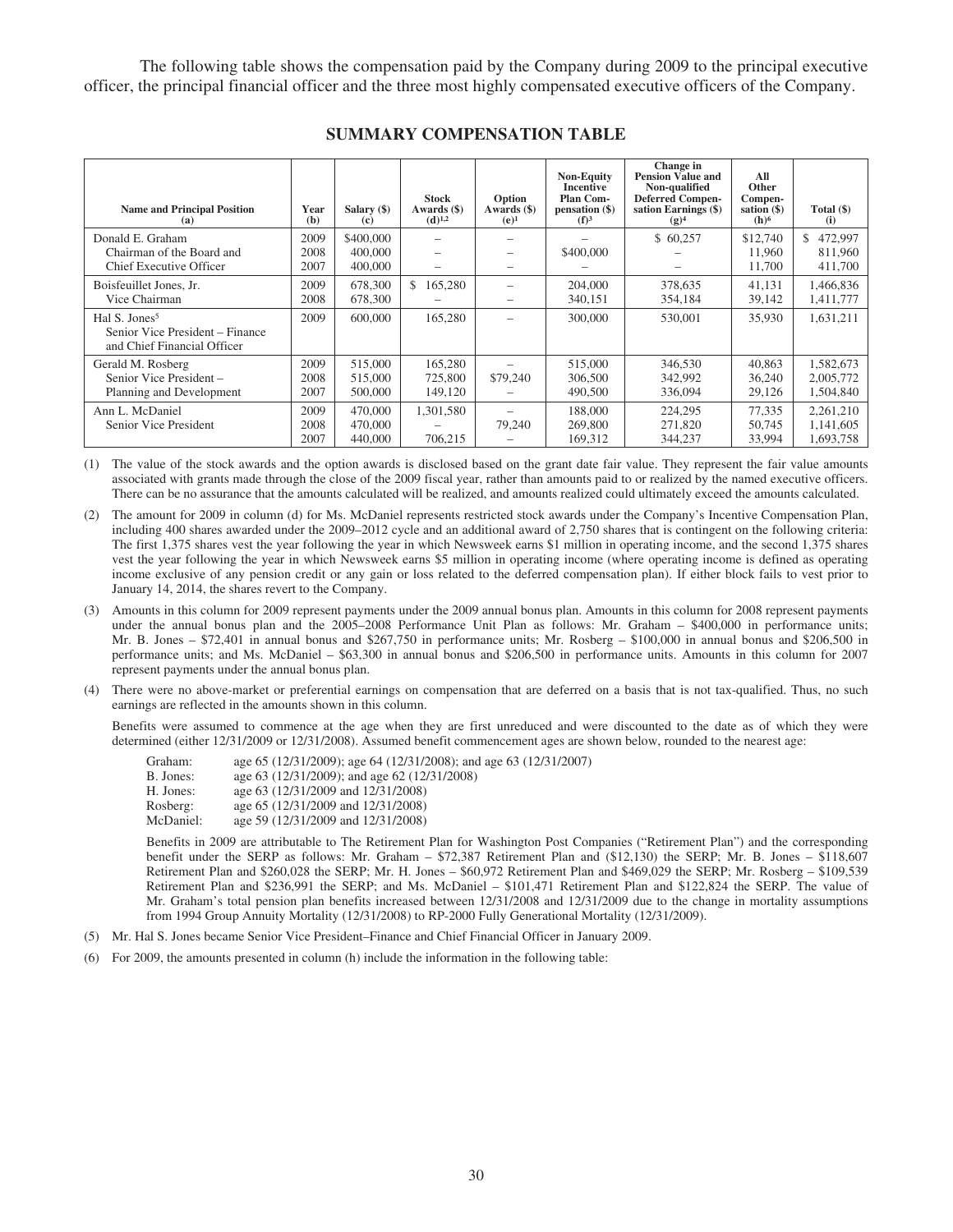## **ALL OTHER COMPENSATION**

| <b>Name</b><br>(a)      | Perquisites (\$)<br>$(b)^1$ | $401(k)$ Company<br>Contributions (\$)<br>(c) | <b>SERP Company</b><br>Contributions (\$)<br>(d) | <b>Dividends Not</b><br><b>Factored in</b><br><b>Grant Date</b><br><b>Fair Value of</b><br>Equity Awards (\$)<br>$(e)^2$ | Total $(\$)$<br>$\rm(f)$ |
|-------------------------|-----------------------------|-----------------------------------------------|--------------------------------------------------|--------------------------------------------------------------------------------------------------------------------------|--------------------------|
| Donald E. Graham        |                             | \$12,740                                      |                                                  |                                                                                                                          | \$12,740                 |
| Boisfeuillet Jones, Jr. |                             | 12,740                                        | \$22,532                                         | \$5,859                                                                                                                  | 41,131                   |
| Hal S. Jones            |                             | 12,740                                        | 18,460                                           | 4,730                                                                                                                    | 35,930                   |
| Gerald M. Rosberg       |                             | 12,740                                        | 14,040                                           | 14.083                                                                                                                   | 40,863                   |
| Ann L. McDaniel         | \$18,065                    | 12,740                                        | 11.700                                           | 34,830                                                                                                                   | 77,335                   |

(1) The amount presented in column (b) represents financial planning services provided by the Company.

(2) The amounts presented in column (e) represent dividends attributable to restricted stock granted under the Company's Incentive Compensation Plan.

The following table provides information on awards made under the Company's Incentive Compensation Plan to each of the named executive officers in 2009. The types of awards granted in 2009 include annual incentive and restricted stock awards:

|                                                                                                                                                      | Grant                             | Non-<br>equity<br><b>Incentive</b><br>Plan<br>Awards:<br><b>Number</b><br>of Units<br>or Other<br><b>Rights</b> | <b>Estimated Future Pavouts Under</b><br><b>Non-Equity Incentive Plan Awards</b><br>$($ \$) |                      | <b>Estimated Future Payouts</b><br>Under<br><b>Equity Incentive Plan Awards</b><br>$\left( \mathbf{\$}\right)$ |                         |                      | <b>All Other</b><br><b>Stock</b><br>Awards:<br>Number of<br><b>Shares</b><br>of Stock or | <b>All Other</b><br>Option<br>Awards:<br>Number of<br><b>Securities</b><br><b>Underlying</b> | <b>Exercise</b><br>or Base<br>Price of<br>Option<br>Awards | <b>Closing</b><br>Price on<br>Date of<br><b>Grant</b> for<br>Option<br>Awards, if<br><b>Different</b> | Grant<br><b>Date Fair</b><br>Value of<br><b>Stock and</b><br>Option |                      |
|------------------------------------------------------------------------------------------------------------------------------------------------------|-----------------------------------|-----------------------------------------------------------------------------------------------------------------|---------------------------------------------------------------------------------------------|----------------------|----------------------------------------------------------------------------------------------------------------|-------------------------|----------------------|------------------------------------------------------------------------------------------|----------------------------------------------------------------------------------------------|------------------------------------------------------------|-------------------------------------------------------------------------------------------------------|---------------------------------------------------------------------|----------------------|
| Name $(a)$                                                                                                                                           | Date<br>(b)                       | #)<br>$\left( \mathbf{c} \right)$                                                                               | <b>Threshold</b><br>(d)                                                                     | <b>Target</b><br>(e) | Max<br>(f)                                                                                                     | <b>Threshold</b><br>(g) | <b>Target</b><br>(h) | <b>Max</b><br>(i)                                                                        | Units $(f)$<br>(i)                                                                           | Options $#$ (\$/share)<br>(k)                              | (I)                                                                                                   | $($)$<br>(m)                                                        | Awards<br>(n)        |
| Donald E. Graham<br>Performance Units <sup>3</sup>                                                                                                   | 02/24/09                          | 9,750                                                                                                           | \$23,766                                                                                    | $$400,000$ \ \$      | 400,000                                                                                                        |                         |                      |                                                                                          |                                                                                              |                                                            |                                                                                                       |                                                                     |                      |
| Boisfeuillet Jones, Jr.<br>Annual Incentive <sup>1</sup><br>Restricted Stock <sup>2</sup><br>Performance Units <sup>3</sup>                          | 1/5/2009<br>2/24/2009             | 3,000                                                                                                           | 101,745<br>7,313                                                                            | 339,150<br>300,000   | 356,108<br>600,000                                                                                             |                         |                      |                                                                                          | 400                                                                                          |                                                            |                                                                                                       |                                                                     | 165,280<br>\$.       |
| Hal S. Jones<br>Annual Incentive <sup>1</sup><br>Restricted Stock <sup>2</sup><br>Performance Units <sup>3</sup>                                     | 01/05/09<br>2/24/2009             | $\overline{\phantom{0}}$<br>5,500                                                                               | 150,000<br>13,406                                                                           | 420,000<br>550,000   | 525,000<br>1.100.000                                                                                           |                         |                      | -<br>-                                                                                   | 400                                                                                          |                                                            |                                                                                                       |                                                                     | 165,280              |
| Gerald M. Rosberg<br>Annual Incentive <sup>1</sup><br>Restricted Stock <sup>2</sup><br>Performance Units <sup>3</sup>                                | 01/05/09<br>02/24/09              | 5,500                                                                                                           | 128,750<br>13,406                                                                           | 515,000<br>550,000   | 733,875<br>1,100,000                                                                                           |                         |                      | -<br>$\overline{\phantom{a}}$                                                            | 400                                                                                          |                                                            |                                                                                                       |                                                                     | 165,280              |
| Ann L. McDaniel<br>Annual Incentive <sup>1</sup><br>Restricted Stock <sup>2</sup><br>Restricted Stock <sup>4</sup><br>Performance Units <sup>3</sup> | 1/5/2009<br>1/5/2009<br>2/24/2009 | $\overline{\phantom{0}}$<br>5,500                                                                               | 94,000<br>13,406                                                                            | 282,000<br>550,000   | 329,000<br>1.100,000                                                                                           | 568,150                 |                      | 1,136,300 1,136,300                                                                      | 400<br>2,750                                                                                 |                                                            |                                                                                                       | $\overline{\phantom{a}}$                                            | 165,280<br>1,136,300 |

### **GRANTS OF PLAN-BASED AWARDS**

(1) Amounts presented are the threshold, target and maximum payouts under the annual bonus component of the Company's Incentive Compensation Plan. The Compensation Committee set the performance-based goals for the purpose of the annual incentive awards to be paid for fiscal year 2009. The amount in column (d) represents the minimum payment level, which is 30% of the target amount shown in column (e) for Mr. B. Jones, 36% for Mr. H. Jones, 25% for Mr. Rosberg and 33% for Ms. McDaniel. The amount shown in column (f) represents the maximum payout level, which is 105% of the target for Mr. B. Jones, 125% for Mr. H. Jones, 143% for Mr. Rosberg and 117% for Ms. McDaniel. In the event that the goals set by the Compensation Committee are not attained, no amount would be paid.

- (2) These grants represent shares of restricted stock. These awards vest at the end of a four-year restriction period. Closing price used to calculate value as of January 2, 2009, was \$413.20.
- (3) These grants represent performance units granted as part of a four-year award cycle. The Compensation Committee has set the performance-based goals for these grants, which are to be paid in fiscal year 2013. With the exception of those performance units granted to Mr. Graham, the amount in column (d) represents the minimum payment level, which is \$2.44 per unit. The amount shown in column (e) represents the nominal value of each unit, which is \$100 per unit, and the amount in column (f) represents the maximum payout per unit, which is \$200 per unit. The amounts appearing in columns (e) and (f) for Mr. Graham reflect his request that he be paid no more than \$400,000 as a result of this award. In the event that the goals set by the Compensation Committee for these grants are not attained, no amount will be paid.
- (4) These grants represent shares of restricted stock awarded under the Plan. For an explanation of the performance criteria, see footnote (2) to the Summary Compensation Table. Closing price used to calculate value as of January 2, 2009, was \$413.20.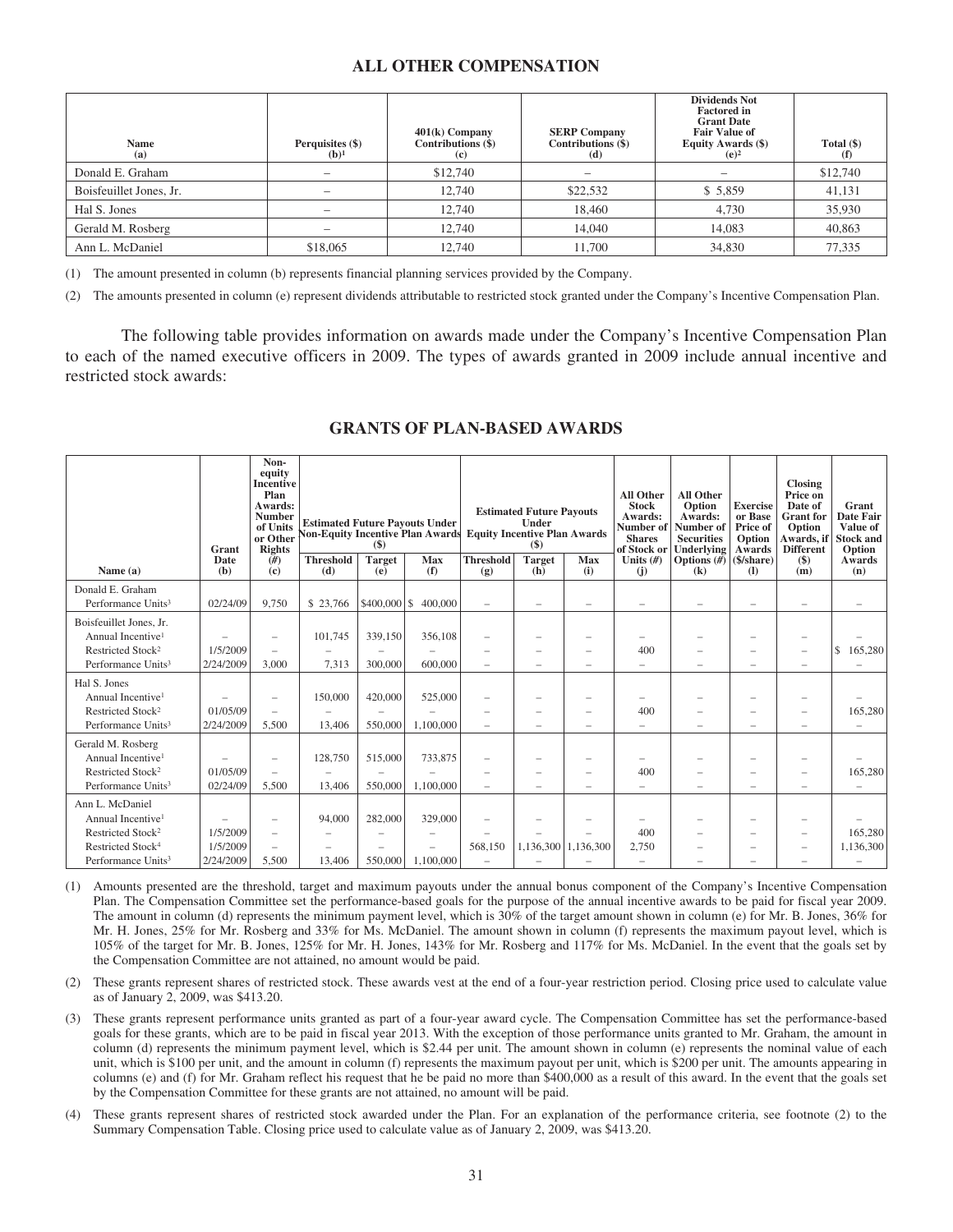## **NARRATIVE DISCLOSURE TO SUMMARY COMPENSATION TABLE AND GRANTS OF PLAN-BASED AWARDS TABLE**

The following describes material features of the compensation disclosed in the Summary Compensation Table and the Grants of Plan-Based Awards Table.

**Employment Agreements.** Consistent with its policy, the Company has not entered into any employment agreements with, or guaranteed severance packages to, any of the named executive officers.

**Annual Bonus/Incentive.** Both tables show the annual bonus component under the Company's Incentive Compensation Plan. See the Compensation Discussion and Analysis for further details on the annual bonuses.

**Restricted Stock.** The Summary Compensation Table reflects the fair value of the restricted stock awards made in 2007, 2008 and 2009 on the date of grant. Additionally, the Grants of Plan-Based Awards Table reflects the number of restricted shares granted in 2009 and the fair value of the awards on the date of grant. Restricted Stock generally vests four years from the date of grant, subject to continued employment.

**Performance Units.** The Summary Compensation Table includes amounts earned for Performance Units granted under the 2005–2008 award cycle. The Grants of Plan-Based Awards Table includes the threshold, target and maximum payouts of Performance Units granted under the 2009–2012 award cycles to the named executive officers. The Compensation Committee sets the performance-based goals for the grants at the beginning of each four-year award cycle. See the Compensation Discussion and Analysis for further details on Performance Units.

**Stock Options.** The value of the stock option awards shown in the Summary Compensation Table represents options granted under the Company's Stock Option Plan. The options vest 25% per year over a fouryear period from the date of grant and are exercisable for ten years from the date of grant. The Grants of Plan-Based Awards Table reflects the number of options granted under the Plan in 2009 and the fair value of the awards on the date of grant. There were no stock options granted to the named executive officers in 2009.

The following table shows the number of shares covered by exercisable and unexercisable options and unvested restricted stock held by the Company's named executive officers on January 3, 2010.

|                           |                                                                                                          |                                                                                                            | <b>Option Awards<sup>1</sup></b>                                                                                                                            | <b>Stock Awards<sup>2</sup></b>                  |                                                          |                                                                                                     |                                                                                                                                  |                                                                                                                                                                             |                                                                                                                                                                                                                                |
|---------------------------|----------------------------------------------------------------------------------------------------------|------------------------------------------------------------------------------------------------------------|-------------------------------------------------------------------------------------------------------------------------------------------------------------|--------------------------------------------------|----------------------------------------------------------|-----------------------------------------------------------------------------------------------------|----------------------------------------------------------------------------------------------------------------------------------|-----------------------------------------------------------------------------------------------------------------------------------------------------------------------------|--------------------------------------------------------------------------------------------------------------------------------------------------------------------------------------------------------------------------------|
| Name (a)                  | Number of<br><b>Securities</b><br><b>Underlying</b><br>Unexercised<br>Options:<br>Exercisable (#)<br>(b) | Number of<br><b>Securities</b><br><b>Underlying</b><br>Unexercised<br>Options:<br>Unexercisable (#)<br>(c) | <b>Equity</b><br><b>Incentive Plan</b><br>Awards:<br>Number of<br><b>Securities</b><br>Underlying<br>Unexercised<br><b>Unearned</b><br>Options $(f)$<br>(d) | Option<br><b>Exercise</b><br>Price $(\$)$<br>(e) | Option<br><b>Expiration</b><br>$\hat{\mathrm{Date}}$ (f) | <b>Number</b><br>of Shares or<br><b>Units of Stock</b><br><b>That Have</b><br>Not Vested (#)<br>(g) | <b>Market</b><br>Value of<br><b>Shares</b> or<br><b>Units of</b><br><b>Stock That</b><br><b>Have Not</b><br>Vested $(\$)$<br>(h) | Equity<br><b>Incentive</b><br><b>Plan Awards:</b><br>Number of<br>Unearned<br><b>Shares, Units</b><br>or Other<br><b>Rights That</b><br><b>Have Not</b><br>Vested $(H)$ (i) | <b>Equity</b><br><b>Incentive</b><br><b>Plan Awards:</b><br>Market or<br><b>Payout Value</b><br>of Unearned<br><b>Shares</b> , Units<br>or Other<br><b>Rights That</b><br><b>Have Not</b><br>Vested (\$)<br>$(j)$ <sup>3</sup> |
| Donald E. Graham          |                                                                                                          |                                                                                                            |                                                                                                                                                             |                                                  |                                                          |                                                                                                     |                                                                                                                                  |                                                                                                                                                                             |                                                                                                                                                                                                                                |
| Boisfeuillet Jones, Jr.   | 1,000<br>1,000                                                                                           |                                                                                                            |                                                                                                                                                             | \$517.21<br>729.00                               | 12/10/2011<br>12/04/2012                                 | 625                                                                                                 | \$274,750                                                                                                                        |                                                                                                                                                                             |                                                                                                                                                                                                                                |
| Hal S. Jones <sup>4</sup> | 1.000<br>500<br>250                                                                                      | 1,500<br>750                                                                                               |                                                                                                                                                             | 729.00<br>651.91<br>368.56                       | 12/04/2012<br>05/12/2018<br>12/15/2018                   | 550                                                                                                 | 241,780                                                                                                                          |                                                                                                                                                                             |                                                                                                                                                                                                                                |
| Gerald M. Rosberg         | 2,000<br>250                                                                                             | 750                                                                                                        |                                                                                                                                                             | 585.50<br>368.56                                 | 12/14/2010<br>12/15/2018                                 | 1,600                                                                                               | 703,360                                                                                                                          |                                                                                                                                                                             |                                                                                                                                                                                                                                |
| Ann L. McDaniel           | 500<br>1,000<br>1,000                                                                                    |                                                                                                            |                                                                                                                                                             | 517.21<br>816.05<br>953.50                       | 12/10/2011<br>12/02/2013<br>12/13/2014                   | 1,300                                                                                               | 571,480                                                                                                                          | 2,750                                                                                                                                                                       | \$1,208,900                                                                                                                                                                                                                    |
|                           | 250                                                                                                      | 750                                                                                                        |                                                                                                                                                             | 368.56                                           | 12/15/2018                                               |                                                                                                     |                                                                                                                                  |                                                                                                                                                                             |                                                                                                                                                                                                                                |

## **OUTSTANDING EQUITY AWARDS AT FISCAL YEAR-END**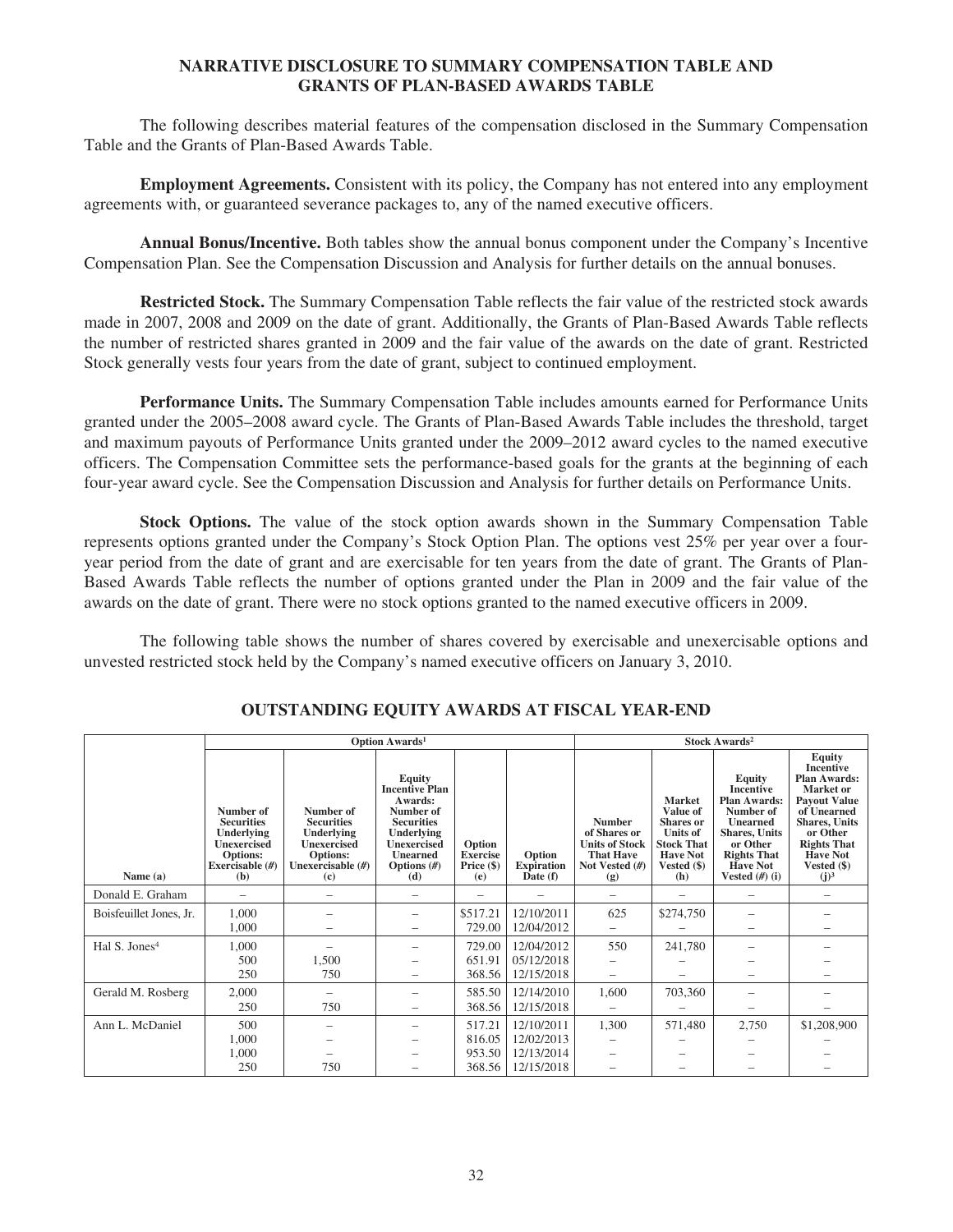(1) Stock Options granted under the Company's Stock Option Plan vest 25% per year over a four-year period from the date of grant. The following are the vesting dates of outstanding options granted to the named executive officers:

| Boisfeuillet Jones, Jr. | 1,000<br>1,000                 | $12/10/2002$ to $12/10/2005$ – fully vested<br>$12/04/2003$ to $12/04/2006$ – fully vested                                                                                                         |
|-------------------------|--------------------------------|----------------------------------------------------------------------------------------------------------------------------------------------------------------------------------------------------|
| Hal S. Jones            | 1.000<br>2,000<br>1,000        | $12/4/2003$ to $12/04/2006$ – fully vested<br>$5/12/2009$ to $05/12/2012 - 500$ vested; 1,500 not vested<br>$12/15/2009$ to $12/15/2012 - 250$ vested; 750 not vested                              |
| Gerald M. Rosberg       | 2,000<br>1,000                 | $12/14/2001$ to $12/14/2004$ – fully vested<br>$12/15/2009$ to $12/15/2012 - 250$ vested; 750 not vested                                                                                           |
| Ann L. McDaniel         | 500<br>1.000<br>1,000<br>1.000 | $12/10/2002$ to $12/10/2005$ – fully vested<br>12/02/2004 to 12/02/2007 – fully vested<br>$12/13/2005$ to $12/13/2008$ – fully vested<br>$12/15/2009$ to $12/15/2012 - 250$ vested; 750 not vested |

(2) Stock Awards have been granted in the form of Restricted Stock under the Company's Incentive Compensation Plan as of January 3, 2010. With the exception of awards granted to Ms. McDaniel on 01/05/2009 and 12/06/2007 and Mr. Rosberg on 02/26/2008, all of the awards listed below vest 100% at the end of the relevant four-year Award Cycle. The awards granted to Ms. McDaniel on 12/06/2007 and to Mr. Rosberg on 02/26/2008 were made outside of the four-year Award Cycle and will vest four years from the date of grant. The award granted to Ms. McDaniel on 01/05/2009 will vest based on meeting performance targets. The following are the vesting dates of the grants to the named executives:

| Boisfeuillet Jones, Jr. | 400<br>225                 | 01/05/2013<br>01/03/2011                                                                                                 |
|-------------------------|----------------------------|--------------------------------------------------------------------------------------------------------------------------|
| Hal S. Jones            | 400<br>150                 | 01/5/2013<br>01/3/2011                                                                                                   |
| Gerald M. Rosberg       | 400<br>1.000<br>200        | 01/05/2013<br>02/26/2012<br>01/03/2011                                                                                   |
| Ann L. McDaniel         | 2,750<br>400<br>750<br>150 | Shares vest upon meeting performance targets (no later than fiscal year 2013).<br>01/05/2013<br>12/06/2011<br>01/03/2011 |

- (3) Calculated using the fair market value of a share of the Company's Class B Common Stock as of 01/03/2010 (\$439.60).
- (4) Mr. H. Jones was granted an award in 2007 that is valued based on the estimated fair value of Kaplan stock. The value of this award is \$280,142 at 12/31/2009 and the award vests over five years.

The following table shows the number of Class B shares acquired upon the vesting of stock awards held by named executive officers in fiscal year 2009 and the value realized upon vesting.

### **OPTION EXERCISES AND STOCK VESTED**

|                         | <b>Option Awards</b>                                                     |                                                            | <b>Stock Awards</b>                                                     |                                                      |
|-------------------------|--------------------------------------------------------------------------|------------------------------------------------------------|-------------------------------------------------------------------------|------------------------------------------------------|
| Name (a)                | Number of<br><b>Shares</b><br><b>Acquired on</b><br>Exercise $#)$<br>(b) | <b>Value</b><br><b>Realized on</b><br>Exercise (\$)<br>(c) | Number of<br><b>Shares</b><br><b>Acquired on</b><br>Vesting $#)$<br>(d) | Value<br><b>Realized on</b><br>Vesting $(\$)$<br>(e) |
| Donald E. Graham        | -                                                                        |                                                            |                                                                         |                                                      |
| Boisfeuillet Jones, Jr. |                                                                          |                                                            | 225                                                                     | \$95,539                                             |
| Hal S. Jones            | -                                                                        |                                                            | 125                                                                     | 51,966                                               |
| Gerald M. Rosberg       |                                                                          |                                                            | 150                                                                     | 62,360                                               |
| Ann L. McDaniel         |                                                                          |                                                            | 150                                                                     | 62,360                                               |

#### **PENSION BENEFITS**

The Pension Benefits table includes information related to the Company's tax-qualified defined benefit plan, The Retirement Plan for Washington Post Companies (the "Retirement Plan"), as well as the associated nonqualified plan, The Washington Post Company Supplemental Executive Retirement Plan (the "SERP"). The Retirement Plan covers most full-time employees of the Company and provides benefits that are based on formulas that take into account base salary and service. Such formulas are contained in individual affiliate benefits schedules including The TWPC Retirement Benefits Schedule, the Newsweek Retirement Benefits Schedule and the Cash Balance Retirement Program. Benefits under the Retirement Plan become vested after three or five years of service, depending on which schedules cover the individual employee. All of the named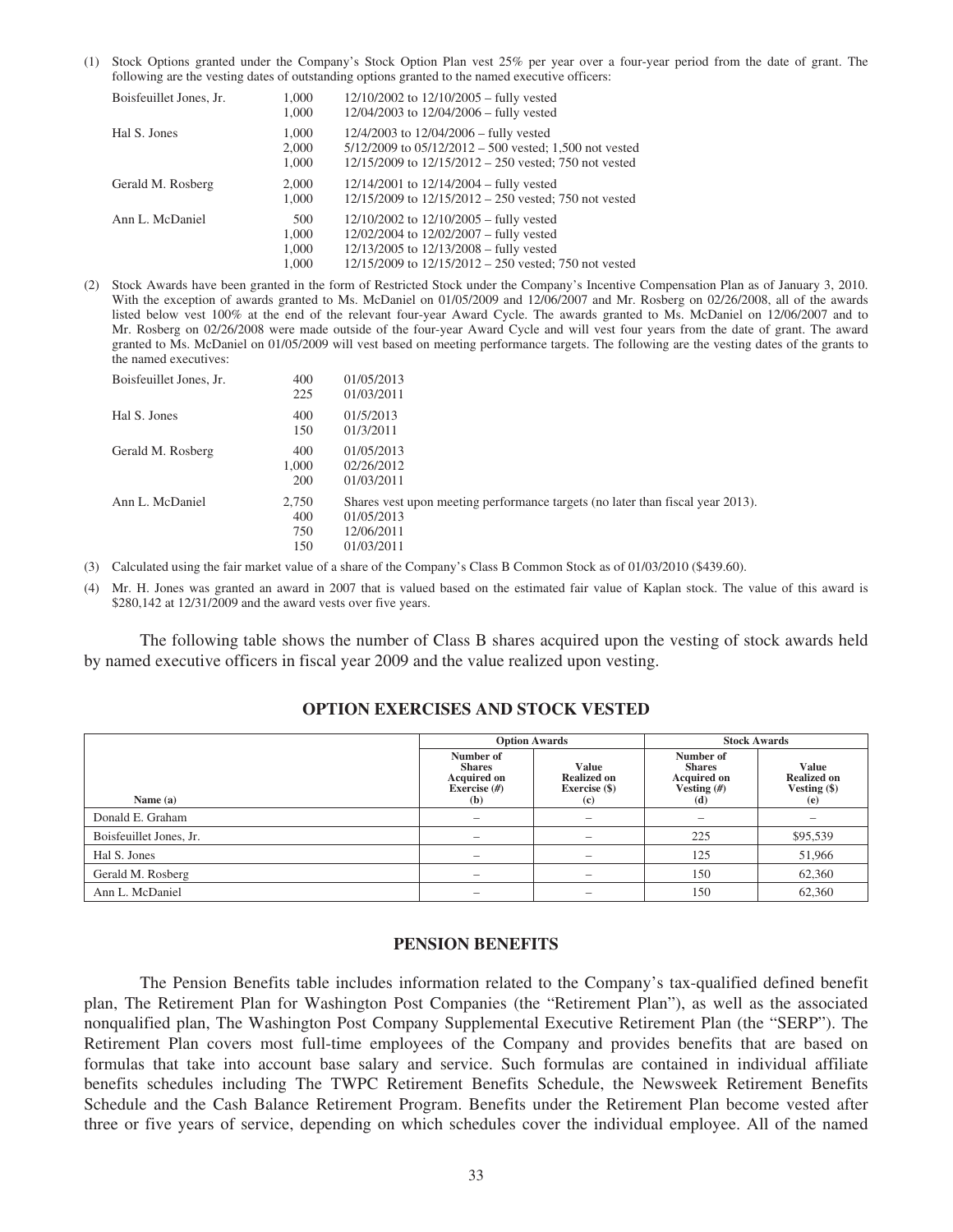executive officers are fully vested in their benefits under the Retirement Plan. The SERP provides benefits that are calculated based on the formulas in the Retirement Plan, but including bonuses under the Incentive Compensation Plan, rather than just base salary and without regard to (i) the salary limitation applicable to tax-qualified plans (currently \$245,000) or (ii) the benefit limitation applicable to tax-qualified plans (currently \$195,000 per year commencing at age 65). The SERP provides benefits only to the extent that the benefit described above exceeds the benefit in the Retirement Plan.

## **Retirement Plan Benefits under The TWPC Retirement Benefit Schedule**

Mr. Graham, Mr. B. Jones, Mr. H. Jones, Mr. Rosberg and Ms. McDaniel are participants in The TWPC Retirement Benefits Schedule. Benefits payable under this Schedule include the following, subject to the limitations on tax-qualified plans mentioned above:

- An annual pension (payable one-twelfth each month) equal to (a) 1.75% of the average annual salary for the 60-month period producing the highest average; multiplied by (b) years of credited service (up to 30 years); reduced by (c), an offset to partially reflect Social Security benefits to the extent funded by the Company. The Social Security offset is calculated by multiplying "covered compensation" by the "offset percentage." Covered compensation in this context is the average Social Security Taxable Wage Base over the 35-year period prior to the year in which a participant reaches Social Security retirement age. The offset percentage is a percentage ranging from 0.54% to 0.60% (depending on the year of the participant's birth), multiplied by years of credited service (up to 30 years).
- An annual Cash Pension Supplement equal to \$200 multiplied by years of credited service (up to 30 years).
- A temporary pre-age 65 supplement of \$250 per month payable until age 65 to employees retiring after age 55 with ten years of service.

Benefits under the Retirement Plan are payable in the form of a single life annuity. In addition, several optional forms are available that continue benefits to the employee's spouse or beneficiary with the monthly benefit amount reduced so that the resulting pension is actuarially equivalent to the single life annuity. The Retirement Plan's normal retirement age is 65. The TWPC Retirement Benefits Schedule provides a reduced benefit beginning at age 55. The reduction is a percentage based on age at retirement. For example, at age 55 with ten years of service, the reduction is 60%, and at age 58 the reduction is 26%. However, if the employee's age plus years of service at retirement is at least 90, then there is no reduction for early payment.

#### **Retirement Plan Benefits under the Newsweek Retirement Benefits Schedule**

A portion of Ms. McDaniel's pension benefit was earned under the Newsweek Retirement Benefits Schedule. Benefits payable under this Schedule include the following, subject to the limitations on tax-qualified plans mentioned above:

- An annual pension (payable one-twelfth each month) equal to 1.1% of the highest average compensation multiplied by years of credited service with Newsweek after 1982 (with a slightly different formula for service before 1983).
- An annual Cash Pension Supplement equal to \$150 multiplied by years of credited service (up to 30 years).

The Newsweek Retirement Benefits Schedule permits early retirement with full benefits at various combinations of age and service. Ms. McDaniel is presently entitled to an unreduced early retirement benefit.

#### **Retirement Plan Benefits under the Kaplan Cash Balance Retirement Benefit Schedule**

A portion of Mr. H. Jones's pension benefit was earned under the Kaplan Cash Balance Retirement Benefits Schedule. Under this Schedule, each employee has an account (expressed as a lump sum amount, rather than as an annuity) that is credited with compensation-based credits and interest credits. Compensation-based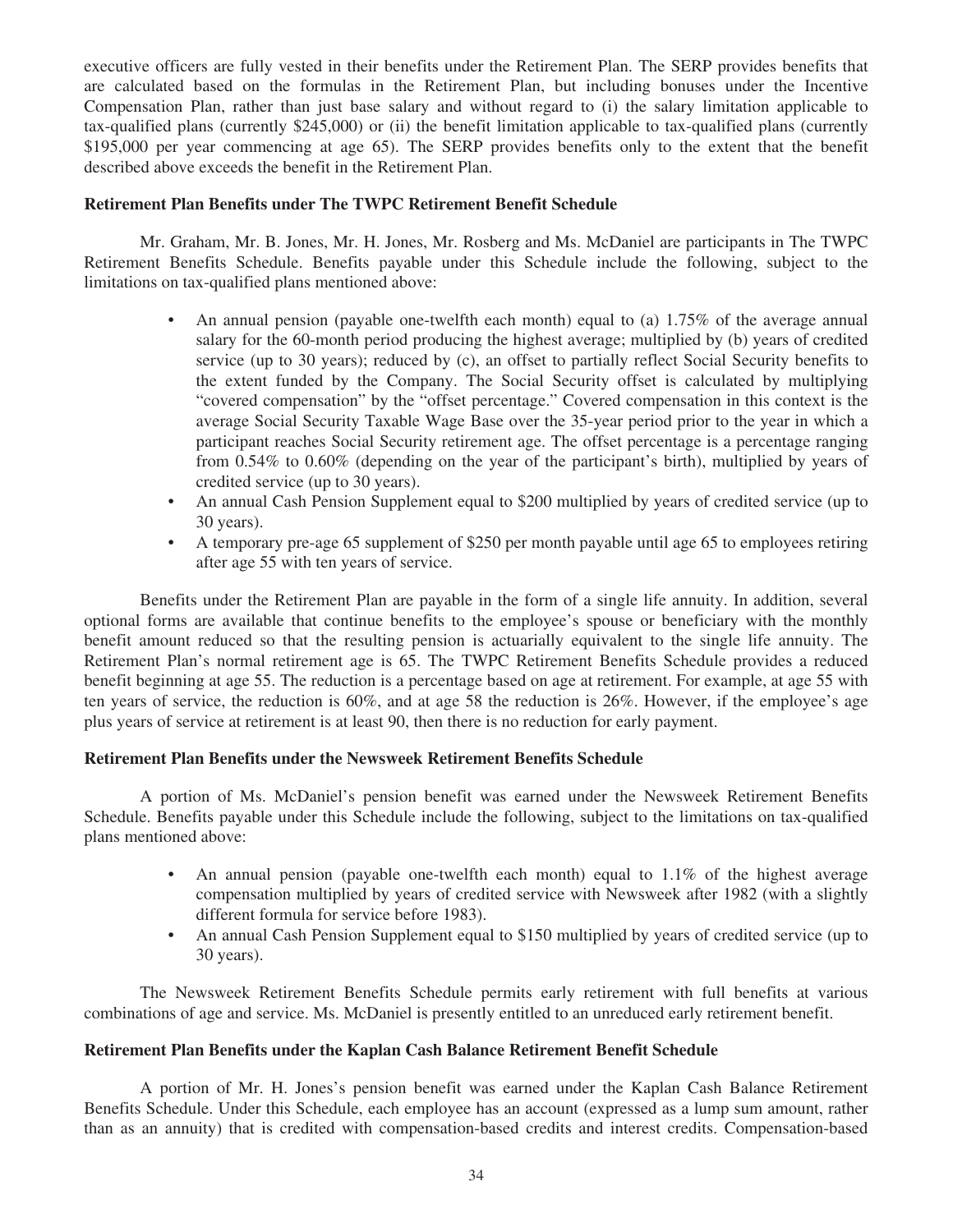credits vary from 2.25% of salary to 3.75% of salary, depending on years of service. Interest is credited on these accounts at a rate equal to the interest rate on one-year U.S. Treasury securities plus one percent. Upon retirement, the employee may elect various forms of annuities that are actuarially equivalent to the accumulated account balance or, alternatively, may elect a lump sum payment. Benefits are payable upon termination of employment at any age.

## **SERP Benefits**

As explained above, the SERP provides benefits to each of the named executive officers under the formulas outlined above, counting bonuses in addition to salary and without regard to the limits on compensation and benefits, to the extent that the resulting total benefit exceeds the benefits payable under the Retirement Plan. Benefits under the SERP are paid at retirement or age 55, if later, and are payable either in the form of a life annuity or an actuarially equivalent optional form of benefit in the Retirement Plan provided that any benefits otherwise payable before the first day of the seventh month following retirement will be withheld until such date.

| <b>Name</b><br>(a)      | Plan Name (b)                                                                                                                                                 | Number of<br><b>Years of</b><br><b>Credited</b><br><b>Service</b><br>$(c)^1$ | <b>Present</b><br>Value of<br><b>Accumulated</b><br>Benefit (\$)<br>$(d)^2$ | <b>Payments</b><br>During<br>Last $FY($ \$)<br>(e) |
|-------------------------|---------------------------------------------------------------------------------------------------------------------------------------------------------------|------------------------------------------------------------------------------|-----------------------------------------------------------------------------|----------------------------------------------------|
| Donald E. Graham        | The Retirement Plan for Washington Post Companies<br>The Washington Post Company Supplemental Executive Retirement Plan<br><b>Total Pension Plan Benefits</b> | 39<br>39<br>39                                                               | \$1,241,571<br>1,026,257<br>2,267,828                                       |                                                    |
| Boisfeuillet Jones, Jr. | The Retirement Plan for Washington Post Companies<br>The Washington Post Company Supplemental Executive Retirement Plan<br><b>Total Pension Plan Benefits</b> | 30<br>30<br>30                                                               | 1,311,589<br>4,867,299<br>6,178,888                                         |                                                    |
| Hal S. Jones            | The Retirement Plan for Washington Post Companies<br>The Washington Post Company Supplemental Executive Retirement Plan<br><b>Total Pension Plan Benefits</b> | 20<br>20<br>20                                                               | 399,136<br>1,674,546<br>2,073,682                                           |                                                    |
| Gerald M. Rosberg       | The Retirement Plan for Washington Post Companies<br>The Washington Post Company Supplemental Executive Retirement Plan<br><b>Total Pension Plan Benefits</b> | 14<br>14<br>14                                                               | 506,572<br>1,233,720<br>1,740,292                                           |                                                    |
| Ann L. McDaniel         | The Retirement Plan for Washington Post Companies<br>The Washington Post Company Supplemental Executive Retirement Plan<br><b>Total Pension Plan Benefits</b> | 26<br>26<br>26                                                               | 759,786<br>1,183,607<br>1,943,393                                           |                                                    |

#### **Pension Benefits**

(1) Data in this column represent the number of years of credited service earned by the named executive officer as of December 31, 2009. Mr. Graham's total years of credited service are shown even though the pension formula limits credited service to 30 years. This limitation is reflected in the calculated amounts in column (d). Ms. McDaniel has prior service with Newsweek, and Mr. H. Jones has prior service with Kaplan, which is included in this column.

(2) Amounts in this column represent the actuarial present value of the named executive officer's accumulated benefits under the plan as of December 31, 2009. The benefits valued for Ms. McDaniel include The Washington Post Company and Newsweek amounts. The benefits valued for Mr. H. Jones include The Washington Post Company and Kaplan Cash Balance amounts. The assumptions used in determining the present value of accumulated benefits are the RP-2000 Fully Generational Mortality table for males and females, and a 6% discount rate. The benefits valued reflect service and earnings through December 31, 2009, and are valued as payable on the date at which they are unreduced. Mr. Graham, Mr. B. Jones, Mr. H. Jones and Mr. Rosberg are presently eligible for early retirement under the Retirement Plan. There can be no assurance that the amounts listed in this column will ever be fully paid out to the applicable named executive officer.

This table includes information related to the SERP and the Deferred Compensation Plan. Among the benefits provided under the SERP is a supplemental defined contribution plan benefit, which is equal to the applicable Company matching contribution percentage multiplied by a maximum of 4% of the participating executive's base salary in excess of the annual covered compensation limit applied to qualified plan benefits. The executive is required to make contributions to the SERP in order to receive the applicable matching Company credit each year. The Deferred Compensation Plan provides an opportunity for participants to elect to defer the receipt of all or a portion of cash awards under the annual and/or long-term components of the Incentive Compensation Plan. Elections to defer must be filed in advance of earning such awards. Deferred amounts under both plans will earn investment credits in accordance with the participant's elections from a choice of investment indexes. Amounts deferred under the SERP are payable on the first day of the seventh month following termination. Amounts deferred under the Deferred Compensation Plan are payable six months following the date of termination or such other future date as specified by the participant at the time of election.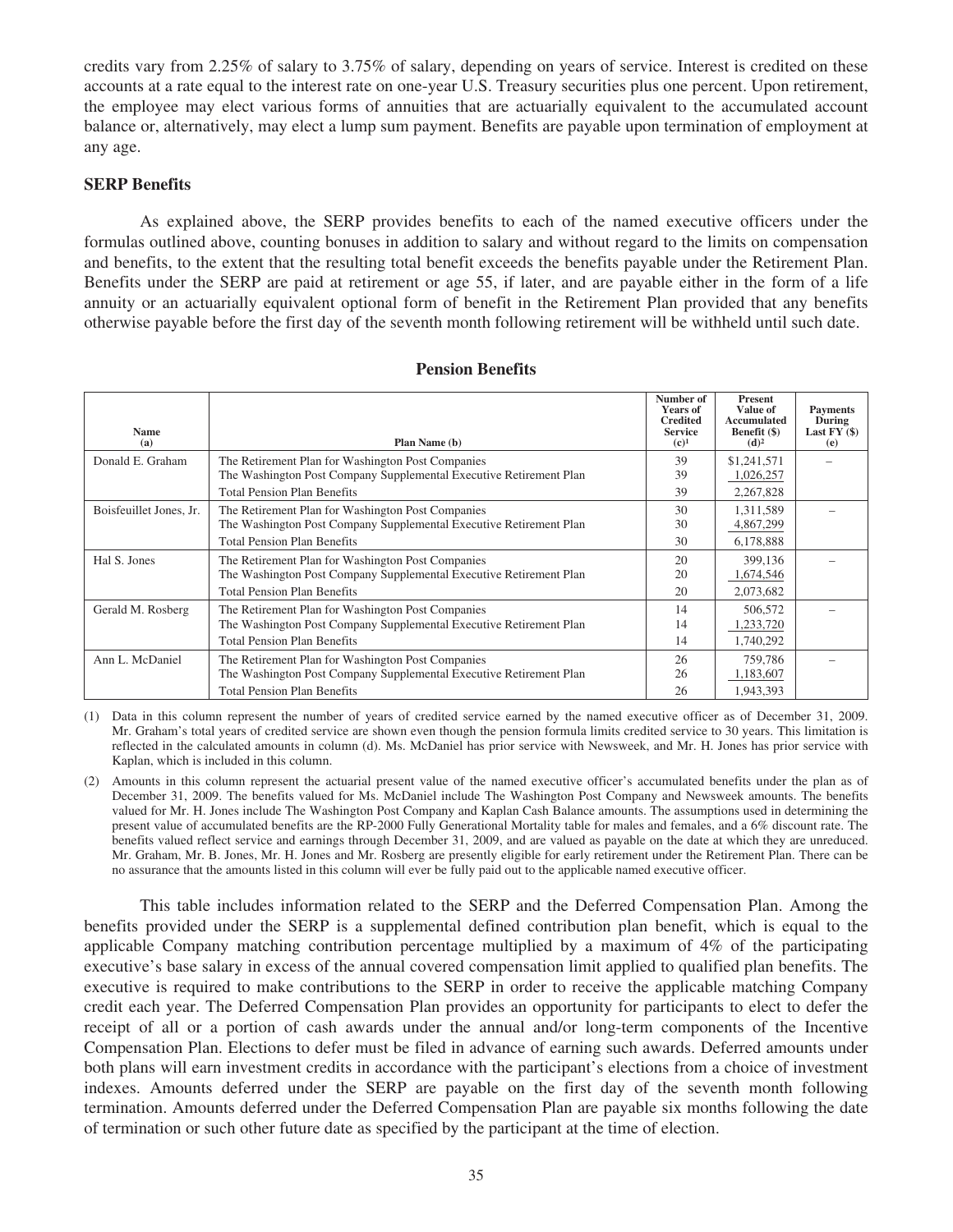#### **NONQUALIFIED DEFERRED COMPENSATION**

| Name $(a)$              | <b>Executive</b><br><b>Contributions</b><br>in Last $FY($ \$)<br>$(b)^1$ | Registrant<br><b>Contributions</b><br>in Last $FY($)$<br>$(c)^2$ | Aggregate<br><b>Earnings</b> in<br>Last $FY($)$<br>(d) <sup>3</sup> | Aggregate<br>Withdrawals/<br>Distributions (\$)<br>(e) <sup>4</sup> | Aggregate<br><b>Balance at</b><br>last $FYE($)$<br>$(f)^5$ |
|-------------------------|--------------------------------------------------------------------------|------------------------------------------------------------------|---------------------------------------------------------------------|---------------------------------------------------------------------|------------------------------------------------------------|
| Donald E. Graham        |                                                                          |                                                                  |                                                                     |                                                                     |                                                            |
| Boisfeuillet Jones, Jr. | \$17,332                                                                 | \$22,532                                                         | \$283,747                                                           |                                                                     | \$3,294,031                                                |
| Hal S. Jones            | 14.200                                                                   | 18,460                                                           | 123.382                                                             |                                                                     | 1,129,603                                                  |
| Gerald M. Rosberg       | 317,300                                                                  | 14,040                                                           | 245,801                                                             | $(\$272,426)$                                                       | 2,679,514                                                  |
| Ann L. McDaniel         | 70,950                                                                   | 11.700                                                           | 22,312                                                              | $\overline{\phantom{a}}$                                            | 238,389                                                    |

(1) Amounts in this column represent contributions by the named executive officer to the SERP and to the Deferred Compensation Plan as follows: Mr. B. Jones – \$17,332 to the SERP; Mr. H. Jones – \$14,200 to the SERP; Mr. Rosberg – \$10,800 to the SERP and \$306,500 to Deferred Compensation; Ms. McDaniel – \$9,000 to the SERP and \$61,950 to Deferred Compensation.

(2) Company matching credits to the SERP are included in column (h) in the Summary Compensation Table for fiscal year 2009.

- (3) Amounts in this column represent investment gains to the SERP and to the Deferred Compensation Plans based on the named executive officer's investment elections as follows: Mr. B. Jones – \$50,257 to the SERP and \$233,490 to Deferred Compensation Plan; Mr. H. Jones – \$17,942 to the SERP and \$105,440 to Deferred Compensation Plan; Mr. Rosberg – \$3,869 to the SERP and \$241,932 to Deferred Compensation Plan; Ms. McDaniel – \$22,044 to the SERP and \$268 to Deferred Compensation Plan. These earnings are not included in the Summary Compensation Table; investments credits reflect market performance of investment indexes selected by the named executive officer.
- (4) Amounts in this column represent payments from the SERP and the Deferred Compensation Plans as follows: Mr. Rosberg \$272,426 from Deferred Compensation Plan.
- (5) Amounts in this column represent balances at December 31, 2009, for the SERP and Deferred Compensation Plan as follows: Mr. B. Jones \$510,801 in the SERP and \$2,783,230 in deferred compensation; Mr. H. Jones – \$92,661 in the SERP and \$1,036,942 in deferred compensation; Mr. Rosberg – \$189,618 in the SERP and \$2,489,896 in deferred compensation; Ms. McDaniel – \$133,060 in the SERP and \$105,329 in deferred compensation. The following amounts were previously reported as compensation to the named executives in the Salary column of the Summary Compensation Table for 2007 and 2008: Mr. B. Jones – \$17,932 in SERP employee contributions, Mr. Rosberg – \$22,400 in SERP employee contributions and Ms. McDaniel – \$18,200 in SERP employee contributions. Additionally, the following amounts were previously reported as compensation to the named executives in the Non-Equity Incentive Plan Compensation column of the Summary Compensation Table for 2007 and 2008: Mr. Rosberg – \$797,000 in deferred compensation and Ms. McDaniel – \$104,278 in deferred compensation. In 2007 and 2008, the Company's contributions to the SERP were reported in the All Other Compensation column of the Summary Compensation Table as follows: Mr. B. Jones – \$23,312, Mr. Rosberg – \$29,120 and Ms. McDaniel – \$23,660.

#### **AUDIT COMMITTEE REPORT**

One of the standing committees of the Board of Directors of the Company is the Audit Committee. Currently there are three non-employee members of the Board on the Audit Committee: Christopher C. Davis, John L. Dotson Jr. and Thomas S. Gayner, who serves as Chairman of the Audit Committee. The Audit Committee operates under a delegation of authority from the Board of Directors, which has determined that each Committee member is "independent" under the listing standards of the New York Stock Exchange. Specifically, the Board determined that none of the members of the Audit Committee (or any immediate family member) (i) had been employed by or affiliated with the Company within the past three years, (ii) received any compensation from the Company other than Director and committee fees and pension or other forms of deferred compensation (not contingent in any way on continued service), (iii) is an executive officer of a company that makes payments to or receives payments from the Company in an amount that exceeds the greater of \$1 million or 2% of such other company's consolidated gross revenues within the past three years or (iv) has a material relationship with the Company.

Management has the primary responsibility for the preparation of the Company's financial statements in accordance with generally accepted accounting principles and for the financial reporting process, including its system of internal control. The Company's independent auditor, PricewaterhouseCoopers LLP, is responsible for auditing those financial statements in accordance with auditing standards generally accepted in the United States of America and for issuing a report thereon. In this context, the Audit Committee's responsibility is to monitor and review these processes, as well as the independence and performance of the Company's auditor. In undertaking its monitoring and reviewing responsibilities, without independent verification, the Audit Committee has relied on (i) management's representation that the financial statements have been prepared with integrity and objectivity and in conformity with generally accepted accounting principles in the United States of America and (ii) the representations of PricewaterhouseCoopers LLP included in their report on the Company's financial statements.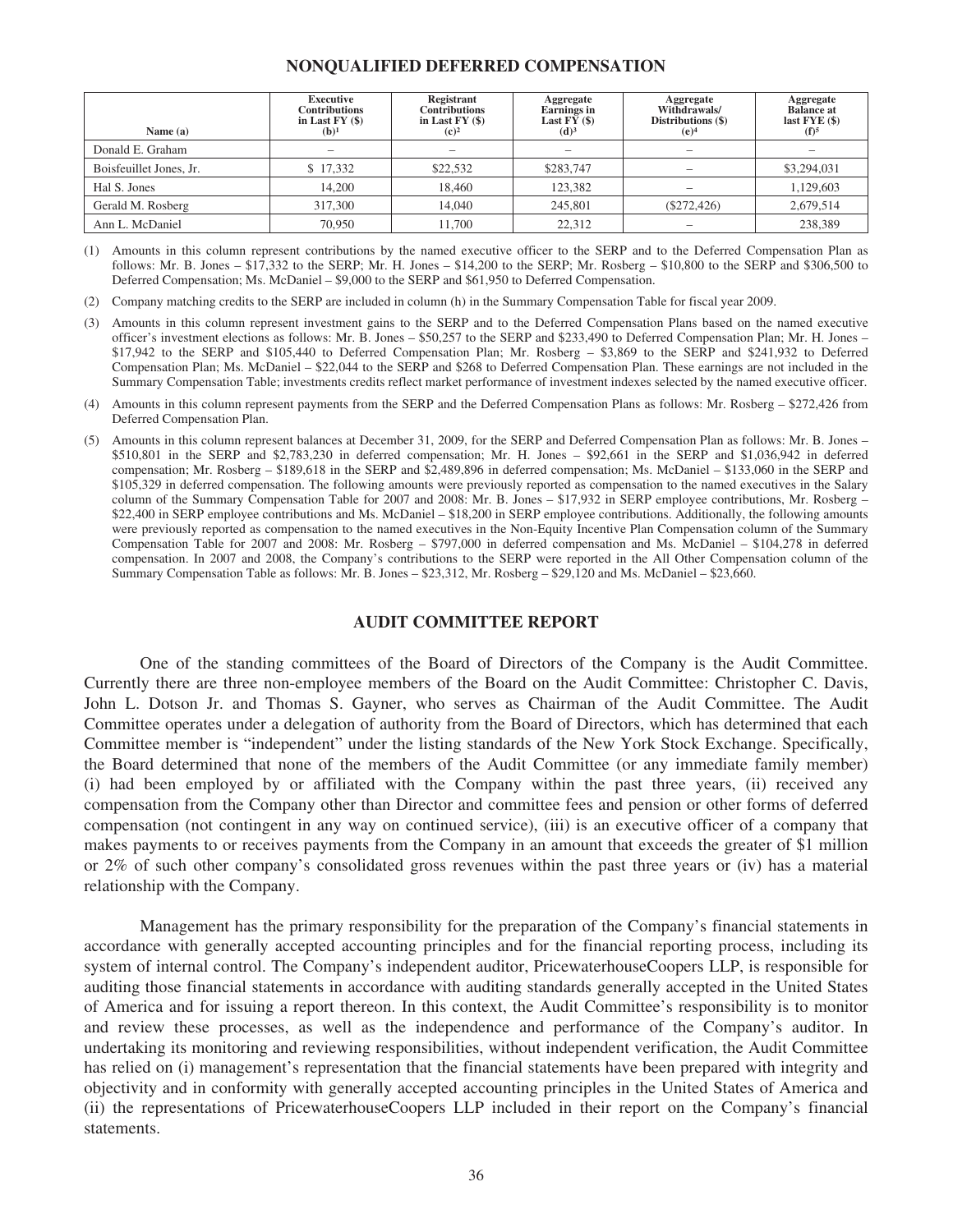The Audit Committee has reviewed and discussed the audited fiscal year 2009 financial statements with the Company's management. In addition, the Audit Committee has discussed with PricewaterhouseCoopers LLP the matters required to be discussed by Statement of Auditing Standards No. 61 (Communication with Audit Committees), as modified or supplemented as adopted by the Public Company Accounting Oversight Board in Rule 3200T. The Audit Committee has received the written disclosures and the letter from PricewaterhouseCoopers LLP required by applicable requirements of the Public Company Accounting Oversight Board regarding the independent accountant's communications with the Audit Committee concerning independence, and has discussed with the independent accountant the independent accountant's independence. The Audit Committee has also considered whether PricewaterhouseCoopers LLP's provision of non-audit services to the Company is compatible with the independence of such firm.

The Audit Committee also reviewed matters relating to the Company's internal control over financial reporting.

#### *Preapproval policy*

In 2009, the Audit Committee again reviewed and reauthorized its policies and procedures with regard to the preapproval of audit and non-audit services performed by the independent auditor in order to assure that the provision of such services does not impair the auditor's independence. Unless a type of service to be provided by the independent auditor has received preapproval, it will require specific preapproval by the Audit Committee. Any proposed services exceeding preapproved cost levels will require specific preapproval by the Audit Committee. The term of any preapproval is 12 months from the date of preapproval, unless the Audit Committee specifically provides for a different period. The Audit Committee will periodically review and preapprove the services that may be provided by the independent auditor without obtaining specific preapproval from the Chairman of the Audit Committee, as well as revise the list of preapproved services from time to time, based on subsequent determinations.

The Audit Committee will not delegate its responsibilities to preapprove services performed by the independent auditor to management. The Audit Committee may delegate preapproval authority to one or more of its members. The annual audit services engagement terms and fees will be subject to the specific preapproval of the Audit Committee. The Audit Committee will approve, if necessary, any changes in terms, conditions and fees resulting from changes in audit scope, Company structure or other matters. In addition to the annual audit services engagement specifically approved by the Audit Committee, the Audit Committee may grant preapproval for other audit services, which are those services that only the independent auditor reasonably can provide.

Audit-related services are assurance and related services that are reasonably related to the performance of the audit or review of the Company's financial statements or that are traditionally performed by the independent auditor. The Audit Committee believes that the provision of audit-related services does not impair the independence of the independent auditor.

The Audit Committee believes that the independent auditor can provide tax services to the Company, such as tax compliance, tax planning and tax advice, without impairing such auditor's independence. However, the Audit Committee will not permit the retention of the independent auditor in connection with a transaction initially recommended by the independent auditor, the purpose of which may be tax avoidance and the tax treatment of which may not be supported in the Internal Revenue Code and related regulations.

The Audit Committee may grant preapproval to those permissible non-audit services classified as "All Other" services that it believes are routine and recurring services and would not impair the independence of the auditor. Preapproval fee levels for all such services to be provided by the independent auditor will be established annually by the Audit Committee. Any proposed services exceeding these levels will require specific preapproval by the Audit Committee.

Requests or applications to provide services that require specific approval by the Audit Committee will be submitted to the Audit Committee by the Chief Financial Officer or Controller (or other designated officer) and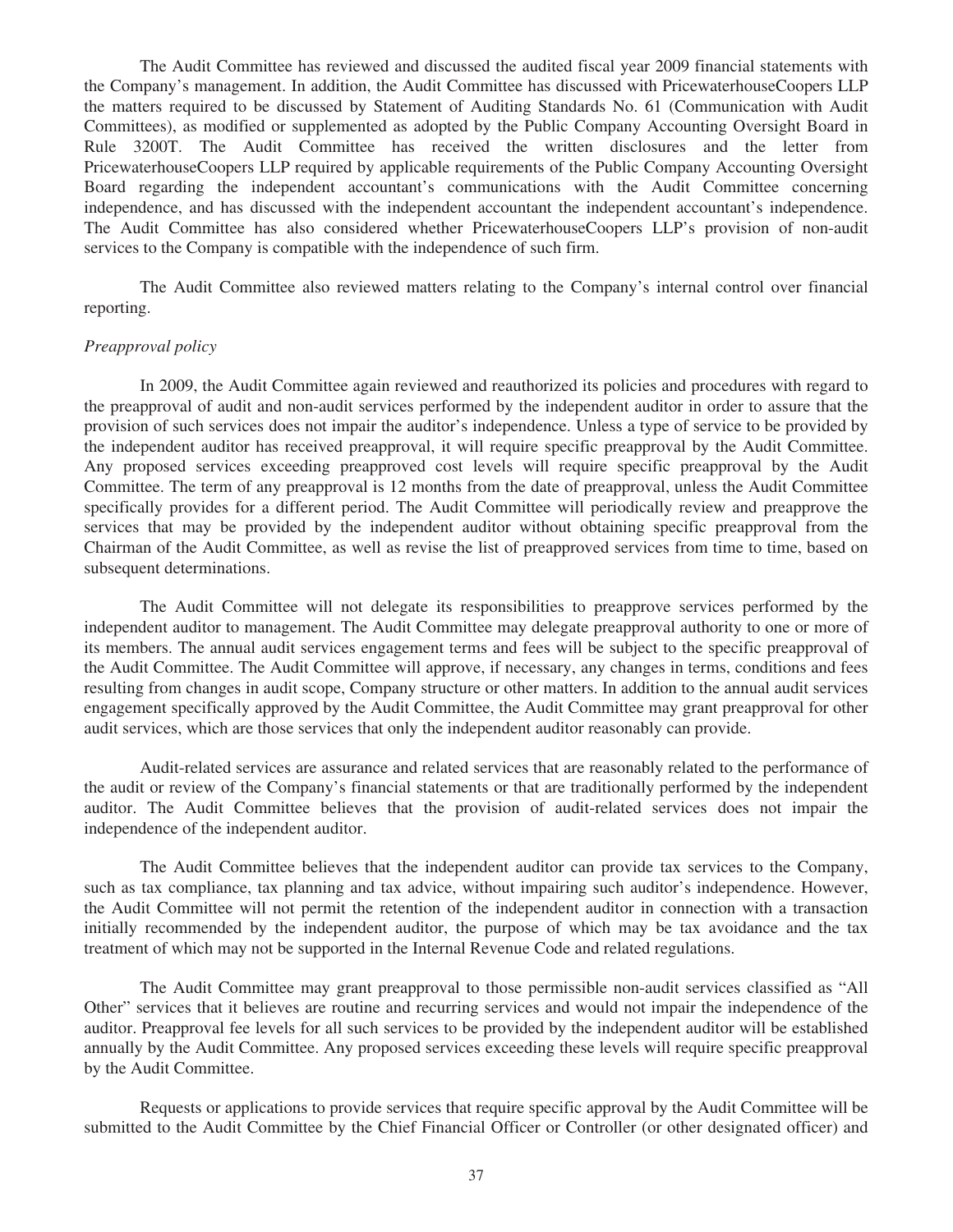must include a statement from that individual as to whether, in his or her view, the request or application is consistent with the Securities and Exchange Commission's rules on auditor independence.

In addition, the Audit Committee has established procedures for, and received periodic reports on, the receipt, retention and treatment of complaints received by the Company regarding accounting, internal accounting controls or auditing matters and the confidential, anonymous submission by employees of the Company of concerns regarding questionable accounting or auditing matters through the use of a third-party-managed telephone hotline.

#### *Audit Fees*

PricewaterhouseCoopers LLP's fees for the annual audit, statutory audits and reviews of financial statements included in the Company's quarterly filings, including reimbursable expenses, were \$3,502,000 in 2009 and \$3,793,700 in 2008, which fees were reviewed and approved by the Audit Committee.

#### *Audit-Related Fees*

PricewaterhouseCoopers LLP's fees for assurance and related services reasonably related to the performance of the audit or reviews of financial statements and not included under "Audit Fees" above, including reimbursable expenses, were \$26,500 in 2009 and \$87,500 in 2008, which fees were reviewed and approved by the Audit Committee. These fees were primarily for financial due diligence and transaction analysis, audits of employee retirement and savings plans and other audit-related reports.

## *Tax Fees*

PricewaterhouseCoopers LLP's fees for tax compliance, tax advice and tax planning, including reimbursable expenses, were \$934,400 in 2009 and \$920,800 in 2008, which fees were reviewed and approved by the Audit Committee. These fees were primarily for tax due diligence and transaction analysis, as well as federal, multistate and foreign tax consulting.

#### *All Other Fees*

PricewaterhouseCoopers LLP's fees for a finance and accounting research tool provided by PricewaterhouseCoopers LLP were \$7,600 in 2009 and \$10,000 in 2008.

Based on such review and discussion and in reliance thereon, the Audit Committee recommended to the Board of Directors, and the Board has approved, that the audited financial statements be included in the Company's Annual Report on Form 10-K for the year ended January 3, 2010, for filing with the Securities and Exchange Commission.

> Thomas S. Gayner, Chairman Christopher C. Davis John L. Dotson Jr.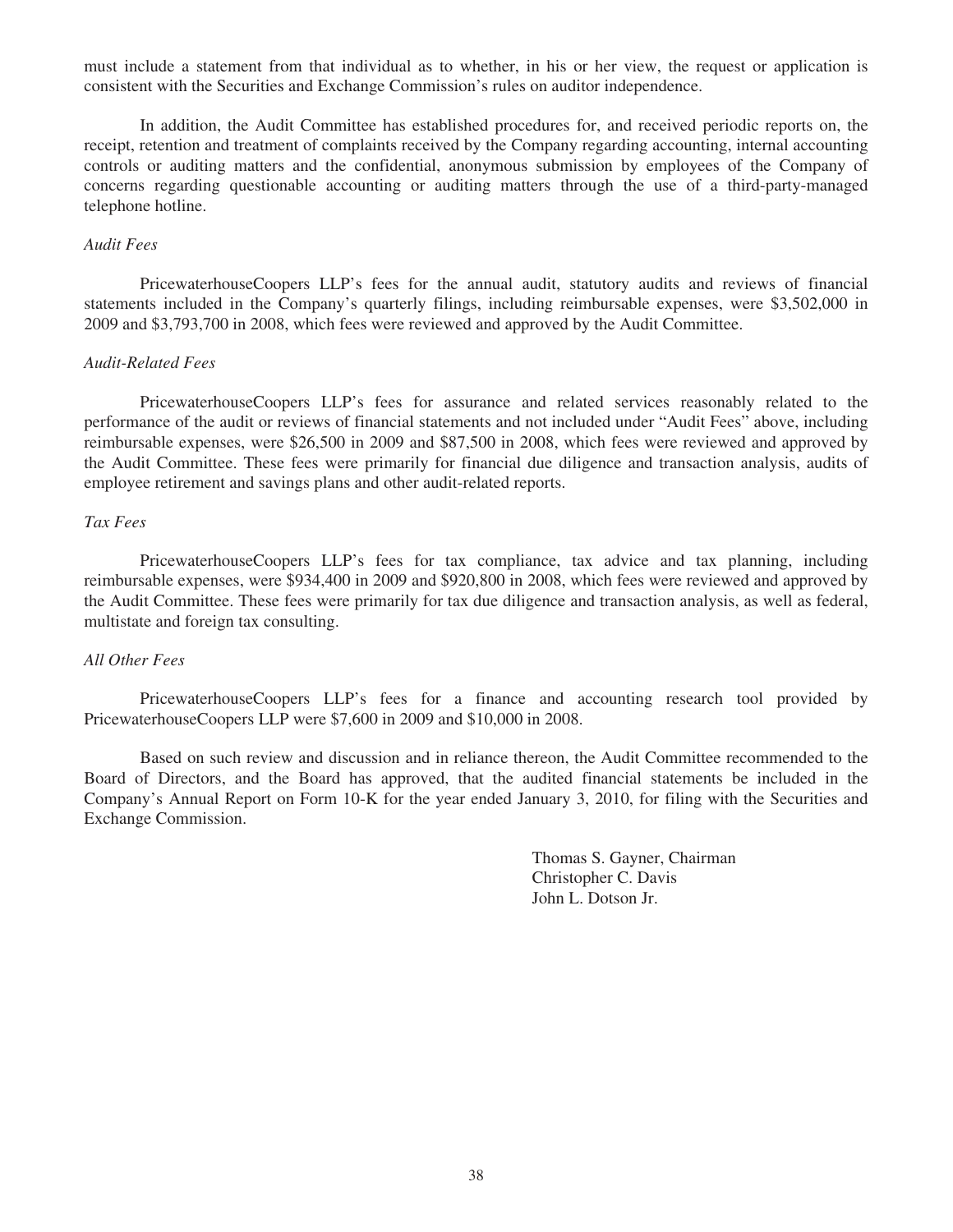#### **Transactions With Related Persons, Promoters and Certain Control Persons**

Mrs. Elizabeth G. Weymouth, the daughter of the late Mrs. Katharine Graham and the sister of Mr. Donald E. Graham, is employed full time as Editor-at-Large at Newsweek magazine, and she received \$300,000 in compensation in 2009. Her base salary for 2010 is \$300,000.

Katharine Weymouth, a granddaughter of the late Mrs. Katharine Graham, a daughter of Mrs. Elizabeth G. Weymouth and a niece of Mr. Donald E. Graham, is Publisher of The Washington Post newspaper and Chief Executive Officer of Washington Post Media. In 2009, Ms. Weymouth was paid \$500,000 in base salary and received a bonus of \$33,263 based on the achievement of pre-established 2008 performance goals. Effective April 1, 2010, Ms. Weymouth's base salary is \$550,000 and she received a bonus of \$462,630 based on the achievement of pre-established 2009 performance goals. She currently has 2,400 Performance Units from the 2007–2010 Award Cycle, 6,000 Performance Units from the 2009–2012 Award Cycle, 200 shares of Restricted Stock in the 2007–2010 Award Cycle, 1,000 shares of Restricted Stock in the 2009–2012 cycle, and an additional 1,500 shares of Restricted Stock were granted in December 2009 with 100% vesting after four years. She also has 6,000 Stock Options, which vest 25% each year over four years; currently, 2,000 options have vested.

Laura Graham, the daughter of Mr. Donald E. Graham, was hired in October 2009 and is employed full time as the Director of Product Development at Slate, an online magazine owned by a subsidiary of the Company. Ms. Graham was paid \$30,000 in 2009 and her base salary for 2010 is \$130,000.

## **OTHER MATTERS THAT MAY COME BEFORE THE MEETING**

As of the date of this Proxy Statement, the only matters that the Board of Directors expects to present to the Meeting are those discussed herein. If any other matter or matters are properly brought before the Meeting or any adjournment thereof, it is the intention of the persons named in the accompanying form of Proxy to vote on those matters in accordance with their best judgment.

Upon the recommendation of the Audit Committee, the Board of Directors has selected PricewaterhouseCoopers LLP as the Company's independent registered accountant to audit and report on its financial statements for the fiscal year 2010. The same firm has acted as the Company's independent accountant continuously since the Company was organized in 1946. As in previous years, a representative of PricewaterhouseCoopers LLP will be present at the Annual Meeting, will have the opportunity to make any statement that he or she may desire with respect to the Company's financial statements for 2009 and the firm's relationship with the Company and will be available to respond to appropriate questions from shareholders.